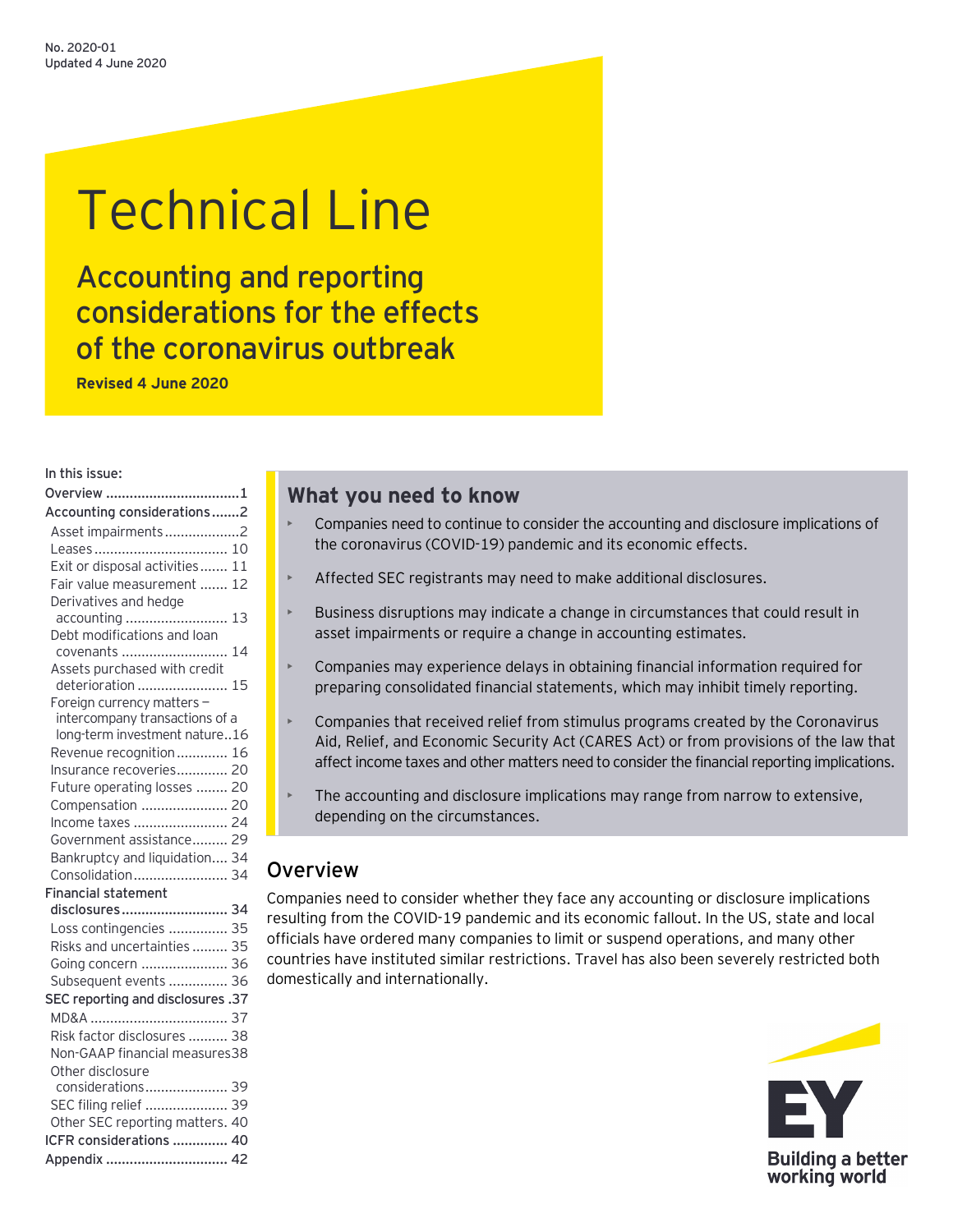The result was a decline in economic activity in a number of industries and a decline in the stock prices of many companies around the world. Government stimulus measures in response to the economic fallout have been implemented or are being considered around the world.

In the US, President Donald Trump signed the CARES Act into law on 27 March 2020. This publication addresses the accounting and reporting considerations for certain relief and stimulus measures in the CARES Act, including key income tax provisions. It also provides broad accounting considerations for government assistance programs around the world. Readers may also want to review our separate To the Point publication, *[Relief provided by](https://www.ey.com/en_us/assurance/accountinglink/to-the-point---relief-provided-by-the-cares-act-will-affect-acco)  [the CARES Act will affect accounting and financial reporting](https://www.ey.com/en_us/assurance/accountinglink/to-the-point---relief-provided-by-the-cares-act-will-affect-acco).*

While the extent and duration of the economic fallout from the COVID-19 pandemic remains unclear, affected companies need to consider factors such as (1) whether operational disruptions indicate a change in circumstances that might trigger asset impairments; (2) whether they need to revisit accounting estimates, such as the amount of variable consideration they expect to be entitled to; and (3) what the effect might be on hedging relationships, compensation arrangements, leases and income taxes. Entities also need to consider how the COVID-19 pandemic may affect internal control over financial reporting (ICFR). Securities and Exchange Commission (SEC) filers also should consider whether their disclosures in management's discussion and analysis (MD&A) and their risk factor disclosures about the current and potential effects of the COVID-19 pandemic are appropriate.

It is challenging to predict the effects on companies because it isn't clear how long the economic fallout from the pandemic will last.

This publication updates the Technical Line we issued on 12 March 2020 and revised on 31 March 2020 to address accounting and financial reporting considerations for affected companies. It also discusses disclosure considerations, including considerations for filings with the SEC. New sections and sections that have been updated to reflect developments since the original publication are labeled.

For more information about the topics discussed throughout this Technical Line, refer to a list of our other publications in the Appendix. In addition, refer to our sector specific publications, *[Accounting considerations related to recent declines in oil and gas prices](https://www.ey.com/en_us/assurance/accountinglink/technical-line---accounting-considerations-related-to-recent-dec)* and *[Lessee](https://www.ey.com/en_us/assurance/accountinglink/technical-line---lessee-accounting-considerations-for-retailers-)  [accounting considerations for retailers in the current environment](https://www.ey.com/en_us/assurance/accountinglink/technical-line---lessee-accounting-considerations-for-retailers-)*, for more information about the impact of COVID-19 on the oil and gas and retail industries.

# <span id="page-1-0"></span>Accounting considerations

# <span id="page-1-1"></span>Asset impairments

Many companies have experienced a decline in revenues and in some instances have been forced to close temporarily. The effects on businesses have been pervasive, and it is uncertain how long the effects will persist and how widespread the effects will be. Further, the uncertainty and related factors have resulted in significant volatility in the financial markets. In addition, some manufacturers have said they expect supply chain disruptions and temporary business closures in affected regions to limit their ability to meet demand for their products. Companies may also see their cost structures change if they have to replace suppliers or move operations to another region.

These factors could be indicators of impairment, depending on the significance and duration of the disruption. While short-term disruptions may not indicate an impairment, the effects of a prolonged suspension of activities may cause asset impairments.

If a company determines that the economic effects of the COVID-19 pandemic are impairment indicators that require it to perform impairment tests, the company needs to make sure it performs those tests in the appropriate order. Indefinite-lived intangible assets are tested first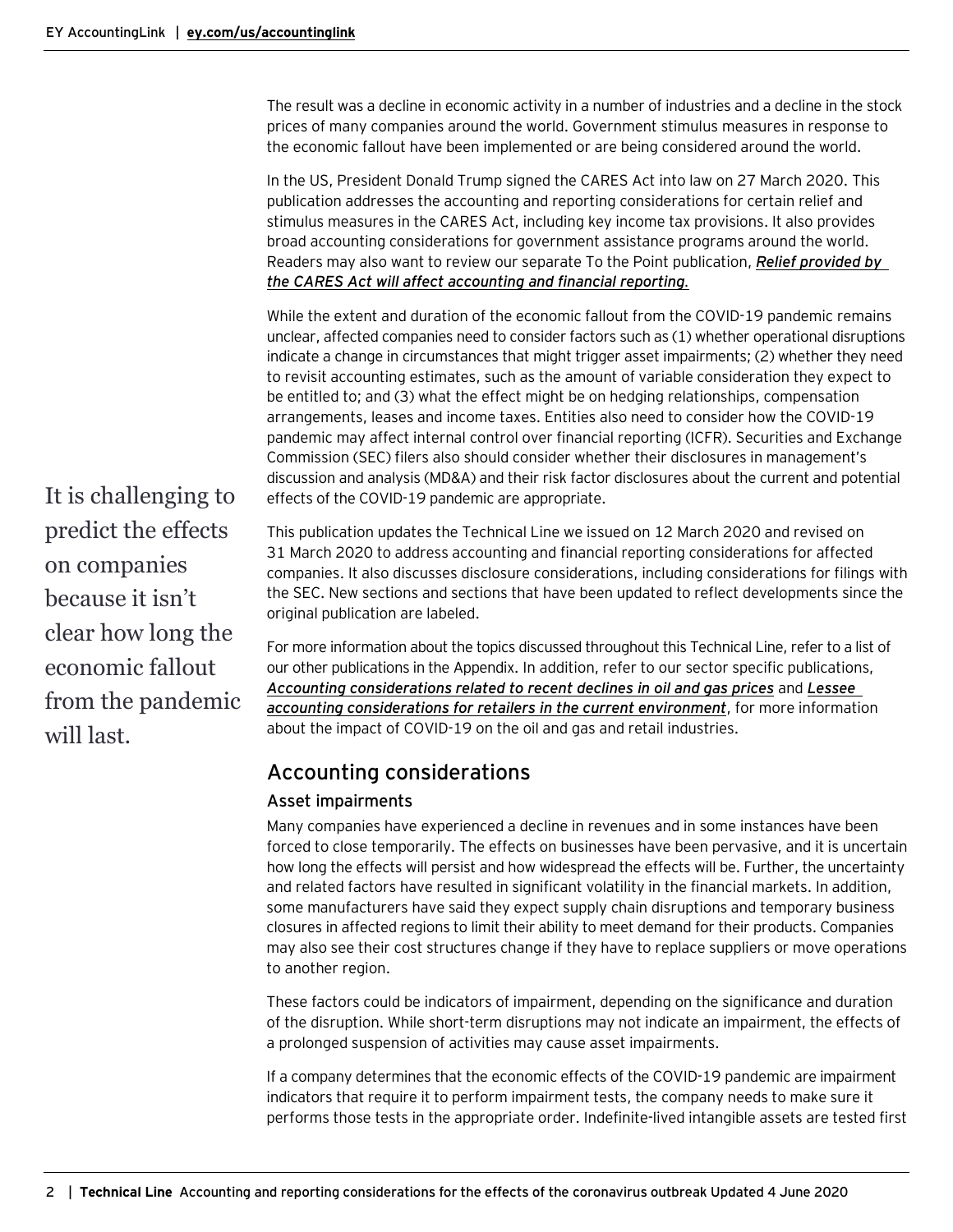for impairment in accordance with Accounting Standards Codification (ASC) 350, *Intangibles — Goodwill and Other*. Groups of long-lived assets are then tested for impairment in accordance with ASC 360, *Property, Plant, and Equipment*. Goodwill is tested for impairment last, and those tests are performed at the reporting unit level.

The graphic below shows the order in which assets generally need to be tested for impairment.



Long-lived assets that are held and used include land, buildings, machinery and finite-lived intangible assets that do not meet the held-for-sale criteria. When a disposal group is held for sale, the order of impairment testing differs. Guidance on how to test long-lived assets to be held and used, and disposal groups that are held for sale, for impairment under ASC 360 can be found in our Financial reporting developments (FRD) publication, *[Impairment or disposal](https://www.ey.com/en_us/assurance/accountinglink/financial-reporting-developments---impairment-or-disposal-of-lon)  [of long-lived assets](https://www.ey.com/en_us/assurance/accountinglink/financial-reporting-developments---impairment-or-disposal-of-lon)*.

### *Inventory (updated 31 March 2020)*

#### *Net realizability*

If there is a decline in the net realizable value or utility of inventory, ASC 330, *Inventory*, requires the decline to be recognized as a charge in the period in which it occurs. A loss may result from damage, contamination, physical deterioration, obsolescence, changes in price levels or other causes.

Inventory measured using any method (e.g., first-in, first-out (FIFO), average cost) other than the last-in, first-out (LIFO) method or the retail inventory method is measured at the lower of cost or net realizable value. Inventory measured using the LIFO or the retail inventory method is measured at the lower of cost or market.

Companies whose supply chains have been disrupted or whose sales have fallen because of the current market conditions should evaluate whether they need to adjust the carrying value of their inventory. Seasonal inventories, perishable products and products with shorter shelf lives would be most exposed to the risk of loss.

For interim reporting periods, entities should also consider the requirements in ASC 270, *Interim Reporting,* for accounting for a decline in the net realizable value or utility of inventories. Inventory losses due to the application of the subsequent measurement guidance in ASC 330 should not be deferred beyond the interim period in which the decline occurs, unless the decline can reasonably be expected to be restored within the same fiscal year. If inventory is written down as of an interim date, the recovery of these losses in later interim periods of the same fiscal year should be reflected as a gain in the later interim period.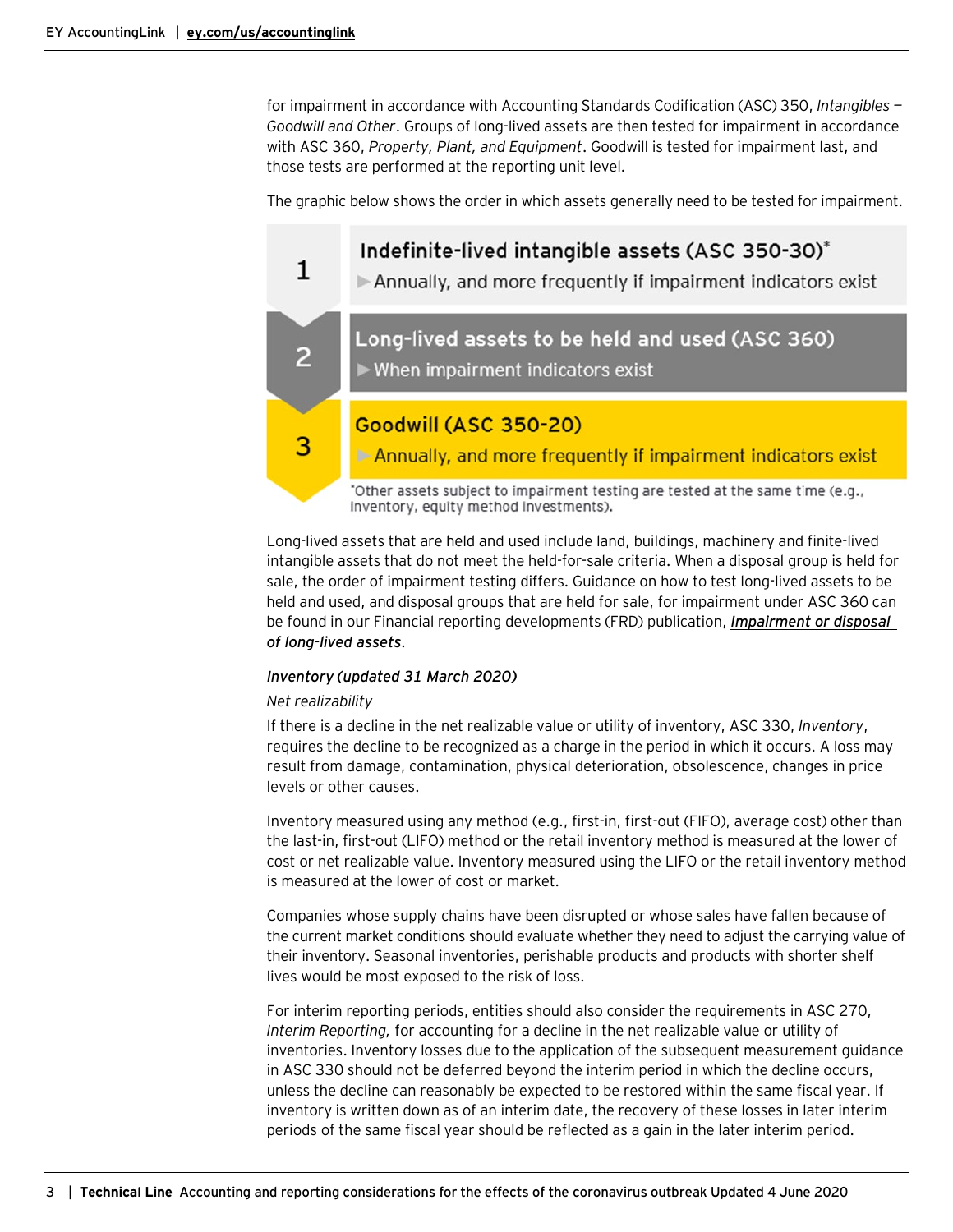However, the amount of gains recorded by an entity should not exceed the previously recognized losses. The gain should be recorded in the same line item in the income statement as the inventory write-down.

Temporary declines in the market value of inventory measured using the LIFO or retail inventory methods, or the net realizable value of all other inventory that can reasonably be expected to be restored by the end of the fiscal year, need not be recognized at the interim date since no loss is expected to be incurred in the fiscal year.

Refer to our SEC Financial Reporting Series, *[2020 SEC quarterly reports-Form 10-Q](https://www.ey.com/en_us/assurance/accountinglink/2020-sec-quarterly-reports---form-10-q),*for additional information.

#### *Firm purchase commitments for inventory (added 31 March 2020)*

Firm commitments for the future purchase of inventory items should be included in the net realizability analysis, just like on-hand inventory, and the net loss on firm, noncancelable or unhedged purchase commitments should be measured in the same manner as inventory.

If the amounts to be realized from the disposition of the inventory underlying the purchase commitments are adequately protected by firm sales contracts or there are other circumstances that may reasonably assure continuing sales without price declines, the commitments may not be impaired. If an impairment is recognized for a firm purchase commitment of inventory, the cost basis of the inventory covered by the commitment is reduced by the amount of the impairment when the entity acquires that inventory.

#### *Changes in manufacturing levels and excess capacity*

Unplanned work stoppages, labor or material shortages, or production bottlenecks could cause production levels to drop below normal capacity levels. If this happens, a company will need to consider the effects on its inventory costing. The amount of fixed overhead allocated to each unit of production is not increased when production is abnormally low, and the costs associated with underutilized capacity (known as "excess capacity costs") are expensed in the period they are incurred without adjusting overhead absorption rates.

Companies will need to use judgment to determine when production is lower than normal capacity. The range of normal capacity can vary based on business and industry-specific factors.

#### *Goodwill and other indefinite-lived intangible assets (updated 31 March 2020)*

Goodwill and indefinite-lived intangible assets are tested for impairment at least annually and more frequently if events or changes in circumstances indicate that it is more likely than not that the asset is impaired. ASC 350, *Intangibles — Goodwill and Other*, provides examples of events and circumstances that should be considered in evaluating whether an interim impairment test is required for both goodwill and indefinite-lived intangible assets. To determine whether an interim impairment test is required, companies will need to consider the potential effects of the current economic conditions on the fair value measurement of their reporting units and indefinite-lived intangible assets. The current economic environment, including the significant declines in many companies' share prices, market volatility and the disruptions to many companies' operations, may indicate that an interim impairment test is required

Refer to our Technical Line, *[Accounting for impairment of goodwill and indefinite-lived](https://www.ey.com/en_us/assurance/accountinglink/technical-line---accounting-for-impairment-of-goodwill-and-indef)  [intangible assets due to the coronavirus](https://www.ey.com/en_us/assurance/accountinglink/technical-line---accounting-for-impairment-of-goodwill-and-indef)*, for more information, including other examples of events and changes in circumstances that a company may consider when evaluating whether an interim impairment test may be required under ASC 350*.*

Refer to our FRD, *Intangibles — [goodwill and other](https://www.ey.com/en_us/assurance/accountinglink/financial-reporting-developments---intangibles---goodwill-and-ot),* for more guidance.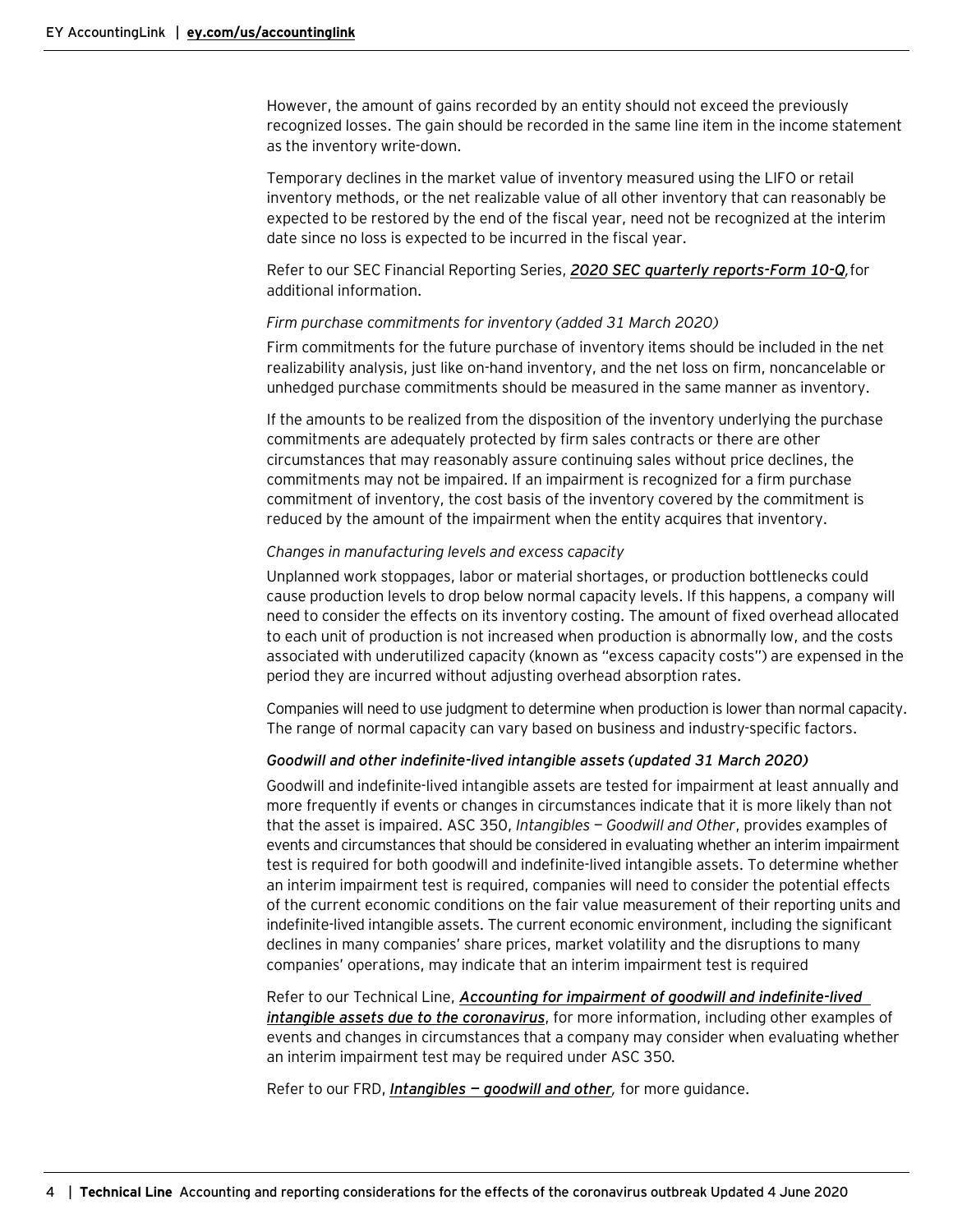#### *Long-lived assets*

Companies affected by the COVID-19 pandemic may need to determine whether there are indicators of impairment for their long-lived assets. Long-lived assets to be held and used (including right-of-use assets under ASC 842, *Leases*) are tested for impairment when factors are present that indicate that the recorded value of a long-lived asset or asset group may not be recoverable. The impairment evaluation of long-lived assets to be held and used involves three steps:

- Step 1: determining whether an indicator of impairment exists and, if one is present, proceeding to Step 2 — Examples of indicators of impairment include a significant decrease in market value, an adverse change in how a long-lived asset or asset group is planned to be used, or a significant change in the business environment that could adversely affect the value of the long-lived asset or asset group.
- Step 2: testing the long-lived asset or asset group for recoverability Estimated undiscounted cash flows for a long-lived asset or asset group being evaluated for recoverability are compared with the carrying amount of that asset or asset group. If the estimated undiscounted cash flows exceed the carrying amount of the long-lived asset or asset group, the carrying amount of the long-lived asset or asset group is considered recoverable and an impairment would not be recorded. If the carrying amount of the longlived asset or asset group exceeds the estimated undiscounted cash flows (i.e., the carrying amount of the long-lived asset or asset group is not recoverable), the entity would proceed to Step 3.
- Step 3: measuring the amount of the impairment  $-$  An entity that determines that the carrying amount is not recoverable is required to determine the fair value of the longlived asset or asset group and recognize an impairment loss if the carrying amount of the long-lived asset or asset group exceeds its fair value.

Companies may need to revisit their estimates of service periods for long-lived assets if they take steps such as relocating factories or business units to other locations. Changes in the planned service period could result in changes to the depreciable lives of those long-lived assets.

Refer to our FRD, *[Impairment or disposal of long-lived assets](https://www.ey.com/en_us/assurance/accountinglink/financial-reporting-developments---impairment-or-disposal-of-lon)*, for details on accounting for impairments of long-lived assets.

#### *Equity method investments (updated 31 March 2020)*

Equity method investments (including investments in joint ventures) are reviewed for impairment whenever events or changes in circumstances indicate that the carrying amount of the investment might not be recoverable in accordance with ASC 323, *Investments — Equity Method and Joint Ventures*. Evidence that could indicate the carrying amount of the investment might not be recoverable includes:

- The investor does not have the ability to recover the carrying amount of the investment.
- The investee cannot sustain earnings.
- The current fair value of the investment is less than the carrying amount.
- Other investors have ceased providing support or reduced their financial commitment to the investee.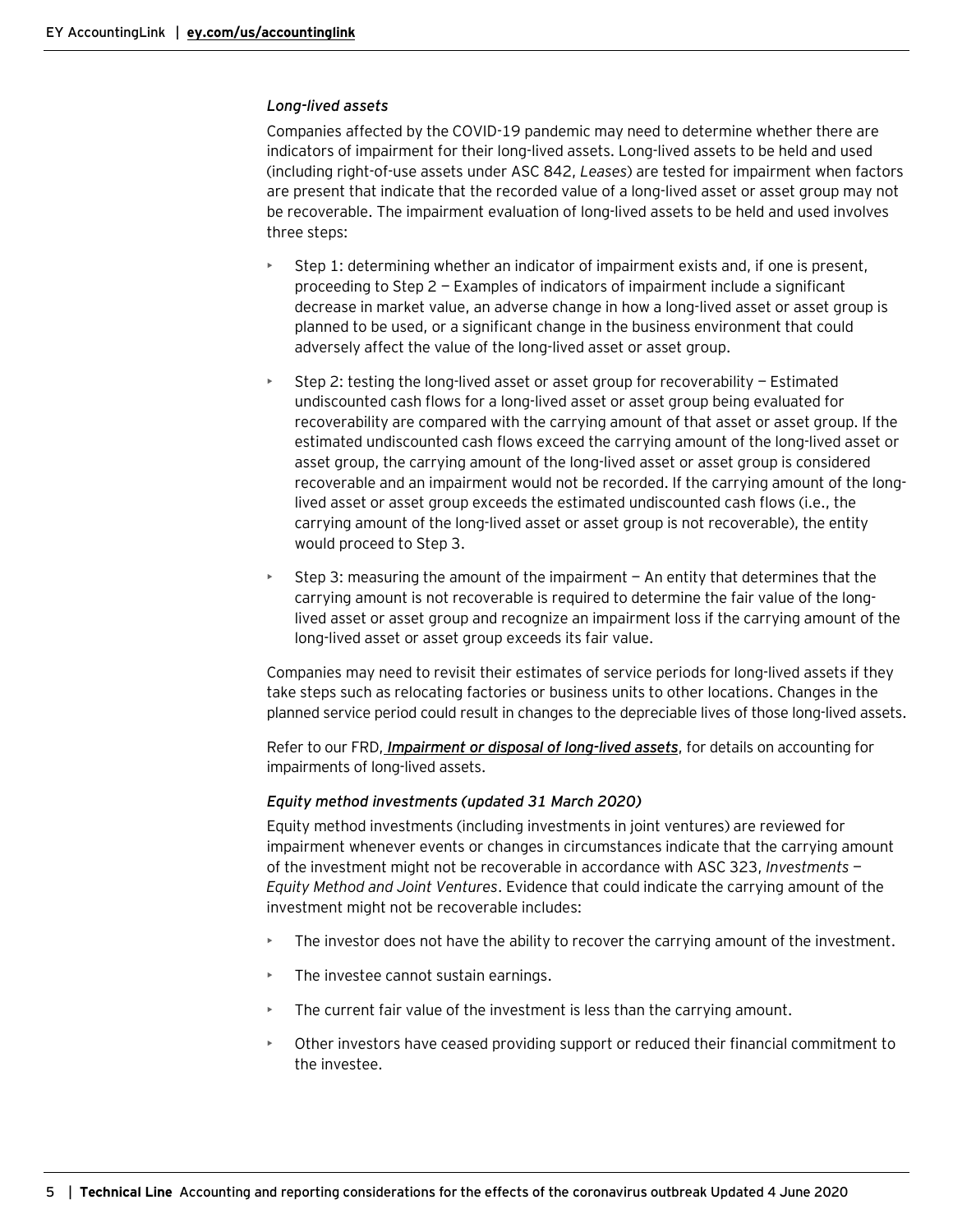Entities should consider whether current conditions and the current economic environment represent changes in circumstances that require an impairment assessment for equity method investments.

If there has been a significant decline in the value of an investee, an investor would need to exercise judgment to determine whether the decline is other than temporary. This aspect of the test differs from other impairment tests, such as those for goodwill and indefinite-lived intangible assets under ASC 350, that don't require consideration of whether an impairment is temporary. When an investor has the intent and/or ability to recover the carrying amount of the investment over a long period (e.g., from cash flows from the investee) the investor still must evaluate whether that recovery will occur in the near term. If the fair value of the investment is less than its carrying amount and the investment will not recover in the near term, an other-than-temporary impairment may exist.

An impairment loss is recognized for a decrease in value of an investment that is other than a temporary decline. The investment is recorded at its fair value (i.e., the impairment is measured as the difference between its carrying amount and fair value). ASC 820, *Fair Value Measurement*, provides the authoritative guidance for measuring fair value. See the *Fair value measurement* section below for more guidance on determining fair value and the required disclosures.

Because ASC 323 does not address how an impairment charge affects an investor's basis differences (i.e., differences between the carrying amount of the investment and the investor's share of the net assets of the investee), there may be diversity in practice. An investor should determine an appropriate accounting policy for assigning impairment charges recorded for an equity method investment to the basis differences related to that equity method investment.

The investor's unit of account for evaluating impairment associated with an equity method investment is the investment as a whole. That is, an equity method investor does not separately test an investee's underlying asset(s) for impairment. Instead, an investor recognizes its portion of any impairment recognized by the investee through its application of the equity method of accounting, adjusted for basis differences. An investor also should consider whether its investment as a whole might be impaired when an investee recognizes an impairment loss.

If an other-than-temporary impairment is recorded, additional disclosures are required since the investment would be measured at fair value under ASC 820. An investor also should disclose the line item in which the impairment loss is presented in the financial statements. If an investor does not record an impairment after evaluating an equity method investment for other-thantemporary impairment, the investor should consider whether disclosing the significant judgments and estimates it used in that evaluation might be appropriate, given the requirements of ASC 275, *Risks and Uncertainties*, and the possibility of a charge in a future period.

When an investor accounts for an equity method investment on a lag, it should also disclose events that occurred between the date of the investee's financial statements that are used when applying the equity method of accounting and the date the investor's financial statements are made available for issuance, if those events materially affect the financial position or results of operations of the investee.

If an investee changes its governance structure or files for bankruptcy, an investor should evaluate the facts and circumstances to determine whether it continues to have significant influence over the equity method investee.

Refer to our FRD, *[Equity method investments](https://www.ey.com/en_us/assurance/accountinglink/financial-reporting-developments---equity-method-investments-and) and joint ventures,* for more guidance.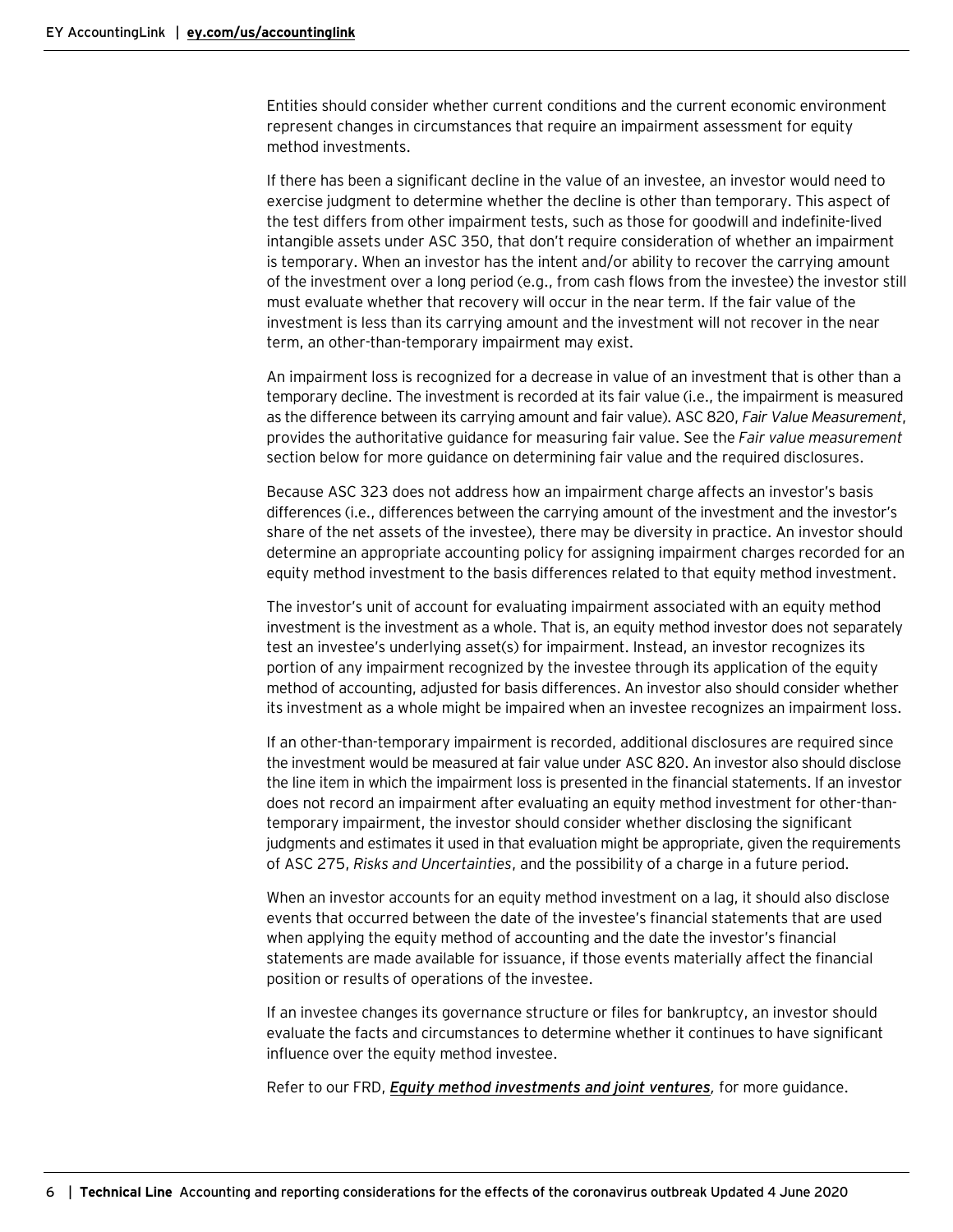# *Equity securities measured using the measurement alternative (after the adoption of Accounting Standards Update (ASU) 2016-01)*

For equity securities measured using the measurement alternative in ASC 321, *Investments — Equity Securities*, entities are required to perform a qualitative impairment assessment. Impairment indicators an entity needs to consider include a significant deterioration in earnings and a significant adverse change in the economic environment of the investee. If a qualitative assessment indicates that the investment is impaired, and if the investment's fair value is less than its amortized cost basis, the excess of the amortized cost basis over fair value is recognized as an impairment loss.

Refer to our FRD, *[Certain investments in debt and equity securities \(after the adoption of](https://www.ey.com/en_us/assurance/accountinglink/financial-reporting-developments---certain-investments-in-debt-a)  [ASU 2016-01\)](https://www.ey.com/en_us/assurance/accountinglink/financial-reporting-developments---certain-investments-in-debt-a),* for additional information.

#### *Investments in debt securities (added 31 March 2020)*

Entities that hold debt securities that are not measured at fair value with changes in the fair value of the securities recognized in net income are required to assess at each reporting date whether to recognize an impairment loss.

The new credit impairment guidance in ASU 2016-13 provides separate credit loss models for held-to-maturity (HTM) and available-for-sale (AFS) debt securities in ASC 326-20, *Financial Instruments — Credit Losses — Measured at Amortized Cost*, and ASC 326-30, *Financial Instruments — Credit Losses — Available-for-Sale Debt Securities*, respectively. For HTM debt securities and certain other financial assets, entities are required to estimate expected credit losses, which generally results in earlier recognition of credit losses than under the legacy guidance. For AFS debt securities, entities are required to recognize an allowance for credit losses instead of an other-than-temporary impairment that reduces the cost basis of the investment.

This guidance is effective for public business entities that are SEC filers that are not smaller reporting companies, for fiscal years beginning after 15 December 2019, including interim periods within those fiscal years. For all other entities, the guidance is effective for fiscal years beginning after 15 December 2022, including interim periods within those fiscal years.

*Accounting for impairment of AFS and HTM securities (before the adoption of ASU 2016-13)*

Entities that have not yet adopted ASU 2016-13 recognize an impairment loss on an AFS or HTM security when the security is considered other than temporarily impaired (OTTI).

An AFS or HTM debt security is considered OTTI if its fair value is less than its amortized cost basis and (1) the entity has the intent to sell the security, (2) it is more likely than not that the entity will be required to sell the security or (3) the entity does not expect to recover the entire amortized cost of the security (i.e., a credit loss exists). ASC 320, *Investments — Debt and Equity Securities*, lists factors an investor should consider to determine whether a credit loss exists and the period over which the security is expected to recover. These factors include the length of time and the extent to which the fair value has been less than the amortized cost basis and adverse conditions related to the security (e.g., any changes to the rating of the security by a rating agency), the issuer's industry or the geographic area where the issuer operates.

There is no "bright line" or "safe harbor" in either the duration or severity of an impairment to indicate whether it is other than temporary. As declines in fair value become more severe, an entity must do more analysis and collect more objective evidence to support an assertion that an OTTI does not exist. If an entity intends to sell an impaired debt security or it is more likely than not that it will be required to sell prior to recovery of its amortized cost basis, the amortized cost basis of the security is written down to fair value and the realized loss is charged to earnings. If an entity does not intend to sell an impaired debt security and it is not more

Volatility in global markets may affect the fair value of debt and equity securities.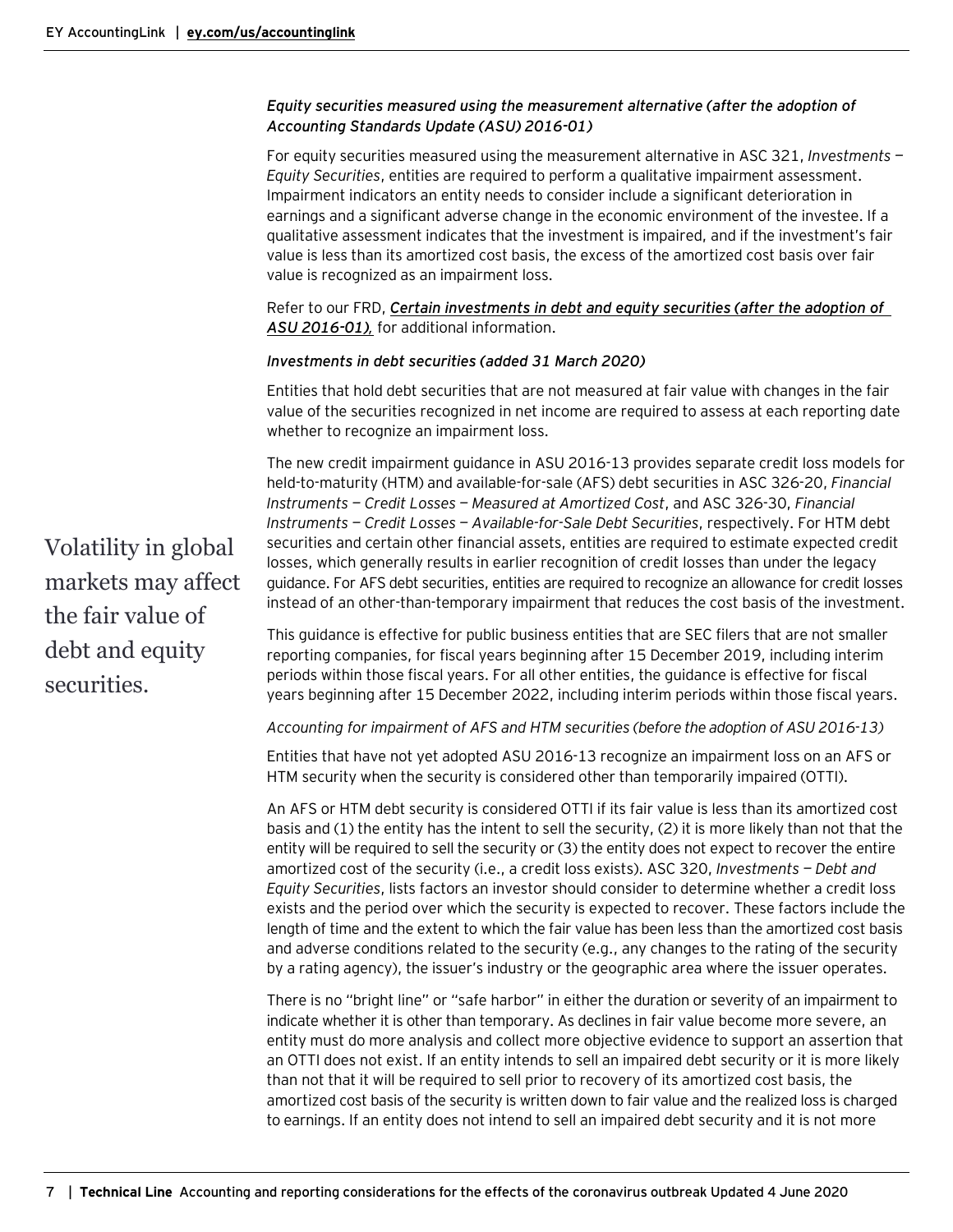likely than not that it will be required to sell the security prior to recovery of the amortized cost basis, the OTTI amount representing the credit loss is recognized in net income and the amount related to all other factors is recognized in other comprehensive income. Further, OTTI write-downs of a debt security cannot be immediately reversed. Rather, any improvement in cash flows expected to be collected is recognized over the remaining life of the security as an adjustment to yield.

#### *Accounting for impairment of AFS and HTM securities (after the adoption of ASU 2016-13)*

Consistent with legacy GAAP, an AFS debt security is considered impaired if its fair value is less than its amortized cost basis. If an entity intends to sell an impaired AFS debt security or more likely than not will be required to sell the security before recovering its amortized cost basis, the entire impairment amount is recognized in earnings with a corresponding adjustment to the security's amortized cost basis.

An entity that does not intend to sell an impaired AFS debt security and is not more likely than not to be required to sell the security prior to recovery of its amortized cost basis must determine whether any impairment is attributable to credit-related factors. Management may not use the length of time an AFS debt security has been in an unrealized loss position as a factor, either by itself or in combination with other factors, to conclude that a credit loss does not exist, as is permitted under legacy GAAP. If any impairment is attributable to credit-related factors, an entity must measure the credit loss and recognize an allowance for credit losses along with the related charge to earnings. The amount of the allowance is limited to the difference between the security's amortized cost basis and its fair value. Further, any improvements in estimated credit losses on AFS debt securities are recognized immediately in earnings to the extent of the amount of any allowance and then prospectively as a yield adjustment.

In addition, after adopting ASU 2016-13, entities account for impairment of HTM debt securities consistently with how impairment is recognized for loans and other financing receivables. See the discussion in the following section for further discussion of this guidance.

Refer to our FRD, *[Credit impairment under ASC](https://www.ey.com/en_us/assurance/accountinglink/financial-reporting-developments---credit-impairment-under-asc-3) 326*, for additional information.

#### *Financing receivables and contract assets (updated 4 June 2020)*

Entities with financing receivables (e.g., loans, trade accounts receivable) and contract assets should consider the guidance in ASC 326, *Financial Instruments — Credit Losses*, or ASC 310, Receivables, if they haven't yet adopted the new standard, to evaluate whether and to what extent COVID-19 affects the collectibility of their receivables and contract assets.

Companies applying ASC 326 are required to consider reasonable and supportable forecasts of future economic conditions in the estimate of expected credit losses. Affected companies that apply ASC 326 will need to consider the degree to which the economic impact of the market disruption changes their forecast of future economic conditions. In particular, disruption of supply chains and changes in demand will often increase the likelihood of borrowers taking a longer time to repay amounts outstanding or the probability of borrowers being unable to repay their obligations when due. This may be particularly true for companies in industries or in geographies where the effects of COVID-19 have been more pervasive.

We note that companies are finding it challenging to estimate the economic effect of the COVID-19 pandemic because historical data may not include the effects of similar events. We also believe that, while forecasted economic conditions may not significantly affect loss estimates for short-term receivables and contract assets when the economy is stable, entities affected by the COVID-19 pandemic may need to challenge the assumptions they used to measure allowances for these assets too.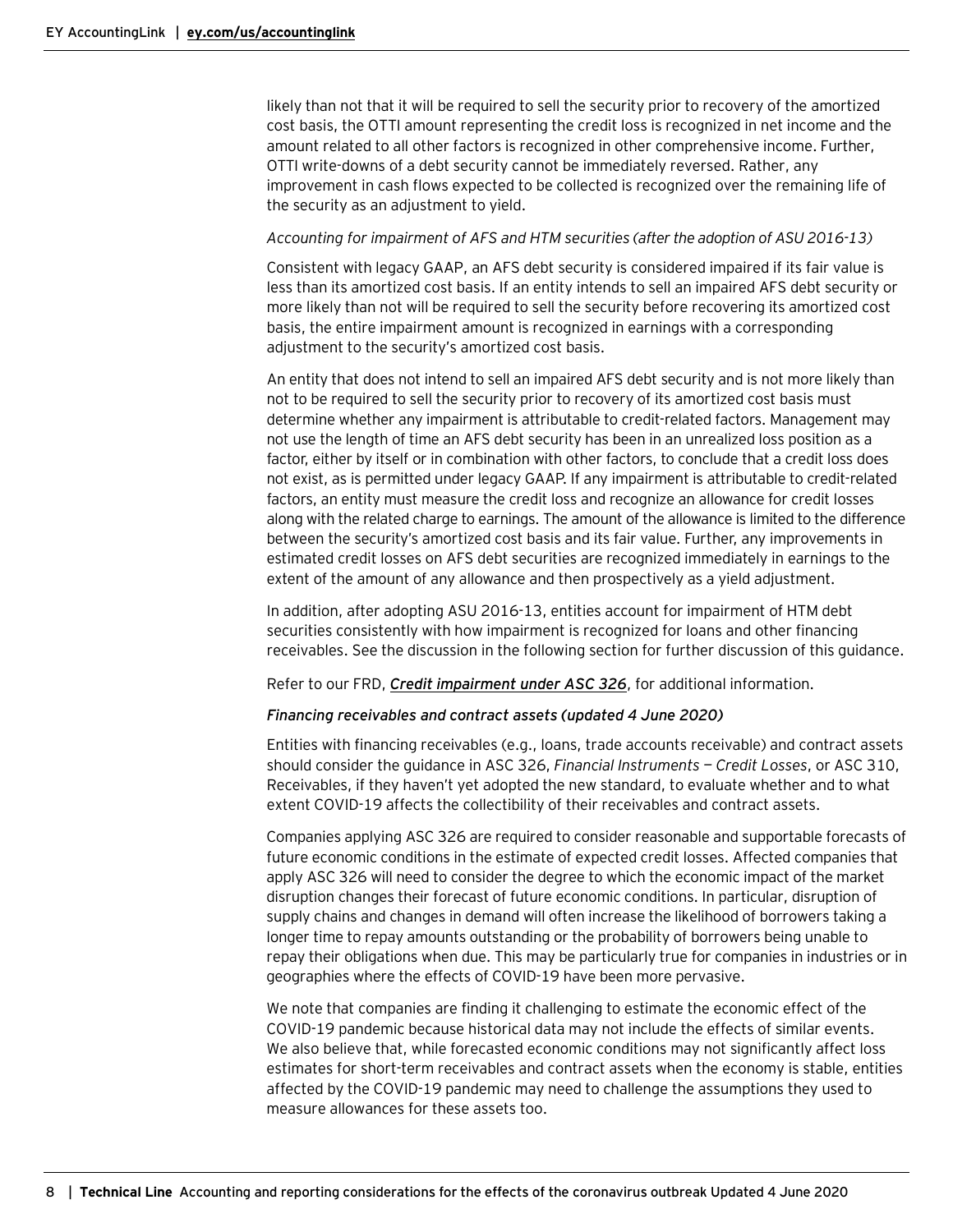ASC 326 requires companies to pool financial assets but allows them to choose which risk characteristics to use. Affected companies need to assess whether assets in pools continue to display similar risk characteristics or determine whether they need to revise their pools or perform an individual assessment of expected credit losses.

Affected companies may find it necessary to modify a borrower's payment terms (including providing a borrower with more time to pay its debt)<sup>1</sup> if the economic fallout from the COVID-19 pandemic affects the borrower's liquidity. See further discussion in the *Debt modifications and loan covenants* section below.

There are significant uncertainties about what the effects of the COVID-19 pandemic will ultimately be. Entities should consider highlighting these risks in their qualitative and quantitative disclosures about credit risk and the allowance for credit losses. They should also consider the disclosures related to the basis of inputs and assumptions and estimation techniques used, and how forward-looking information has been incorporated.

If an entity believes it is appropriate to incorporate in its expected credit loss model an input, assumption or forward-looking adjustment associated with the impact of the COVID-19 pandemic, and if the effect of this is significant or it is otherwise useful to understand the uncertainty of future cash flows, the entity should disclose such an input, assumption or forward-looking adjustment.

On 27 March 2020, the Federal Reserve, the Office of the Comptroller of the Currency and the Federal Deposit Insurance Corporation, published an interim final ruling that provides banks with additional capital relief for credit loss allowances measured in accordance with ASC 326. Specifically, the interim final rule allows banks to add back a portion of the allowance for credit losses measured in accordance with ASC 326 to regulatory capital for up to five years. The amount entities can add back is reduced if the adoption of ASC 326 resulted in a decrease in the allowance for credit losses.

Refer to our FRD publications, *[Credit impairment under ASC](https://www.ey.com/ul/en/accountinglink/frd-04488-181us-credit-impairment) 326* and *[Credit impairment for](https://www.ey.com/ul/en/accountinglink/frd-06003-191us-credit-impairment)  [short-term receivables under ASC](https://www.ey.com/ul/en/accountinglink/frd-06003-191us-credit-impairment) 326,* for more information on measuring credit impairment after the adoption of ASC 326.

# *Guarantees in scope of ASC 326 (added 4 June 2020)*

Entities that issue guarantees in the scope of ASC 460 (e.g., guarantees of lease obligations, customer financing arrangements) must evaluate the guarantee to determine whether it also is in the scope of ASC 326. ASC 460 generally requires that a guarantee in its scope, including a guarantee also in the scope of ASC 326, be recorded at its fair value at inception, with certain exceptions. For guarantees that are also in the scope of ASC 326, entities must recognize the expected credit losses arising from the contingent aspect of the guarantee.

Like entities with financing receivables and contract assets, companies that issue guarantees in the scope of ASC 326 are required to consider reasonable and supportable forecasts of future economic conditions in the estimate of the contingent liability related to the expected loss under the guarantee.

#### *Other assets*

Other assets for which impairment or similar guidance exists include:

- Equity securities (ASC 320 before the adoption of ASU 2016-01, *Financial Instruments — Overall (Subtopic 825-10): Recognition and Measurement of Financial Assets and Financial Liabilities,* and ASC 321 after the adoption of ASU 2016-01)
- Other investments (ASC 325)

Companies are finding it challenging to estimate the economic effect of the COVID-19 pandemic because historical data may not include the effects of similar events.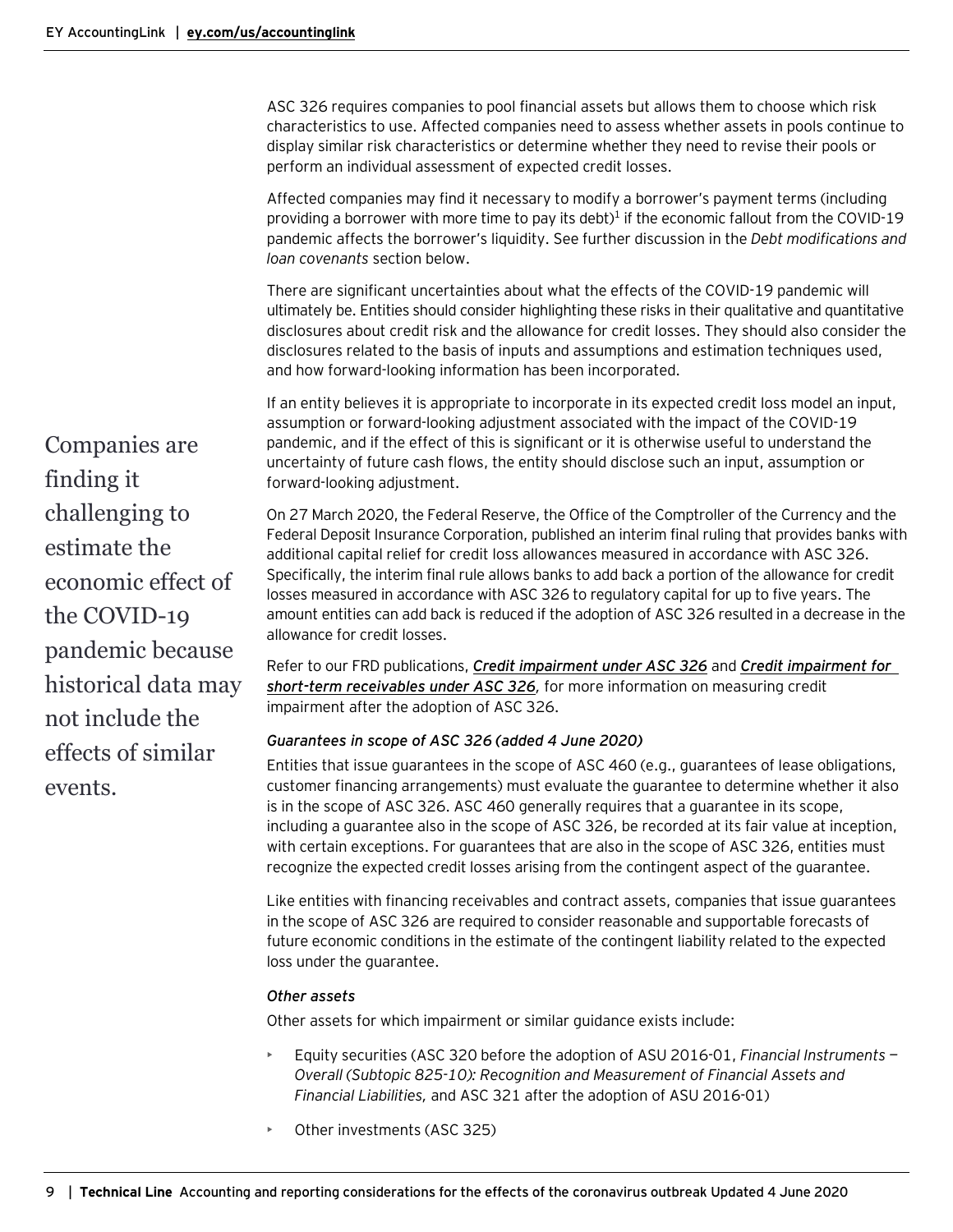- Capitalized costs of obtaining or fulfilling a contract with a customer (ASC 340-40)
- Programming inventory (ASC 920, *Entertainment — Broadcasters,* and ASC 926, *Entertainment — Films*)

#### *Asset impairments not covered by other literature*

For asset impairments not addressed by other literature, ASC 450, *Contingencies,* provides guidance on the initial and subsequent measurement and recognition of loss contingencies.

# How we see it

When an affected company concludes that the effects of the COVID-19 pandemic trigger an impairment loss, the company should disclose the facts and circumstances leading to impairment. When other circumstances also contributed to a triggering event, companies should be transparent about all material circumstances contributing to the impairment or loss.

#### <span id="page-9-0"></span>Leases (updated 4 June 2020)

While lessors follow the guidance on credit losses (i.e., ASC 310 or ASC 326, as applicable) to consider possible impairments of net investments in sales-type leases and direct financing leases, they need to follow the guidance in ASC 842 (if they adopted this standard), to evaluate the collectibility of lease payments (and any residual value guarantee) for operating leases.

Under that guidance, if a lessor determines that it is no longer probable that it will collect operating lease payments and any residual value guarantee from an affected lessee, the lessor's lease income is limited to the lesser of (1) the income that would have been recognized if collection were probable, including income from variable lease payments, and (2) the lease payments, including variable lease payments, that have been collected from the lessee. Lease income is reversed if the lease payments, including variable lease payments, that have been collected from the lessee are less than the lease income recognized to date.

Some lessors may provide or be required to provide consideration (e.g., deferral of lease payments, cash payments, reduced future lease payments) to existing lessees to help mitigate the economic fallout from the COVID-19 pandemic on the lessee's operations. To reduce the operational challenges and complexity of accounting for lease modifications at a time when many businesses have been ordered to close or have seen their revenue drop due to the impact of the COVID-19 pandemic, the FASB staff said in a question-and-answer document that entities that provide or receive rent concessions due to the impact of the COVID-19 pandemic can make certain elections. Entities that receive or provide lease-related concessions to mitigate the economic effects of COVID-19 on lessees need to consider whether to elect to not evaluate whether certain concessions provided by a lessor related to the impact of COVID-19 are lease modifications. Entities that elect not to evaluate whether a concession is a modification can then elect whether to apply the lease modification guidance in ASC 842 (or the legacy leases guidance, ASC 840, *Leases*, if applicable) to that concession (i.e., assume the concession was always contemplated by the contract or assume the concession was not contemplated by the contract).

Entities may make the elections for any lessor-provided concessions related to the effects of the COVID-19 pandemic as long as the concession does not result in a substantial increase in the rights of the lessor or the obligations of the lessee. For example, entities can make the elections for concessions that result in the total payments required by the modified contract being substantially the same as or less than the total payments in the existing lease.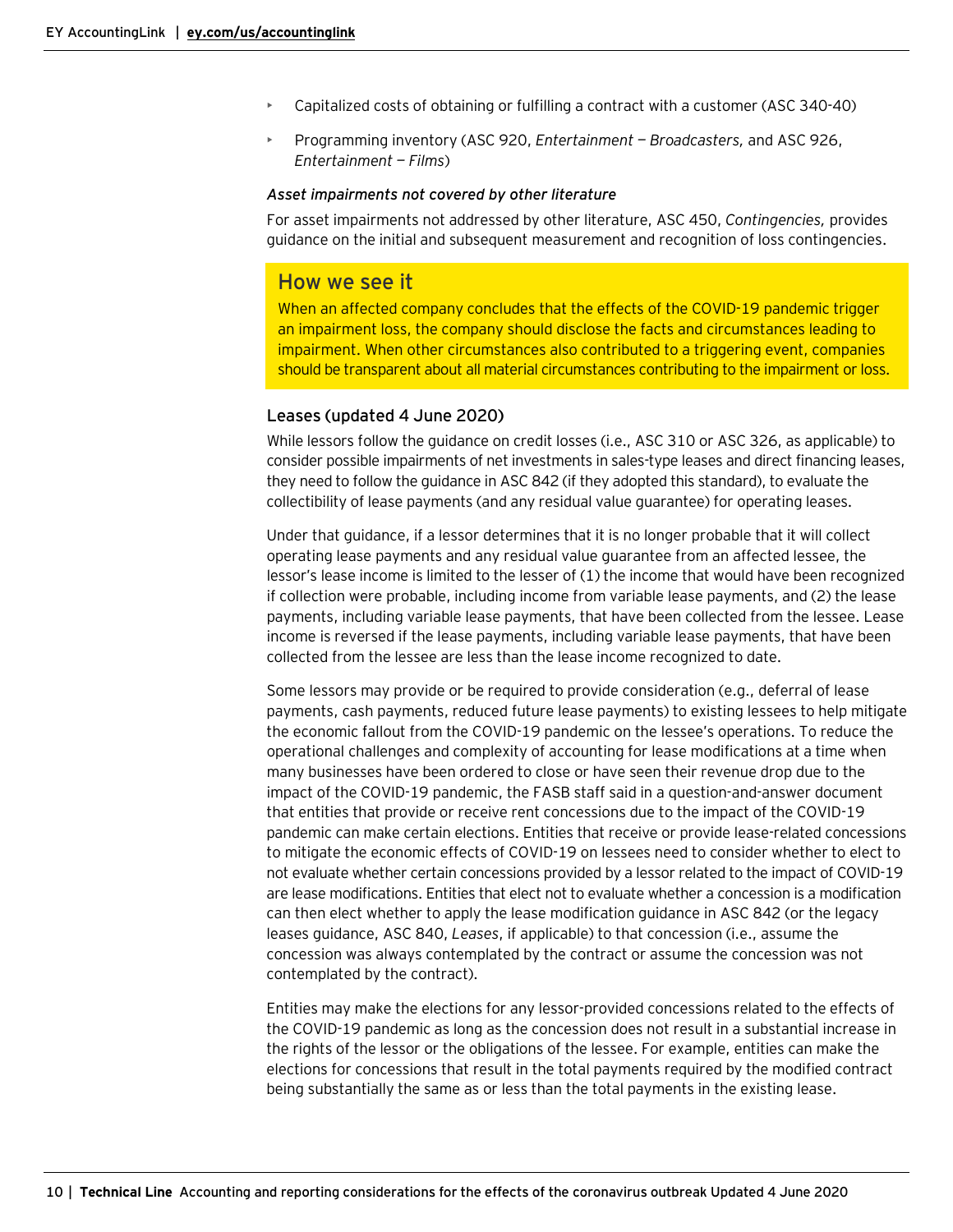Entities that don't make the elections need to apply the guidance in ASC 842 (or ASC 840, if they haven't adopted the new guidance yet) to determine whether a concession provided by a lessor should be accounted for as a lease modification.

Entities that provide or receive rent-related concessions should consider the objectives<sup>2</sup> in ASC 842 and provide disclosures that enable users to understand the nature and financial effect of material concessions related to the effects of the COVID-19 pandemic. Entities that are SEC registrants should also consider the SEC staff's guidance on disclosing the effects of COVID-19 and related risks. For example, we believe entities should disclose both their accounting policies for elections that have a material effect on the financial statements and the effects of those elections.

# How we see it

Entities should make sure they have appropriate internal controls to account for rent concessions related to the economic effects of the COVID-19 pandemic. Further, companies should document their policy for accounting for the concession and have controls over applying that policy consistently.

Refer to our Technical Line, *[Accounting for rent concessions related to the COVID-19](https://www.ey.com/en_us/assurance/accountinglink/technical-line---accounting-for-rent-concessions-related-to-the-)  [pandemic under ASC](https://www.ey.com/en_us/assurance/accountinglink/technical-line---accounting-for-rent-concessions-related-to-the-) 842*, or our FRD, *[Lease accounting \(ASC](https://www.ey.com/en_us/assurance/accountinglink/financial-reporting-developments---lease-accounting---accounting) 842)*, or *[Lease accounting](https://www.ey.com/en_us/assurance/accountinglink/financial-reporting-developments---lease-accounting---accounting0)  (ASC [840\) before the adoption of ASC](https://www.ey.com/en_us/assurance/accountinglink/financial-reporting-developments---lease-accounting---accounting0) 842*, for more information*.*

# <span id="page-10-0"></span>Exit or disposal activities (added 31 March 2020)

If there is prolonged business interruption, a company may decide to sell or abandon certain assets or execute a restructuring plan. ASC 420, *Exit or Disposal Cost Obligations*, addresses the accounting for costs associated with exit or disposal activities. Exit activities may include:

- The sale or termination of a line of business (e.g., by abandonment, exchange for other assets or a group of assets, distributions to owners in a spin-off, other forms of reorganization or liquidation)
- The closure of a business location in a country or region or the relocation of business activities from one country, region or facility to another
- Changes in management structure
- A fundamental reorganization that has a material effect on the nature and focus of a company's operations

The costs often incurred as part of an exit or disposal activity include employee termination benefits under a one-time termination plan (see the *Compensation* section below for other than one-time termination benefits), contract termination costs and costs to consolidate or close a facility and relocate employees. A liability for costs associated with an exit or disposal activity is recognized at fair value in the period the liability is incurred. For example, a liability to terminate a contract before the end of its term is recognized when the entity terminates the contract.

For entities that have already adopted ASC 842, ASC 420 excludes costs to terminate a contract that is a lease from the scope of that guidance. Therefore, when a company ceases to use an asset being leased, it will evaluate the recognized right-of-use asset for impairment in accordance with ASC 360. However, an entity that has not yet adopted ASC 842 will apply the guidance in ASC 420 and recognize a liability for costs that will continue to be incurred under an operating lease for its remaining term without economic benefit to the entity. These costs are recognized and measured at fair value when the entity ceases using the right conveyed by the lease.

Entities that don't make the elections may find it operationally challenging to evaluate the rights and obligations of each contract and apply the lease modification guidance if a concession was not contemplated in the existing lease.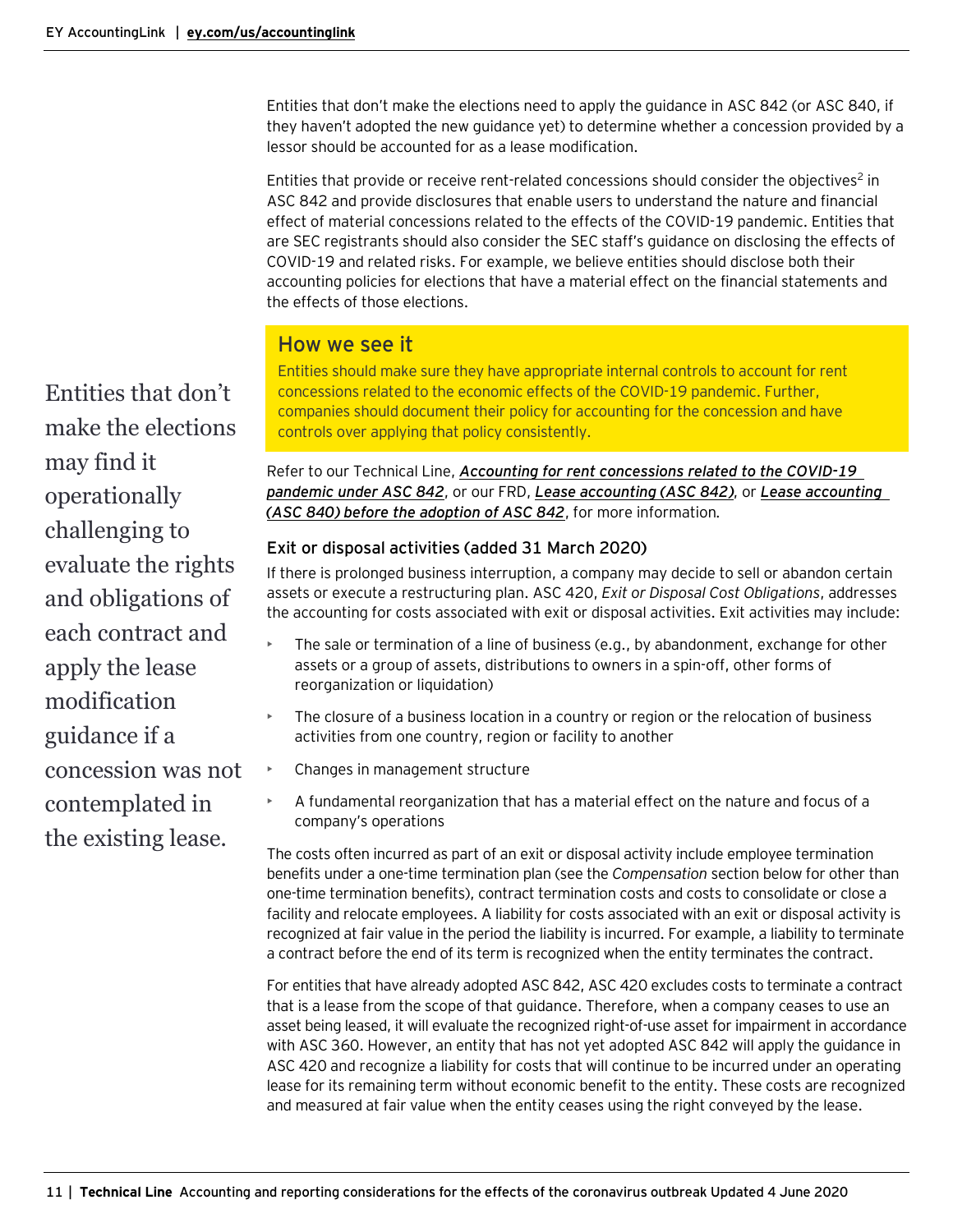It is important to note that the costs associated with temporarily vacating a facility are not subject to ASC 420. An evaluation of whether an entity has ceased using a facility permanently or temporarily is based on the facts and circumstances.

Costs associated with one-time employee termination benefits are measured at the time employees receive communication of the termination (in accordance with ASC 420-10-25-4) and are either recognized on the communication date or over the service period, depending on whether future services are required (in accordance with ASC 420-10-25-8 to 25-9). A liability for costs associated with closing a facility and relocating employees is not recorded until the costs are incurred.

Refer to our FRD, *[Exit or disposal cost obligations](https://www.ey.com/en_us/assurance/accountinglink/financial-reporting-developments---exit-or-disposal-cost-obligat)*, for additional information.

# <span id="page-11-0"></span>Fair value measurement (updated 31 March 2020)

ASC 820 defines the term fair value and provides a principles-based framework for measuring fair value when US GAAP requires or permits a fair value measurement. For example, fair value measurements may be required when measuring impairment of long-lived assets, goodwill, indefinite-lived intangible assets and equity securities.

The objective of a fair value measurement is to determine the price at which an orderly transaction would take place between market participants under the market conditions that existed at the measurement date. While volatility in the financial markets may suggest that the prices are aberrations and do not reflect fair value, it would not be appropriate for a company to disregard market prices at the measurement date unless those prices are from transactions that are not orderly.

The concept of an orderly transaction is intended to distinguish a fair value measurement from the price in a distressed sale or forced liquidation. The intent is to convey the current value of the asset or liability at the measurement date, not its potential value at a future date. The objective of a fair value measurement does not change when markets have been volatile or inactive during a period of dislocation.

While there may be more transactions that are not orderly when a market has undergone a significant decrease in volume, it is not appropriate to assume that all transactions that occur in a market during a period of dislocation are distressed or forced. This determination is made at the individual transaction level and requires the use of judgment based on the facts and circumstances. While market factors such as an imbalance in supply and demand can affect the prices at which transactions occur in a given market, such an imbalance does not automatically indicate that the parties to a transaction were not knowledgeable and willing market participants or that a transaction was not orderly. Determining whether an observed transaction is orderly should be based on the available evidence from all relevant factors.

In addition, while a fair value measurement incorporates the assumptions that sellers, as well as buyers, would consider in pricing the asset or liability, a reporting entity's conclusion that it would not sell its own asset (or transfer its own liability) at prices currently observed in the market does not mean these transactions should be presumed to be distressed. ASC 820 makes clear that fair value is a market-based measurement, not an entity-specific measurement, and notes that the reporting entity's intention to hold an asset or liability is not relevant.

Refer to our FRD, *[Fair value measurement](https://www.ey.com/en_us/assurance/accountinglink/financial-reporting-developments---fair-value-measurement)*, for more information on fair value measurements and related disclosures.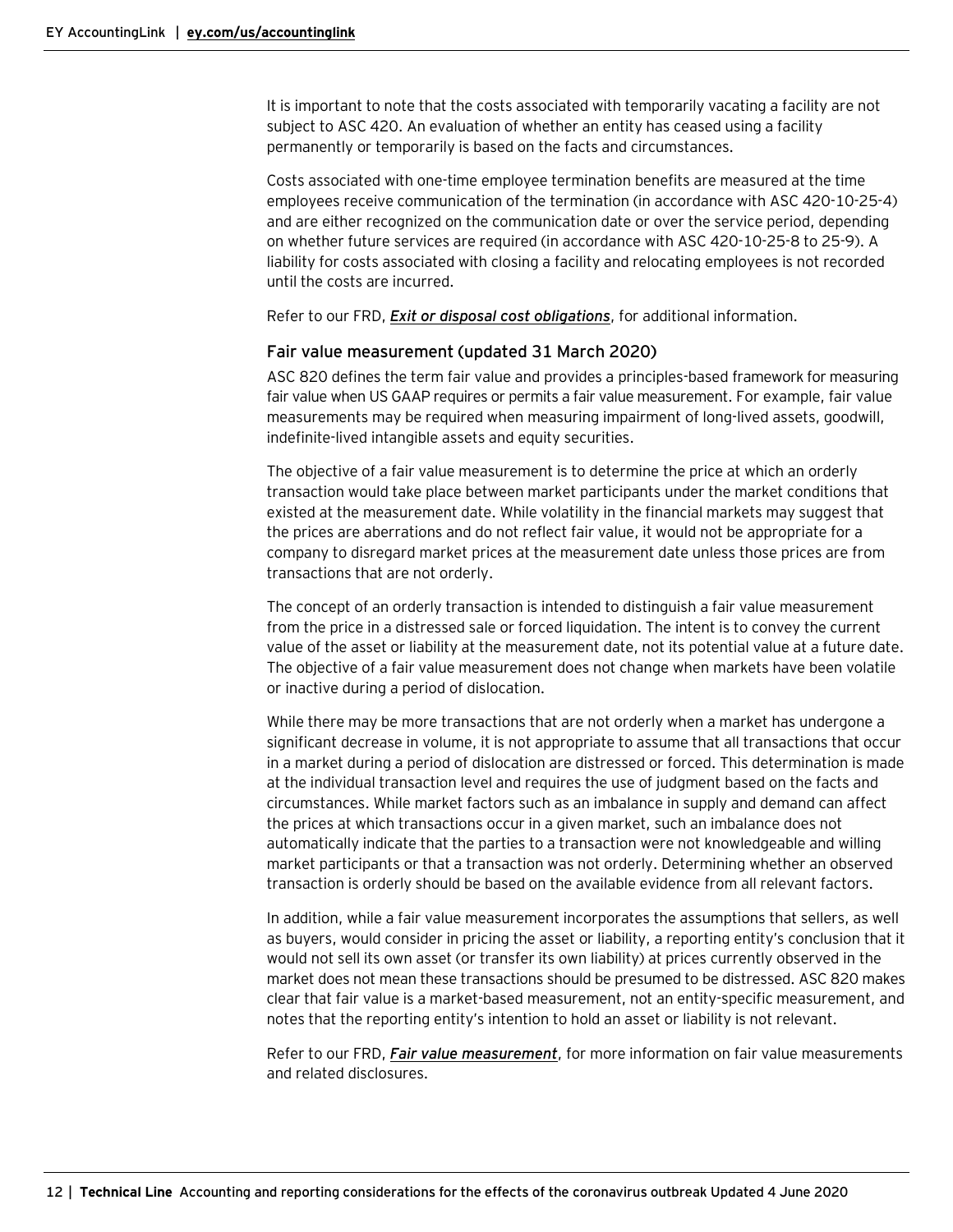# <span id="page-12-0"></span>Derivatives and hedge accounting (updated 4 June 2020)

Business transactions may be postponed or canceled, or they may occur in significantly lower volumes than initially forecasted. If a company has designated a transaction such as the purchase or sale of goods or the expected issuance of debt as a hedged forecasted transaction in a cash flow hedge accounted for under ASC 815, *Derivatives and Hedging*, the company will need to consider whether the transaction is still "probable of occurring," whether the volume or amounts involved will be lower than forecasted or whether it is now probable that the forecasted transaction will not occur.

That is, if the effects of the pandemic affect the probability of hedged forecasted transactions occurring during the time period and in the amounts designated at the inception of a hedge, a company will need to determine whether it can still apply hedge accounting. In addition, if a company determines that it is probable that a forecasted transaction will not occur within the specified time period (or within an additional two-month period thereafter as stated in ASC 815-30-40-4), it has to immediately reclassify to earnings the balances from past changes in the fair value of derivative contracts that have been recorded in accumulated other comprehensive income (AOCI).

However, the guidance in ASC 815 includes an exception to this requirement when extenuating circumstances that are related to the nature of the forecasted transaction and are outside the control or influence of the reporting entity cause the forecasted transaction to be probable of occurring on a date that is beyond the additional two-month time period. In a question-andanswer document, the FASB staff stated that entities may apply this exception to forecasted transactions that are delayed due to the effects of the COVID-19 pandemic but noted that the determination of whether the delay is due to the effects of the pandemic will require judgment, based on the facts and circumstances.

Consequently, if a forecasted transaction delayed by the effects of COVID-19 is probable of occurring more than two months after the originally specified period, an entity should continue to retain amounts previously recorded in AOCI until the forecasted transaction affects earnings. However, the staff emphasized that the exception only applies to situations in which the forecasted transaction remains probable of occurring "over a time period that is reasonable given the nature of the entity's business, the nature of the forecasted transaction, and the magnitude of the disruption to the entity's business related to the effects of the COVID-19 pandemic."

If an entity determines that it is not probable that the forecasted transaction will occur within a reasonable time period beyond the additional two-month period, the exception would not apply, and amounts previously recorded in AOCI would have to be reclassified into earnings immediately and disclosed in the entity's interim and annual financial statements. In this situation, the FASB staff has stated that it would be acceptable for an entity not to consider missed forecasts related to the effects of the COVID-19 pandemic when determining whether it has exhibited a pattern of missed forecasts that would call into question its ability to accurately predict forecasted transactions and the propriety of using cash flow hedge accounting in the future for similar transactions.

Companies that apply cash flow hedge accounting should also remember that a loss recorded in AOCI must be immediately reclassified into earnings if at any time the continued reporting of this loss in AOCI would lead to the recognition of a net loss when the forecasted transaction affects earnings. For example, an entity would need to reclassify from AOCI into earnings a loss that relates to a hedge of a forecasted purchase of inventory if it expects to recognize a net loss when the inventory is sold (i.e., if the expected cost basis of the inventory plus the related loss on the hedging instrument reported in AOCI exceeds the amount expected to be recovered through the future sale of the inventory).

Companies need to consider whether the pandemic could affect their assessment of whether hedging relationships continue to be highly effective, given the volatility in prices for many asset classes.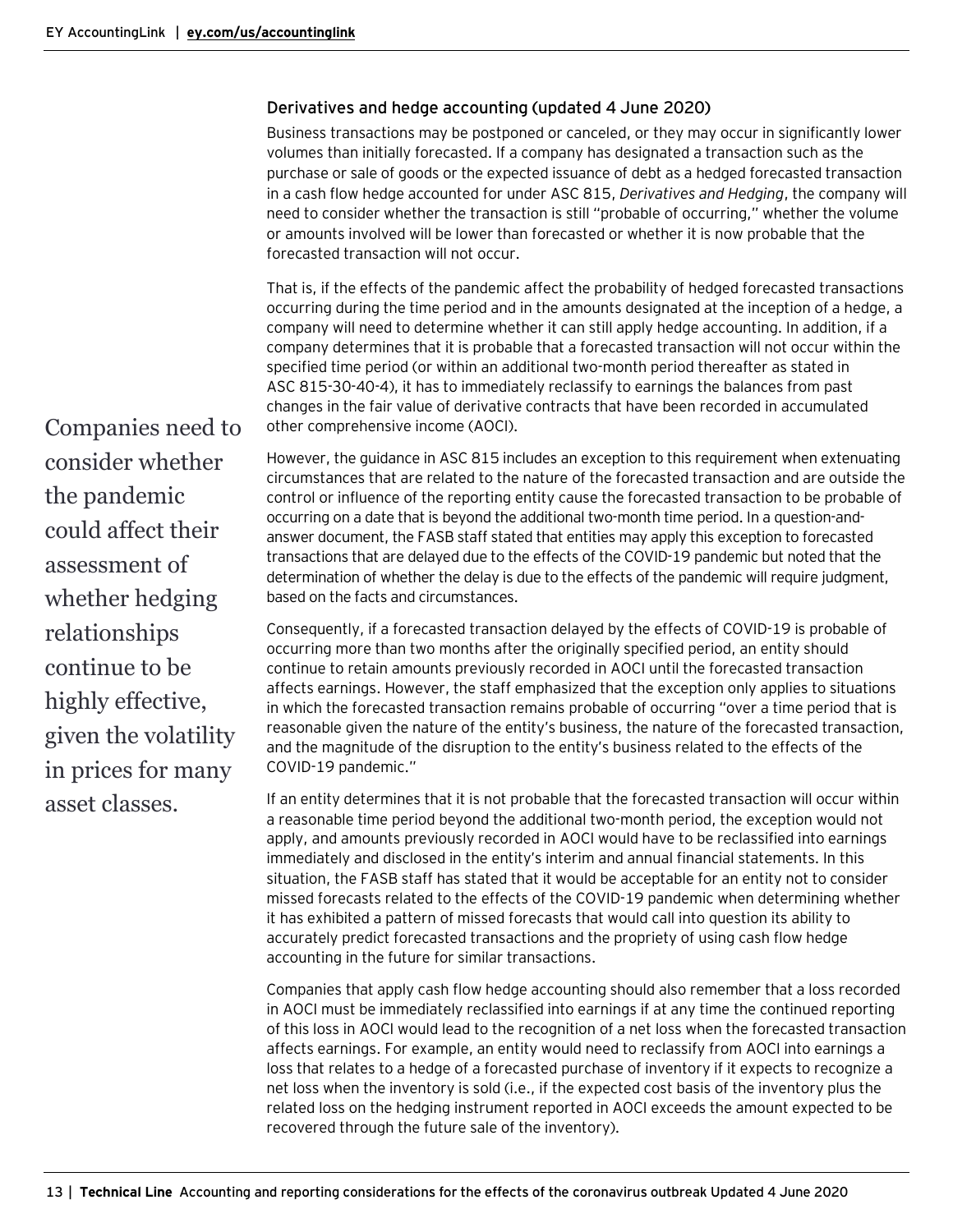Companies also need to consider whether the current market conditions could affect their assessment of whether hedging relationships continue to be highly effective, given the volatility in prices for many asset classes. This is particularly relevant when there are differences between the hedging instrument and the hedged item (e.g., hedging variable rate debt that contains an embedded floor with an interest rate swap that does not contain a floor, hedging forecasted purchases of jet fuel with crude oil derivatives). Current market conditions may also represent a change in facts and circumstances that requires an entity to switch from a qualitative to quantitative method of assessing hedge effectiveness.

Changes in a derivative counterparty's credit risk or an entity's own nonperformance risk also could affect fair value estimates of derivatives and hedge effectiveness. A fundamental requirement is that a hedging relationship, both at inception and on an ongoing basis, is expected to be highly effective in offsetting changes in fair value or cash flows attributable to the hedged risk during the period that the hedge is designated.

In addition to the hedge accounting considerations noted above, companies that have elected to apply the normal purchases and normal sales (NPNS) scope exception to contracts that would otherwise be accounted for as derivative instruments should determine whether it remains probable that these contracts will result in physical delivery and not net settle. A decrease in the company's or its customer's need for a commodity (e.g., natural gas or oil) in the amount specified in the contract could result in the contract being partially net settled. If the requirements to apply the NPNS scope exception are no longer met, the contract would subsequently be accounted for as a derivative instrument (i.e., at fair value).

Refer to our To the Point publication, *[FASB staff clarifies accounting for cash flow hedges](https://www.ey.com/en_us/assurance/accountinglink/to-the-point---fasb-staff-clarifies-accounting-for-cash-flow-hed)  [disrupted by the COVID-19 pandemic,](https://www.ey.com/en_us/assurance/accountinglink/to-the-point---fasb-staff-clarifies-accounting-for-cash-flow-hed)* and our FRD, *[Derivatives and hedging \(after the](https://www.ey.com/en_us/assurance/accountinglink/financial-reporting-developments---derivatives-and-hedging--afte)  [adoption of ASU 2017-12\)](https://www.ey.com/en_us/assurance/accountinglink/financial-reporting-developments---derivatives-and-hedging--afte)*, for additional information.

#### <span id="page-13-0"></span>Debt modifications and loan covenants (updated 4 June 2020)

Affected companies may experience cash flow challenges as a result of disruptions in their operations, higher operating costs or lost revenues. They may need to obtain additional financing, amend the terms of existing debt agreements or obtain waivers if they no longer satisfy debt covenants.

Affected companies may need to consider the debt guidance in ASC 470-50, *Debt — Modifications and Extinguishments*, and ASC 470-60, *Debt — Troubled Debt Restructurings by Debtors*, to determine whether a change to an existing debt arrangement represents a troubled debt restructuring (TDR), a debt modification or potentially a debt extinguishment, each of which would have different accounting implications. In certain circumstances, debtors also may be able to consider the guidance the banking regulators issued for creditors to determine whether a modification is a TDR, as discussed further below. In addition, they may need to consider the guidance in ASC 470-10-45 on the classification of long-term debt when there has been a covenant violation or other default at the balance sheet date.

Creditors that modify the terms of debt agreements should consider the guidance in ASC 310-40, *Receivables — Troubled Debt Restructurings by Creditors*, to determine whether the modifications are TDRs. For modifications that are not TDRs, entities should apply the guidance in ASC 310-20, *Receivables — Nonrefundable Fees and Other Costs*, to determine whether they should be accounted for as new lending arrangements or the continuation of the original arrangements and to determine the appropriate accounting for both unamortized and any new loan origination fees and costs.

Financial institutions may elect to apply Section 4013 of the CARES Act and suspend TDR accounting and reporting requirements for certain loan modifications that are related to COVID-19 (i.e. forbearance, interest rate modifications, repayment plans or any other similar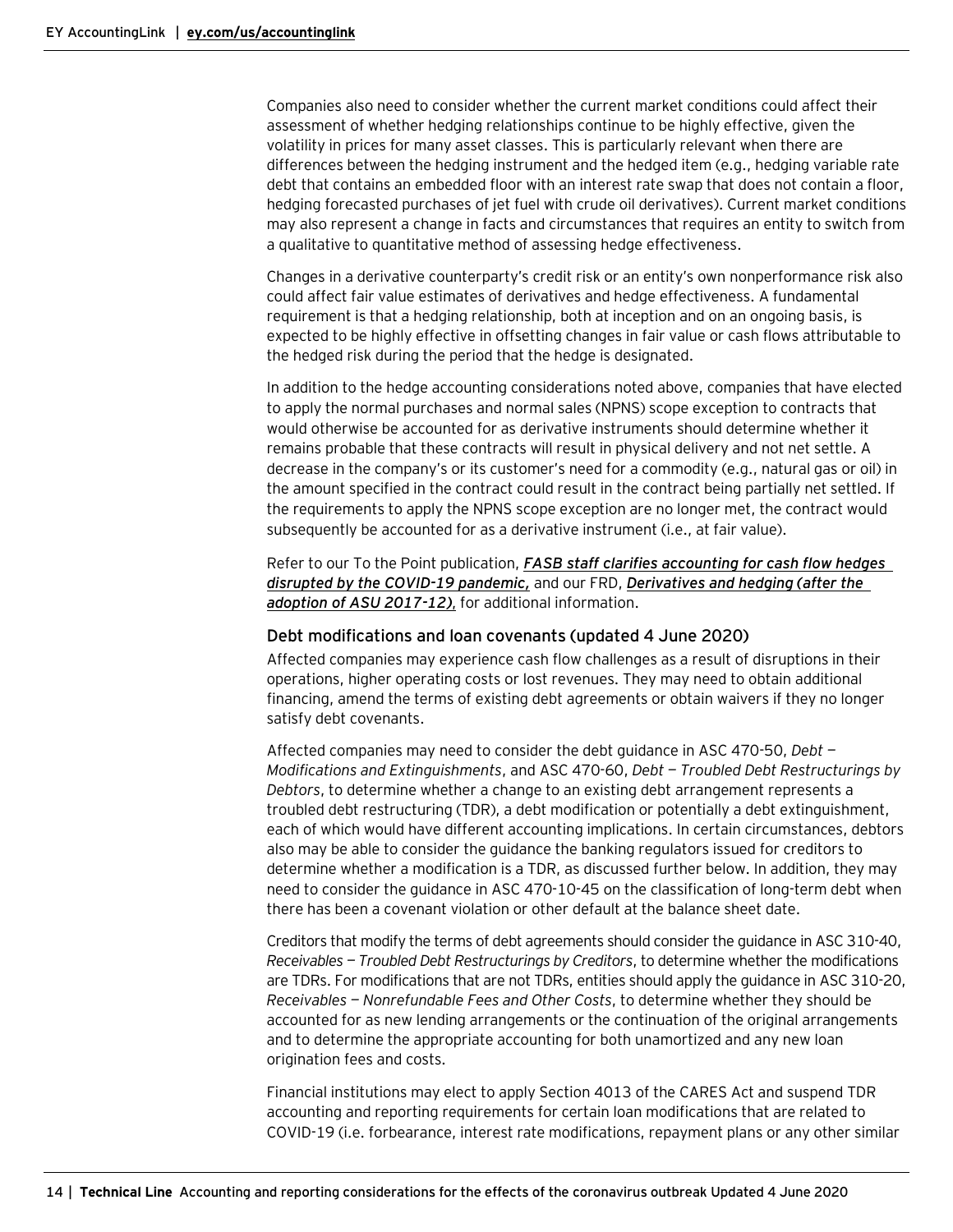arrangements that defer or delay payment). The modifications must be made during the period beginning on 1 March 2020 and ending on the earlier of 31 December 2020 or 60 days after the national emergency is lifted, and the borrowers must have been less than 30 days past due on 31 December 2019. The CARES Act does not define the term "financial institution." Entities may need to discuss with their legal counsel whether they can apply Section 4013 of the CARES Act.

SEC Chief Accountant Sagar Teotia has issued a statement saying that the SEC staff will not object to an eligible entity concluding that electing to apply the temporary relief of TDR accounting and reporting provided by the CARES Act is in accordance with US GAAP.

Lenders that determine that their modifications are not eligible for the relief from TDR accounting under Section 4013 of the CARES Act (e.g., they determine they are not financial institutions) or elect not to apply it can consider the interagency statement issued by the federal and state banking regulators3 in **[March 2020](https://www.federalreserve.gov/newsevents/pressreleases/files/bcreg20200322a1.pdf)** and revised in **[April 2020](https://www.federalreserve.gov/newsevents/pressreleases/files/bcreg20200407a1.pdf)**. The statement provides guidance on accounting for loan modifications related to COVID-19.

The quidance in the statement, which was developed in consultation with the FASB staff, $4$ indicates that short-term loan modifications (e.g., deferral of payments) made to help borrowers that are current on existing loans, either individually or as part of a program for creditworthy borrowers who are experiencing short-term financial or operational problems as a result of COVID-19, generally would not be considered TDRs. While the statement is intended for financial institutions subject to regulation by the banking regulators, we believe it can be applied by all entities that lend or otherwise provide credit.

Questions have been raised about whether borrowers can also apply the guidance in the statement to conclude that a modification is not a TDR in the scope of ASC 470-60. Based on a discussion with the FASB staff, borrowers that modify debt agreements under a modification or deferral program mandated by the federal government or a state government related to COVID-19 may conclude that the modification is not a TDR under ASC 470-60. However, if a modification is not the result of a government mandate, a borrower is not permitted to apply the guidance in the statement by analogy and conclude that the modification is not a TDR. In this situation, the borrower should consider the guidance in ASC 470-60 to determine whether the modification is a TDR.

During the FASB meeting on 8 April 2020, the FASB staff described its response to a technical inquiry on how a financial institution should account for interest income if it provides a payment holiday during which interest is not accrued for a borrower affected by COVID-19 and the payment holiday is not considered a TDR. The FASB staff said such a financial institution may either (1) determine a new effective interest rate and recognize interest income on the loan during the payment holiday or (2) not recognize any interest income during the payment holiday and resume recognition of interest income based on the contractual terms of the loan when the payment holiday ends.

# <span id="page-14-0"></span>Assets purchased with credit deterioration (added 4 June 2020)

ASC 326 provides special initial recognition and measurement (Day 1) accounting for certain purchased assets that have experienced more-than-insignificant deterioration in credit quality since their origination. These assets are known as assets purchased with credit deterioration or PCD assets. Companies acquiring financial assets or portfolios of financial assets (i.e., financing receivables, AFS and HTM securities, beneficial interests) should consider the guidance in ASC 326 to determine whether the assets are PCD assets. Changes in broad market conditions or the outlook for an industry or geographical area could be indicators of a deterioration in credit quality before more objective indicators (e.g., delinquency) are observed. Given the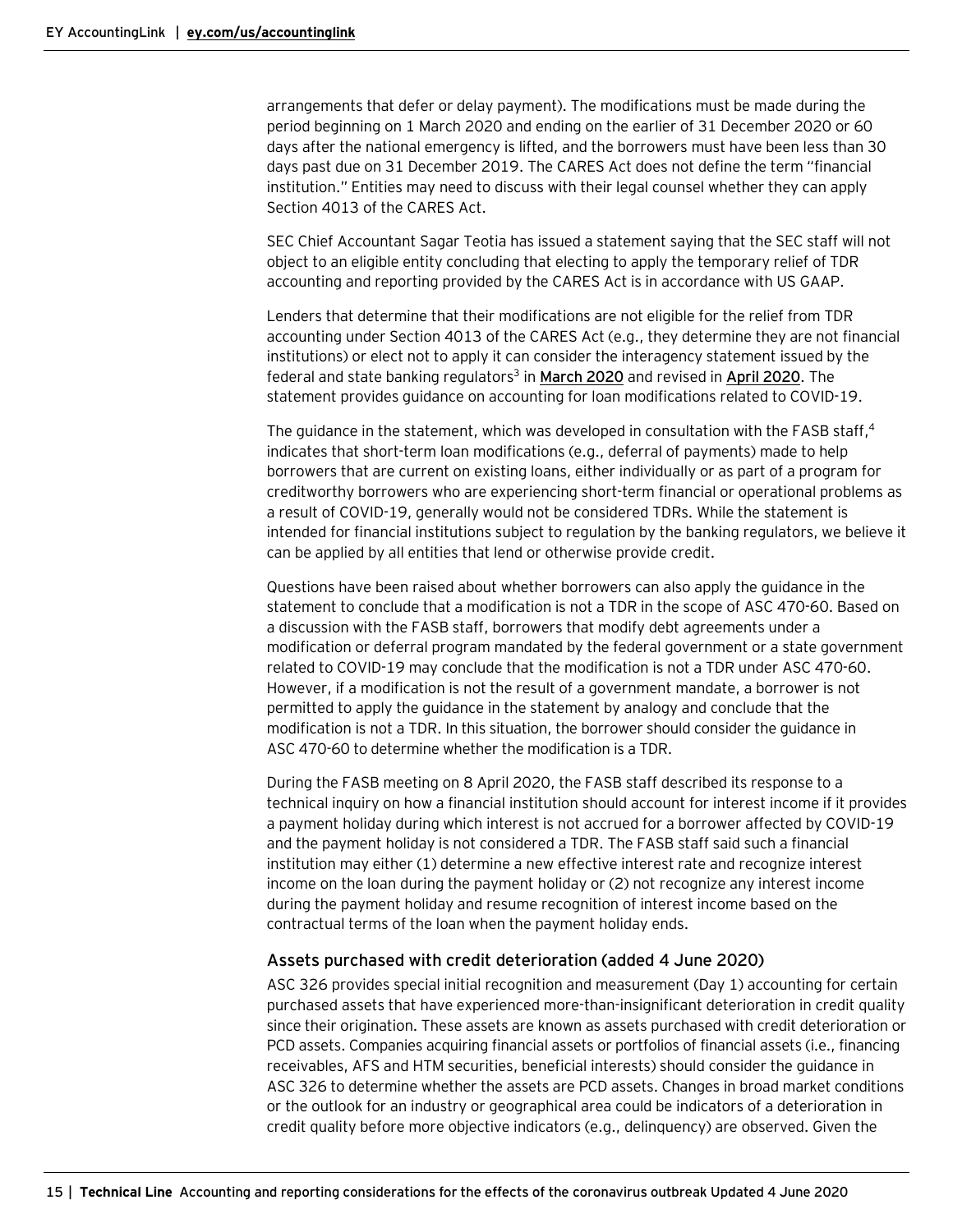economic fallout and uncertainty related to the pandemic, companies that are completing transactions they agreed to before the pandemic may need to reconsider any preliminary conclusions they made about whether the assets are PCD.

# <span id="page-15-0"></span>Foreign currency matters — intercompany transactions of a long-term investment nature (added 31 March 2020)

When an intercompany foreign currency transaction is of a "long-term investment" nature, foreign currency transaction gains and losses are reported in other comprehensive income rather than through income when the parties to the transaction are consolidated, combined or accounted for by the equity method in the reporting entity's financial statements. To be considered a long-term investment, an intercompany balance must continually meet the condition that settlement is neither planned nor anticipated in the foreseeable future. A company affected by the COVID-19 pandemic and current market conditions may need to reassess whether an intercompany balance continues to qualify as a long-term investment.

A company's reassessment of its liquidity needs or a planned restructuring or relocation of foreign operations, could be examples of changes in circumstances that could change the nature of an intercompany transaction from a long-term investment to one for which settlement becomes planned or anticipated. If a change in circumstances leads to such a change, then foreign currency transaction gains and losses on the transaction should be recorded in earnings prospectively. Foreign currency transaction gains and losses recorded in other comprehensive income during the period for which settlement was not planned or anticipated remain in other comprehensive income and are not immediately reclassified to earnings. Refer to our FRD, *[Foreign currency matters](https://www.ey.com/en_us/assurance/accountinglink/financial-reporting-developments---earnings-per-share)*, for more information.

## <span id="page-15-1"></span>Revenue recognition (updated 4 June 2020)

The COVID-19 pandemic likely will affect various aspects of an entity's revenue accounting under ASC 606, *Revenue from Contracts with Customers*.

Refer to our FRD, *[Revenue from contracts with customers \(ASC](https://www.ey.com/en_us/assurance/accountinglink/financial-reporting-developments---revenue-from-contracts-with-c) 606)*, which provides more information about all of the following topics.

#### *Variable consideration*

Estimates of variable consideration in new and ongoing customer contracts will need to be evaluated considering current circumstances. Examples of variable consideration estimates that may have changed due to the pandemic include expected returns of goods and expectations about both contract volumes and whether an entity will meet contractual conditions for performance bonuses or penalties.

When a contract with a customer includes variable consideration, an entity is generally required to estimate, at contract inception, the amount of consideration to which it will be entitled in exchange for transferring promised goods or services. The amount of variable consideration an entity can include in the transaction price is constrained to the amount for which it is probable that a significant reversal of cumulative revenue recognized will not occur when the uncertainties related to the variability are resolved.

An entity that makes such an estimate at contract inception is also required to update the estimate throughout the term of the contract to depict conditions that exist at each reporting date. This will involve updating the estimate of variable consideration (including any amounts that are constrained) to reflect an entity's revised expectations about the amount of consideration to which it expects to be entitled, considering uncertainties that are resolved or new information about uncertainties related to the COVID-19 pandemic.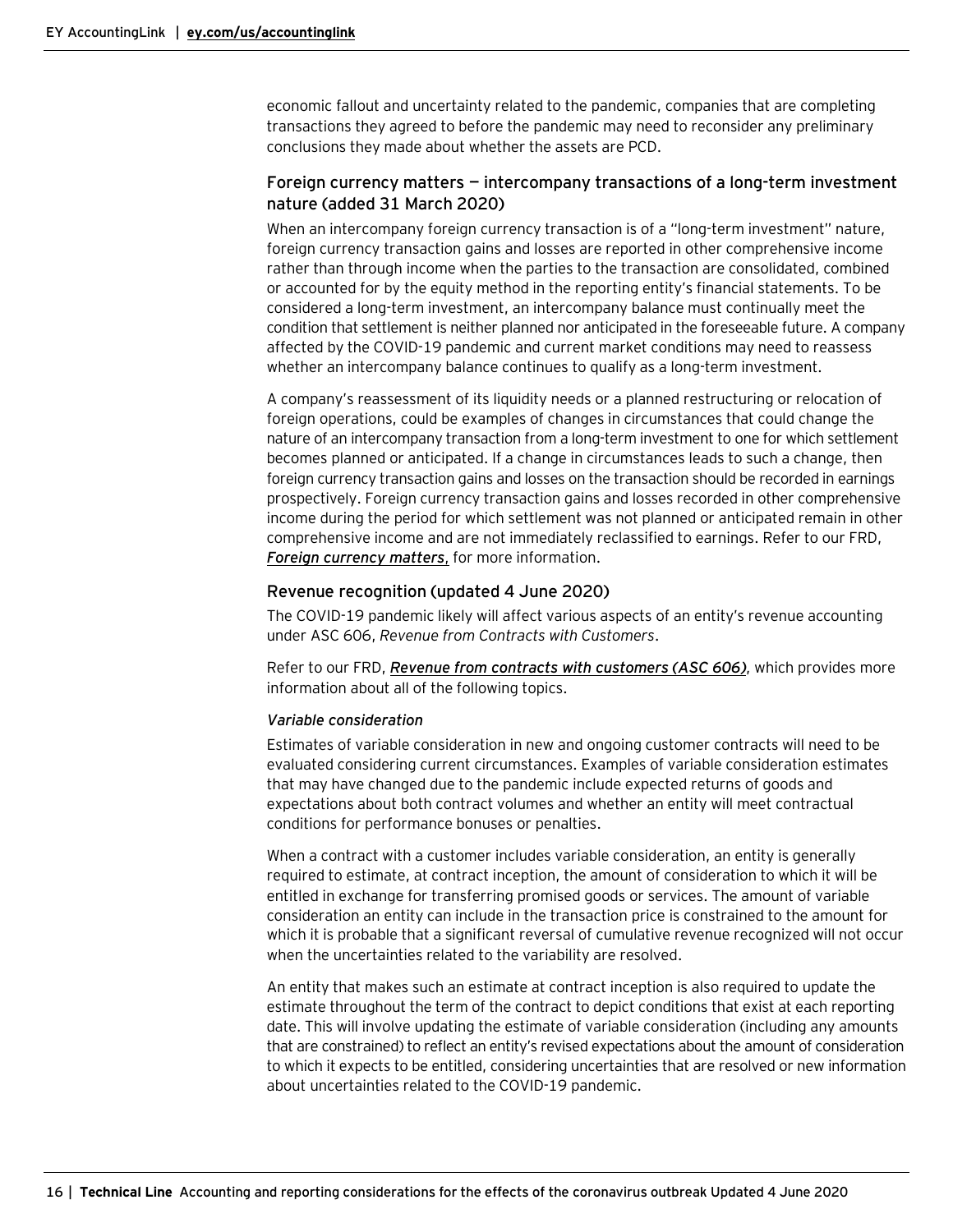Changes to the transaction price that relate to a change in estimates of variable consideration (and are not a result of contract modifications, which are discussed below) generally are allocated to the performance obligations on the same basis as their initial allocation. That is, they are allocated based on the relative standalone selling price (i.e., using the same proportionate share of the total in the initial allocation) or they are allocated to individual performance obligations under the variable consideration allocation exception. Further, any amounts allocated to satisfied (or partially satisfied) performance obligations should be recognized in revenue in the period in which the transaction price changes (i.e., on a cumulative catch-up basis). This could result in either an increase or decrease in revenue in relation to a satisfied performance obligation or in cumulative revenue recognized for a partially satisfied over-time performance obligation. Entities using the variable consideration allocation exception should also consider whether they can continue to apply this exception.

## *Contract modifications and terminations*

Uncertainties related to the COVID-19 pandemic and current market conditions may prompt entities to modify contracts with customers. Customers and entities may also be more likely to terminate contracts (either fully or partially). Contract terminations are considered a form of contract modification under ASC 606. A contract modification occurs when the parties to a contract agree to amend the scope or price (or both) of a contract, and the amendments either create new enforceable rights and obligations of the parties or change their existing rights and obligations.

ASC 606 contains specific guidance on the accounting for contract modifications.

An entity should account for a contract modification under the guidance in ASC 606-10-25- 10 through 25-13. Under this guidance, certain modifications are treated as separate, standalone contracts, while others are combined with the original contract and accounted for as one contract. In addition, some modifications are accounted for prospectively, while others are accounted for on a cumulative catch-up basis.

Generally, it is clear when a contract modification has taken place, but in some circumstances, that determination requires judgment. For example, an entity will need to account for a contract modification before the parties reach final agreement if the negotiations create enforceable rights and obligations. In addition, contract modifications can be implied by customary business practices as long as the changes either create new enforceable rights and obligations in the contract or change existing rights and obligations.

Entities also have to determine whether a new contract with an existing customer is a modification of an existing contract. We believe that, when entities make this determination, they should consider the facts and circumstances, as well as the factors included in the contract combination requirements in ASC 606-10-25-9.

When an ASC 606 contract is modified, we believe that may indicate that "a significant change in facts and circumstances" has occurred (see ASC 606-10-25-5) and that the entity should reassess the criteria in ASC 606-10-25-1 for the modified contract as well as the contract's duration (i.e., the period in which parties to the contract have present enforceable rights and obligations). The accounting for any reassessment is prospective, and the reassessment would not change the conclusions associated with goods and services already transferred. That is, an entity would not reverse any receivables, revenue or contract assets already recognized under the contract because of the reassessment.

#### *Collectibility and extended payment terms*

The COVID-19 pandemic may impact customers' ability and intent to pay, and/or entities may be more willing to accept partial payment or extend payment terms. Entities will need to determine how to account for these circumstances. Specifically, as discussed below, entities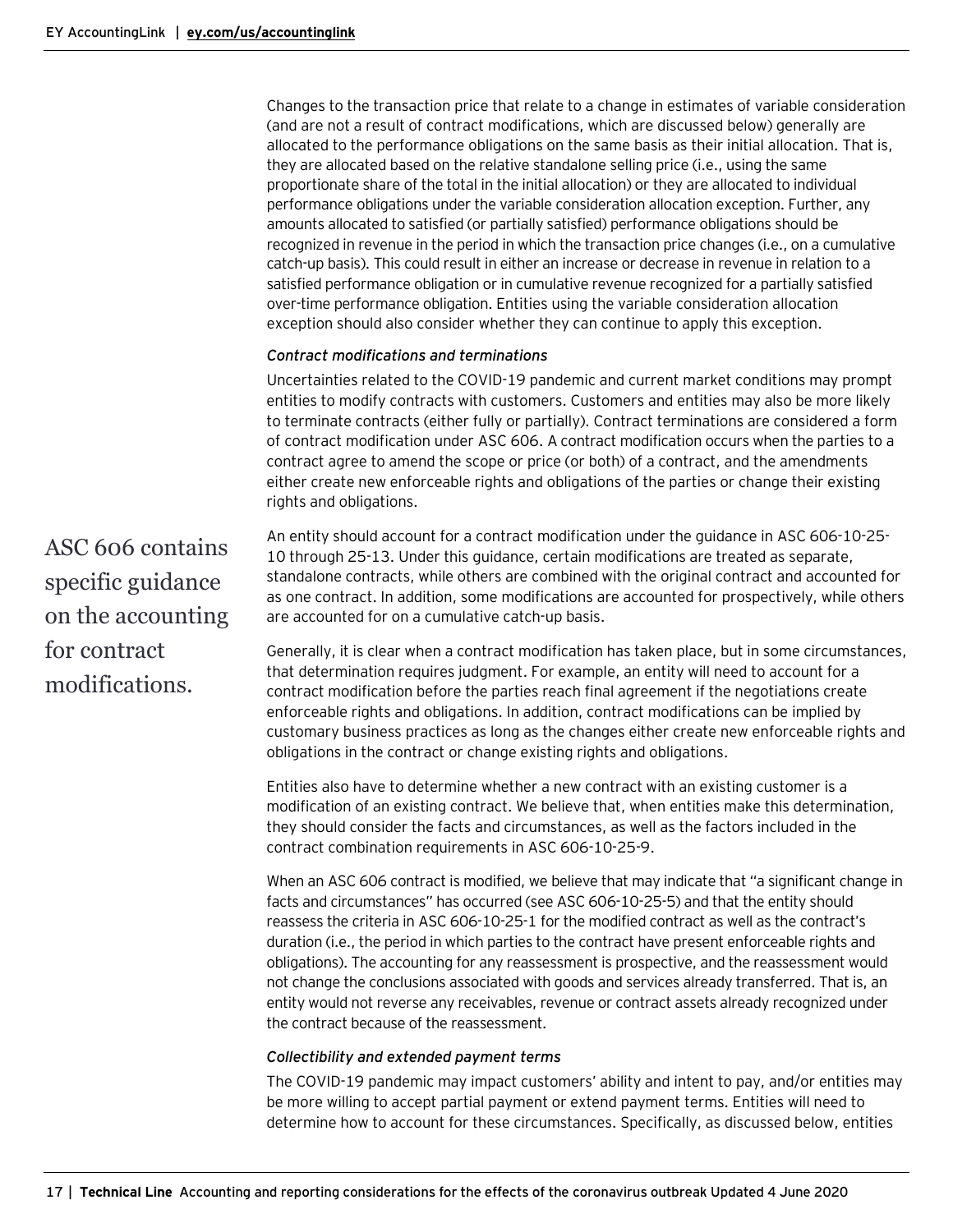will need to consider the effects on their ASC 606 collectibility assessments, estimates of variable consideration made at contract inception, credit loss reserve calculations (see *Financing receivables and contract assets* above) and identification of significant financing components. Entities will also need to consider whether any changes to contracts with existing customers need to be accounted for as contract modifications, as discussed above.

Entities entering into new contracts with customers will need to carefully consider their customer's ability and intent to pay. In order for an arrangement to be accounted for as a revenue contract under ASC 606, it must be probable that the entity will collect substantially all of the consideration to which it expects to be entitled in exchange for the goods or services that will be transferred to the customer. In performing this collectibility assessment under ASC 606, entities will first need to determine the transaction price in Step 3 of the model. The contract price and transaction price will differ if an entity concludes, at contract inception, that it has offered or is willing to accept a price concession (a form of variable consideration). An entity may accept a lower price than the amount stated in the contract to develop or enhance a customer relationship, or the customer may have a reasonable expectation that the entity will reduce its price based on the entity's customary business practices. An entity deducts from its contract price any estimated price concessions to derive the transaction price at contract inception (i.e., the amount the entity expects to be entitled in exchange for the goods or services that will be transferred to the customer). The ASC 606 collectibility assessment is then performed on the transaction price. An entity also has to determine whether an allowance for credit losses is required under ASC 310 or ASC 326 (if adopted).

When the amount an entity expects to collect changes subsequent to contract inception, the entity may need to exercise significant judgment to determine whether that change is due to (1) a change in estimate of the variable consideration identified at contract inception (and, therefore, accounted for as a change in the transaction price) or (2) an identifiable credit event (e.g., a known decline in a customer's operations, a bankruptcy filing) that should be accounted for as bad debt (i.e., outside of revenue). This determination will likely require entities to establish policies to differentiate between price concessions and customer credit events. When the terms of contracts with existing customers change, entities also need to determine whether there is a contract modification (as discussed above).

Entities also will need to exercise judgment to determine whether changes in the facts and circumstances related to a customer's ability and intent to pay the consideration in the contract are significant enough to indicate that a contract no longer exists and revenue should no longer be recognized. This is because ASC 606 requires an entity to reassess whether it is probable that it will collect the consideration to which it will be entitled when significant facts and circumstances change.

Offering extended payment terms to new or existing customers may also indicate that the contract includes a significant financing component. When there is a significant financing component, an entity needs to adjust the transaction price for the effects of the time value of money if the timing of payments agreed to by the parties in the contract provides the customer or the entity with a significant financing benefit.

#### *Customer incentives*

Entities may provide additional incentives, such as free goods or services or cash payments to customers, to spur demand. In response to customer needs, entities may also change the pricing of their goods and services or hold finished goods for customers that are unable to receive them.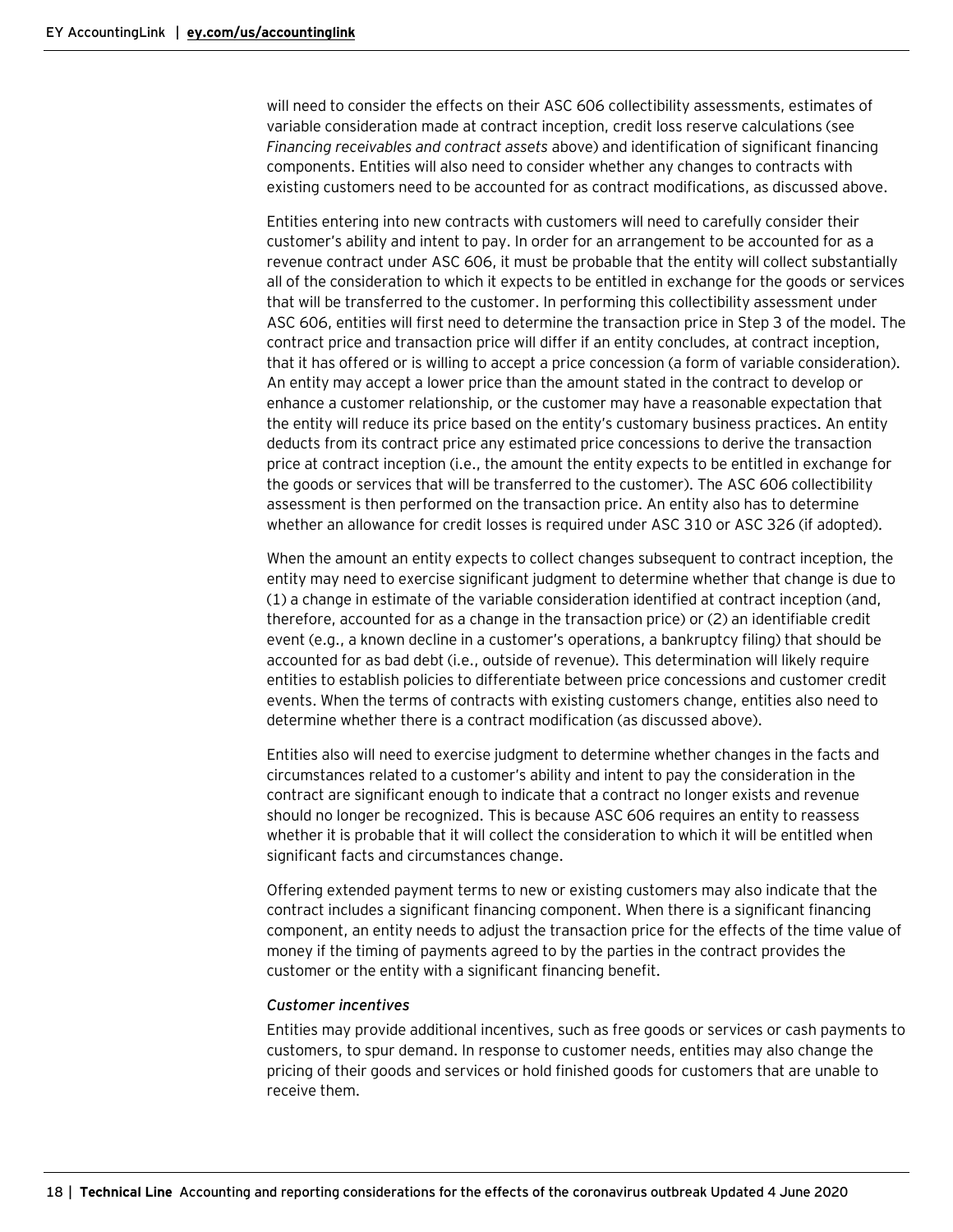The accounting for free goods and services offered to customers will depend on the facts and circumstances of the offer. An offer that creates new enforceable rights and obligations of the parties to an existing contract or changes existing rights and obligations is accounted for as a contract modification, as discussed above. In some cases, an offer may not result in a contract modification and would be accounted for as a marketing offer (i.e., expense).

When an entity determines whether the offer creates new enforceable rights and obligations or changes the rights and obligations of the existing contract with a customer, the following non-exhaustive considerations will likely be relevant:

- Is the offer the result of negotiations with a specific customer or group of customers?
- Is the same offer available to both existing customers and noncustomers?
- $\blacktriangleright$  If an offer is only available to existing customers, is it available to a broad group of current customers (or all current customers) and not the result of an individual customer's negotiations?
- Does the entity have the right to rescind the offer?

In addition, we believe that the accounting principles for determining when contracts should be combined under ASC 606-10-25-9 will be helpful when determining whether an offer for free goods or services to an existing customer is a contract modification.

Entities will need to consider any consideration paid or payable to a customer and account for such payments as a reduction of the transaction price (and, therefore, revenue) unless the payment to the customer is in exchange for a distinct good or service that the customer transfers to the entity.

Further, if an entity changes the pricing of its goods and services, it will need to determine whether the standalone selling prices of its goods and services should be updated for new contracts or upon certain contract modifications. Standalone selling prices are determined at contract inception and are not updated unless the contract has been modified (and the modification is not treated as part of the existing contract).

Finally, entities will need to determine any effect on the timing of revenue recognition resulting from customers' requests to hold finished goods at the entity's site. Entities will need to consider the bill-and-hold guidance in ASC 606-10-55-81 through 55-84, which includes criteria that must be met (in addition to the control indicators in ASC 606-10-25-30) for revenue to be recognized for the sale of a good in a bill-and-hold arrangement.

#### *Disclosure*

Entities should consider whether uncertainties or changes in business practices due to the economic impact of the COVID-19 pandemic require their revenue disclosures to be enhanced. For example, if an entity estimates variable consideration (including application of the constraint), it is required to disclose information about the methods, inputs and assumptions used. Entities are also required to disclose certain information about their performance obligations, including when performance obligations are satisfied in a bill-andhold arrangement and significant payment terms. Entities should also consider the requirements to disclose the judgments and changes in judgments that significantly affect the determination of the amount and timing of revenue.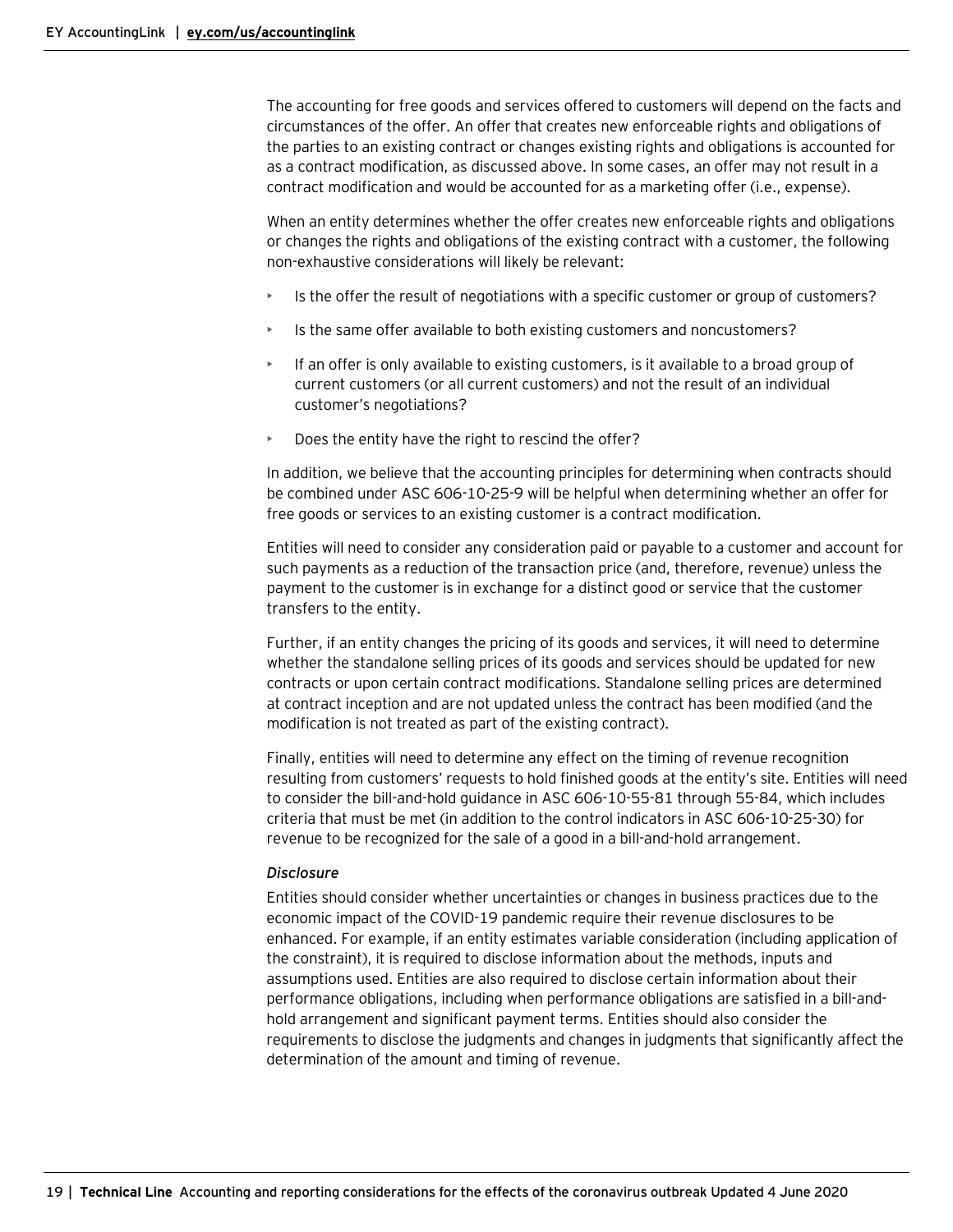#### <span id="page-19-0"></span>Insurance recoveries

Entities often maintain insurance to mitigate losses associated with property damage (property and casualty loss) or a business interruption, such as lost revenue during extended periods of suspended operations or stemming from supply chain interruption (i.e., business interruption insurance).

The accounting for insurance claims varies, depending on factors such as the nature of the claim, the amount of proceeds (or anticipated proceeds), and the timing of the loss and recovery.

Accounting for any potential insurance recovery needs to be carefully evaluated. That is, companies need to analyze the terms of their insurance policies and the ability of an insurer to satisfy a claim. For example, while insurance may cover interruptions of deliveries of raw materials, recoveries are often limited to losses stemming from certain suppliers specified in the policy. Further, the policy may contain exclusions for events, such as pandemics, that cause business interruptions.

# How we see it

Anticipated reimbursements for business interruption (e.g., lost revenue) are considered gain contingencies and are subject to the guidance in ASC 450-30, *Contingencies — Gain Contingencies*. This guidance requires that all contingencies must be resolved before such a reimbursement can be recognized in earnings. The contingencies would be considered resolved only if the proceeds have been received or if confirmation of the amount of the proceeds has been received from the insurer.

If a company determines it has incurred property and casualty losses as a result of the pandemic, any insurance recoveries would be recognized when the company believes it is probable<sup>5</sup> that the insurer will settle the claim. Receipts from insurance up to the amount of the loss recognized are considered recoveries. Insurance recoveries should not be recognized before the related cost is recognized.

Anticipated proceeds in excess of the amount of loss recognized would be considered a gain and would be subject to the gain contingency guidance in ASC [450-30.](https://eync-live-app.atlas.ey.com/#document/834345?pref=20011/9/147&crumb=6/SL45679420-549552/C_25865789/1586931) Anticipated proceeds in excess of a loss recognized in the financial statements may not be recognized until all contingencies related to the insurance claim are resolved. We believe insurance recoveries for temporary relocation costs would be treated as recoveries of property and casualty losses.

# <span id="page-19-1"></span>Future operating losses

While affected companies may account for some effects of the pandemic in the current period, other direct and indirect effects, such as losses or lost revenue, may need to be accounted for in subsequent periods. Companies may anticipate losses that are directly or indirectly related to the current pandemic. These might include losses related to significant reduction in demand, supply chain disruptions and losses due to an overall decline in economic output. Future operating losses do not meet the definition of a liability and, therefore, should not be recognized until the losses are incurred; however, affected registrants may need to consider whether additional disclosures are required.

# <span id="page-19-2"></span>Compensation (added 31 March 2020)

The COVID-19 pandemic may affect compensation in a variety of ways, including short-term employment benefits, postemployment benefits (provided after employment but before retirement), postretirement benefits (provided through a pension plan or other postretirement benefit plan) and share-based payments.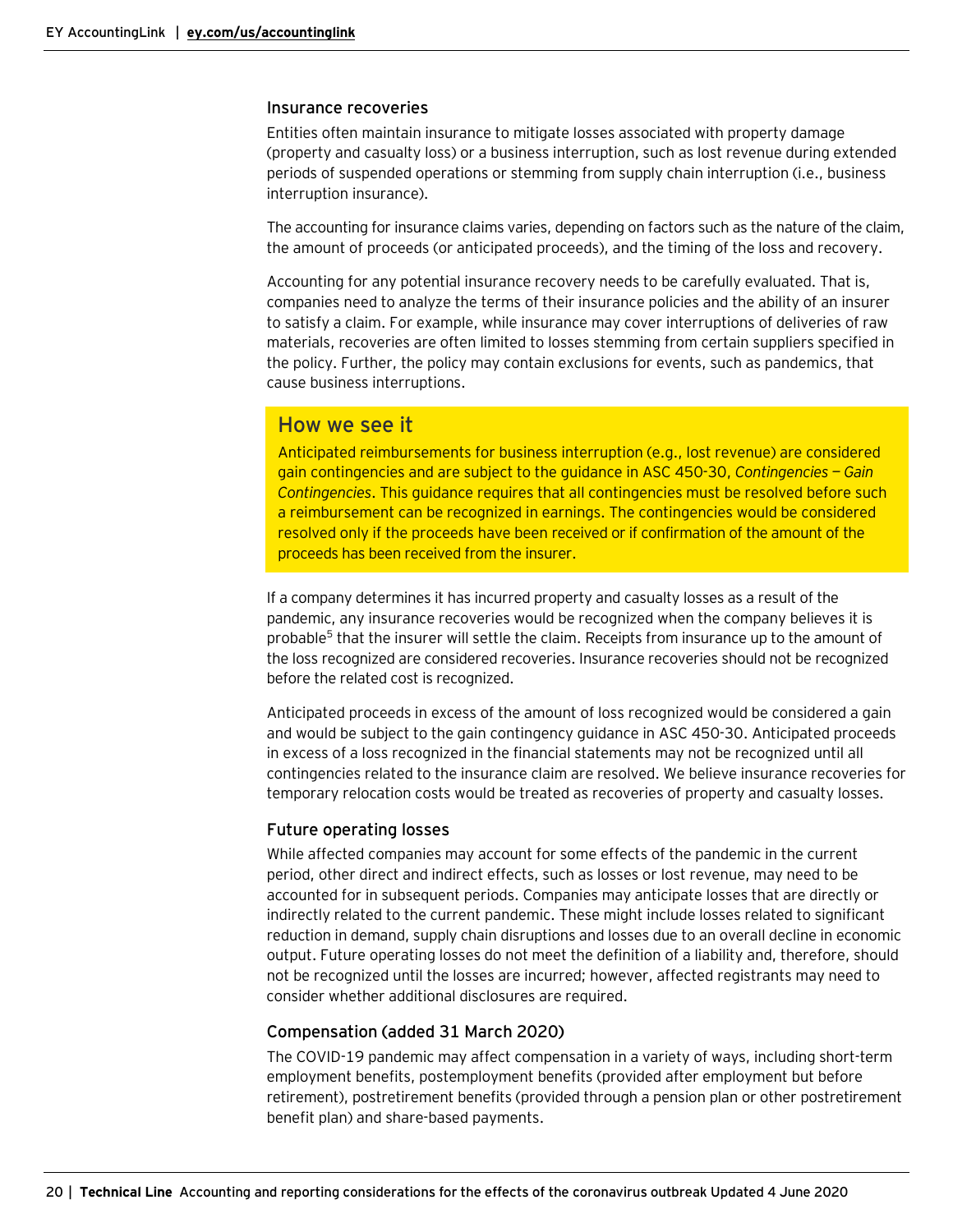#### *Short-term employment benefits*

Companies may provide employees with short-term benefits due to the coronavirus pandemic, or they may be required to provide benefits by related legislation, such as the Families First Coronavirus Response Act. This can include benefits to furloughed employees (those on temporary leave), additional sick pay benefits or childcare benefits. Companies should evaluate the benefits they are providing to determine the appropriate accounting for the costs.

Some companies may provide benefits, such as salary continuation, to furloughed employees. These companies should record an accrual for the expected cost of these benefits when it is probable that the benefits will be paid and the cost of the benefits can be reasonably estimated. In measuring the liability for these benefits, companies must estimate the length of time the employee is expected to receive the benefits. This estimate should be updated at each balance sheet date.

Companies may also provide other benefits, such as additional sick pay. The accounting for the cost of these benefits will depend on whether the benefits can be carried forward by the employee to one or more periods after they are earned (i.e., whether the benefits accumulate) and whether the company is obligated to make payments for the benefits when the employee is terminated (i.e., whether the benefits vest). Generally, benefits such as sick pay don't vest or accumulate. In these cases, companies should recognize the cost of the benefits at the time an employee is absent. If the benefits vest, an accrual for the cost of the benefits should be recognized when the conditions in ASC 710-20-25-1 are met. However, if sick benefits accumulate, but do not vest, an accrual is permitted but not required.

Companies may also provide other benefits such as childcare benefits. These benefits are provided to employees while they are working rather than when they are absent from work. Generally, companies recognize the cost of these benefits in the period the benefits are used by employees.

#### *Postemployment benefits*

Postemployment benefits include termination or severance benefits, supplemental unemployment benefits and continuation of medical, life, dental and vision benefits.

There are several standards that address the accounting for postemployment benefits. If the benefits are an enhancement of benefits provided through a pension or other postretirement benefit plan, the benefits should be accounted for under ASC 715, *Compensation — Retirement Benefits*. If the benefits are provided to employees involuntarily terminated under a one-time benefit arrangement, they should be accounted for under ASC 420 (see the *Exit or disposal activities* section above). If the benefits are provided as part of an ongoing benefit arrangement or in exchange for voluntary termination, they should be accounted for under ASC 712, *Compensation — Nonretirement Postemployment Benefits*.

The current economic conditions may be a triggering event for the recognition of ASC 712 postemployment benefits. However, the timing of recognition of these benefits depends on whether the benefits are contractual termination benefits, special termination benefits or don't fall into either category.

Special termination benefits are offered only for a short period of time and are recognized when the employee accepts the offer and the amount can be reasonably estimated. Contractual termination benefits are required by the terms of an existing arrangement only if a specified event (such as a plant closing) causes the employee's services to be terminated involuntarily. Contractual termination benefits are recognized when it is probable that the employee will be entitled to the benefits and the amount can be reasonably estimated.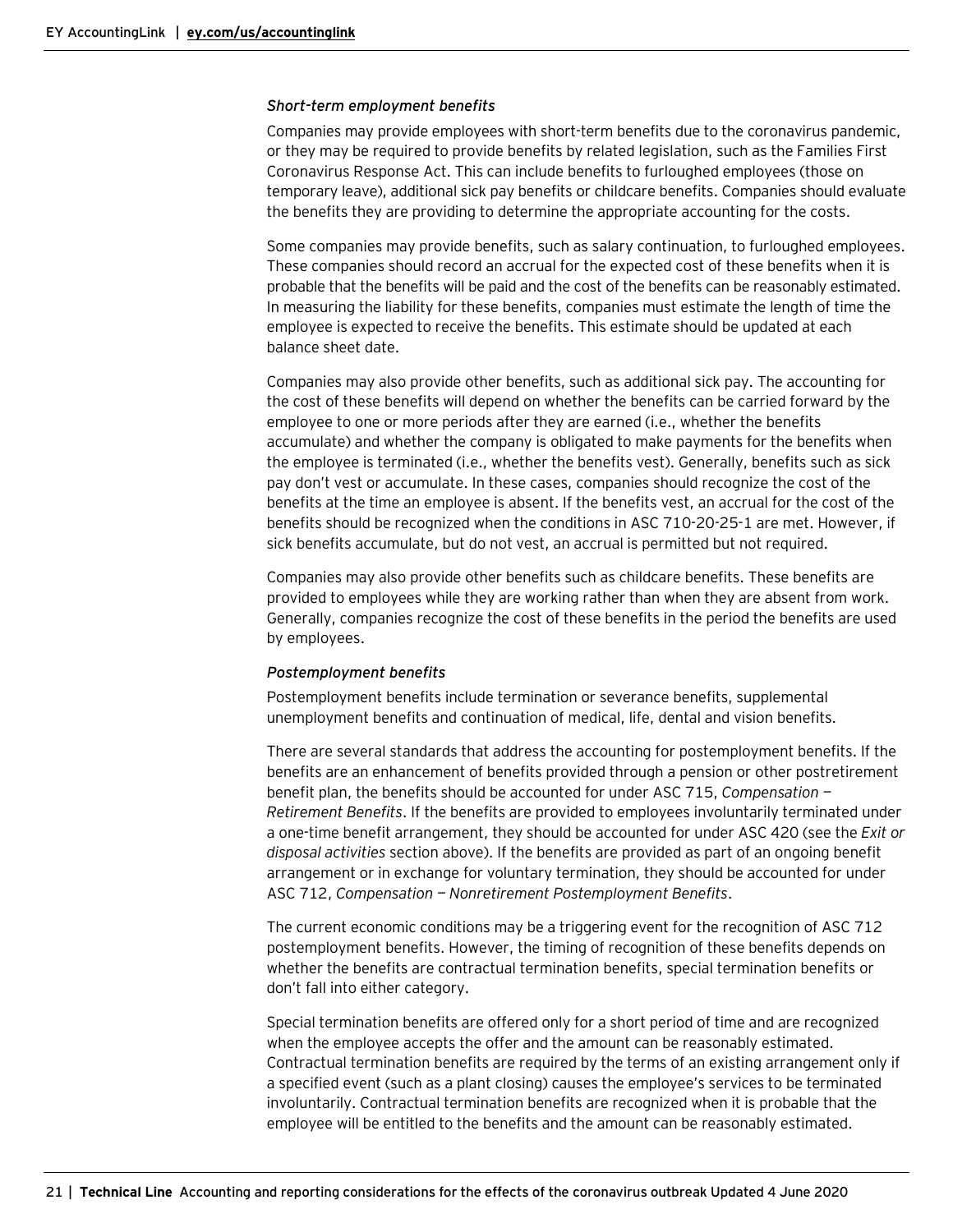Benefits other than special or contractual termination benefits that do not accumulate are generally accrued when the conditions in ASC 450-20-25-2 are met (i.e., it is probable the employee will be terminated, and the cost can be reasonably estimated).

The cost of postemployment benefits other than special or contractual termination benefits that accumulate may be accrued over the employee's service period. Companies that have accruals for these types of benefits should evaluate whether they need to update their estimates for changes in assumptions as a result of the COVID-19 pandemic.

## *Postretirement benefits*

The measurement of postretirement plan assets and obligations generally occurs at the end of the fiscal year, based on market prices, discount rates and other actuarial assumptions at the measurement date. If certain events occur during an interim period (e.g., the company amends the plan), the company is required to perform a remeasurement at the time of the event. A company is not required to remeasure its plan obligations and assets solely due to changes in the fair value of plan assets due to the current market conditions.

Companies that are measuring their postretirement obligation for year-end reporting or due to an event such as a plan amendment that triggers an interim remeasurement should reflect the declines in equity markets, interest rates and other changes in assumptions related to the current market conditions in their calculations.

The discount rate used to measure the postretirement obligation should be based on bonds that are of high quality (e.g., Moody's Aa rating or higher). Bonds that were considered highquality at the measurement date may have been (or may soon be) downgraded and may no longer be considered high quality. If a bond is no longer considered high quality because of events that existed at the balance sheet date, companies should consider excluding the bond from their discount rate assumption. If a bond selected at the measurement date was on "watch" for potential downgrade, that may indicate that the conditions that resulted in a downgrade existed as of the measurement date.

# How we see it

Companies that recognize gains and losses immediately in net periodic benefit cost in connection with their annual measurement may need to consider interim MD&A disclosures, even if remeasurement is not required. For example, if a company was not required to remeasure its plan assets and obligation in an interim period but there is a risk that the economic conditions related to the COVID-19 pandemic could result in a significant remeasurement loss at year end, the company should consider disclosing this in the interim period MD&A.

#### *Share-based payment*

Companies that grant share-based payment awards with performance conditions recognize the related compensation cost over the employee's requisite service period or the nonemployee's vesting period when it is probable<sup>5</sup> that the performance condition will be satisfied. Probability is assessed at each reporting date, and changes in estimate are accounted for in the period of the change through a cumulative catch-up adjustment. Companies must consider updated forecasts to assess whether performance conditions based on metrics that have been affected by the COVID-19 pandemic (e.g., sales, EBITDA) will be satisfied. If a performance condition changes from being probable to improbable, the company reverses previously recognized compensation cost in the period in which the assessment changes.

Companies are not required to remeasure plan obligations and assets solely due to changes in the fair value of plan assets that result from current market conditions.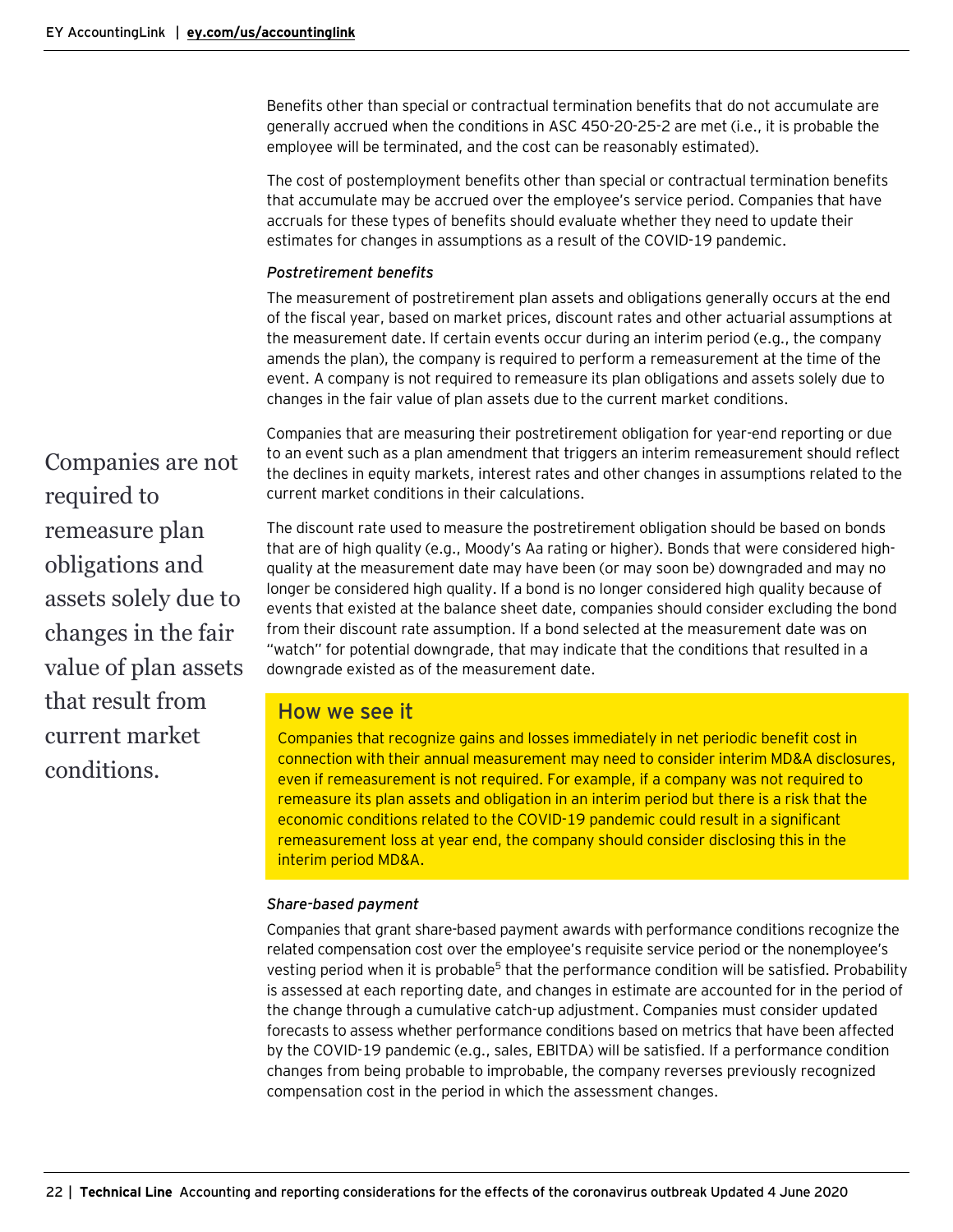Companies that grant share-based payment awards with conditions related to achieving a specified price of the company's shares include that market condition in the estimate of the grant-date fair value. The related compensation cost is recognized over the employee's derived service period or the nonemployee's vesting period. If the service is rendered or goods are delivered, compensation cost must be recognized even if the market condition is not achieved (i.e., previously recognized expense is not reversed just because stock prices decline).

Because the uncertainty related to the pandemic has resulted in a significant decline in business activity and stock prices, companies may amend the terms and/or conditions of share-based payment awards to keep grantees incentivized. If amendments to the terms and conditions of an award change the fair value, vesting conditions or classification of an award, the company must apply modification accounting. When applying modification accounting, a company generally must determine on the date of the modification whether, based on *current* circumstances, it is probable that the awards would vest under either the original vesting conditions, the new vesting conditions or both.

If a company amends an award by lowering the target of performance conditions because the original target is no longer probable of being met and management believes it is probable the new target will be met, the modification is a Type III modification (improbable-to-probable). In this case, the grant-date fair value of the original award is no longer relevant, and the modification date fair value of the modified award would be recognized if the award ultimately vests, regardless of whether the fair value of the modified award is greater than or less than the grant-date fair value of the original award. The accounting would be the same, even if it was not probable at the modification date that the new target will be met but the target is ultimately met.

Given the decline in share prices, companies may amend the terms and conditions of awards (e.g., reduce option exercise prices, extend option exercise periods). If an award is modified to reduce the exercise price or extend the exercise period and the award is expected to vest under its original and modified terms, the modification is a Type I modification (probable-toprobable). In this case, the compensation cost recognized if either the original or new vesting condition is achieved cannot be less than the grant date fair value of the original award. Additionally, the incremental compensation cost associated with the modification is recognized if the modified vesting condition is satisfied.

Companies may also amend the terms and conditions of awards with market conditions by, for example, reducing the share price targets. But when a market condition is modified, the probability of satisfying the original condition does not affect the total compensation cost that will be recognized as it does for modifications of a service or performance condition. The total compensation cost measured at the date of a modification is (1) the portion of the grant-date fair value of the original award for which the promised good is expected to be delivered (or has already been delivered) or service is expected to be rendered (or has already been rendered) at that date, plus (2) the incremental cost resulting from the modification. As a result, the total compensation cost recognized for a modified award with only a market condition will never be less than the grant-date fair value of the original award. Additionally, the effect of the modification on the number of instruments expected to vest must be considered when measuring incremental compensation cost.

Modifying share-based payments can have tax consequences. Accordingly, companies should consult with their tax advisors before modifying share-based payments.

Refer to our FRD publications, *[Share-based payment \(after the adoption of ASU 2018-07,](https://www.ey.com/en_us/assurance/accountinglink/financial-reporting-developments---share-based-payment--after-th)  [Improvements to Nonemployee Share-Based Payment Accounting\)](https://www.ey.com/en_us/assurance/accountinglink/financial-reporting-developments---share-based-payment--after-th)* or *[Share-based payment](https://www.ey.com/en_us/assurance/accountinglink/financial-reporting-developments---share-based-payment--before-t)  [\(before the adoption of ASU 2018-07, Improvements to Nonemployee Share-Based](https://www.ey.com/en_us/assurance/accountinglink/financial-reporting-developments---share-based-payment--before-t)  [Payment Accounting\)](https://www.ey.com/en_us/assurance/accountinglink/financial-reporting-developments---share-based-payment--before-t)*, for more information.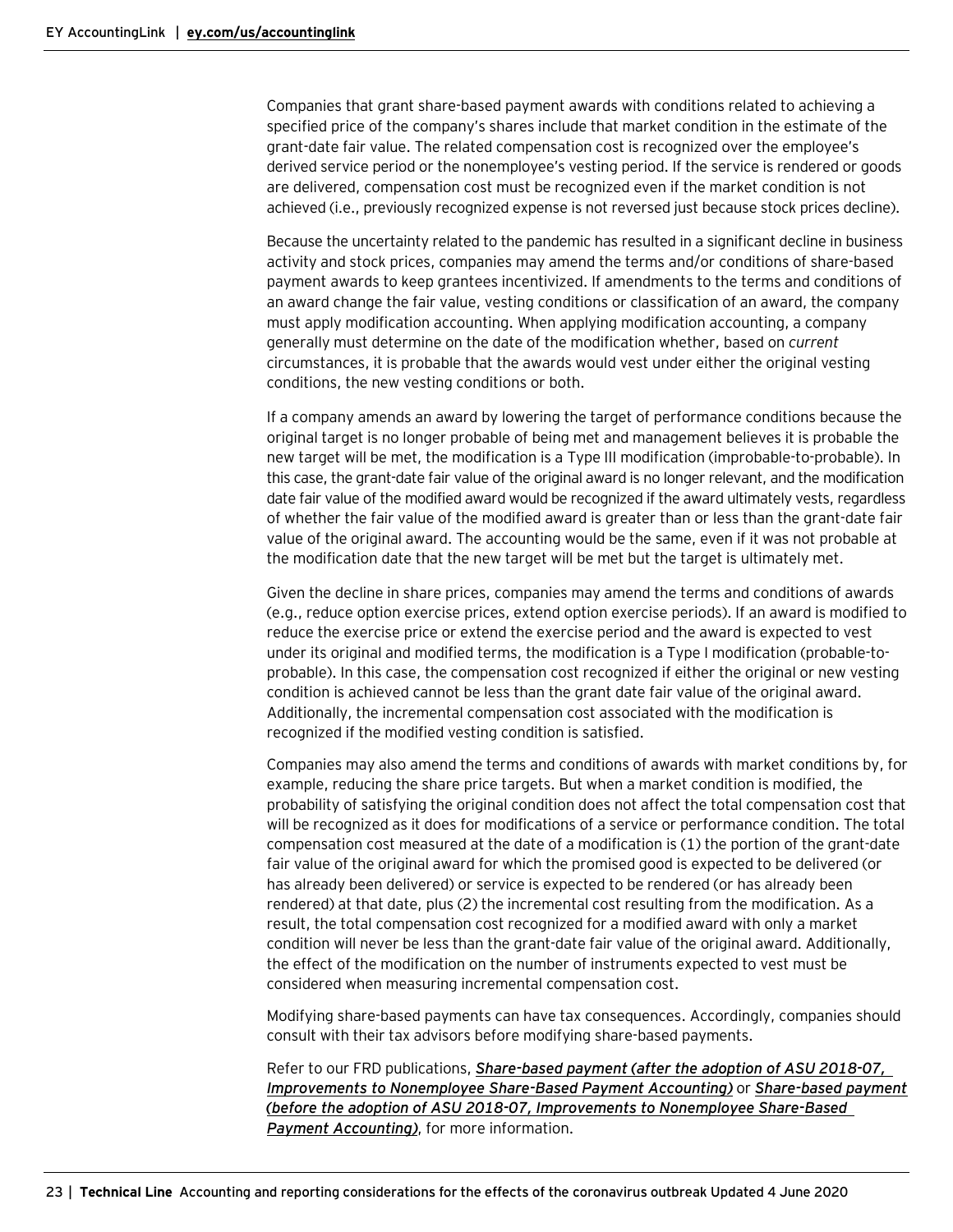# <span id="page-23-0"></span>Income taxes (updated 4 June 2020)

In response to the COVID-19 pandemic, many governments are contemplating measures to provide aid and economic stimulus. These measures may include deferring the due dates of tax payments or other changes to their income and non-income-based tax laws. The CARES Act, which was enacted on 27 March 2020 in the US, includes many measures to assist companies, including temporary changes to income and non-income-based tax laws. Some of the key tax-related provisions of the bill include:

- Eliminating the 80% of taxable income limitations by allowing corporate entities to fully utilize net operating loss (NOL) carryforwards to offset taxable income in 2018, 2019 or 2020. The 80% limitation is reinstated for tax years after 2020
- Allowing NOLs originating in 2018, 2019 or 2020 to be carried back five years
- Increasing the net interest expense deduction limit to 50% of adjusted taxable income from 30% for tax years beginning 1 January 2019 and 2020
- Allowing taxpayers with alternative minimum tax credits to claim a refund in 2020 for the entire amount of the credit instead of recovering the credit through refunds over a period of years, as originally enacted by the Tax Cut and Jobs Act (TCJA) in 2017
- Allowing companies to deduct more of their cash charitable contributions paid during calendar year 2020 by increasing the taxable income limitation from 10% to 25%

In addition to the income tax provisions noted above, the CARES Act provides non-income tax relief, such as allowing payments of the employer share of Social Security payroll taxes that would otherwise be due from the date of enactment through 31 December 2020 to be paid over the following two years. Another provision provides an Employee Retention Credit (ERC) that allows eligible employers to receive a 50% credit on qualified wages against their employment taxes each quarter. See further discussion of the ERC below under *Government assistance*.

A careful analysis of the CARES Act requirements is necessary to determine eligibility and application of the measures noted above.

#### *Enactment of tax law changes*

ASC 740 requires the effect of changes in tax rates and laws on deferred tax balances to be recognized in the period in which new legislations is enacted. In the case of US federal income taxes, the enactment date is the date the bill becomes law, which generally is upon presidential signature. Determining the enactment date in other jurisdictions will require an understanding of the legislative process in those jurisdictions. For purposes of applying ASC 740, the enactment date is when all steps in the process for legislation to become law have been completed. Refer to section 8 of our FRD, *[Income taxes](https://www.ey.com/en_us/assurance/accountinglink/financial-reporting-developments---income-taxes-)* for additional considerations on the accounting for tax law changes.

The tax effect of a change in tax law or rates on taxes payable or refundable for a prior year should be recognized as of the enactment date as tax expense (benefit) for the current year. The effect of a change in tax laws or rates on taxes currently payable or refundable for the current year is recorded after the effective date and reflected in the computation of the annual effective tax rate beginning no earlier than the first interim period that includes the enactment date.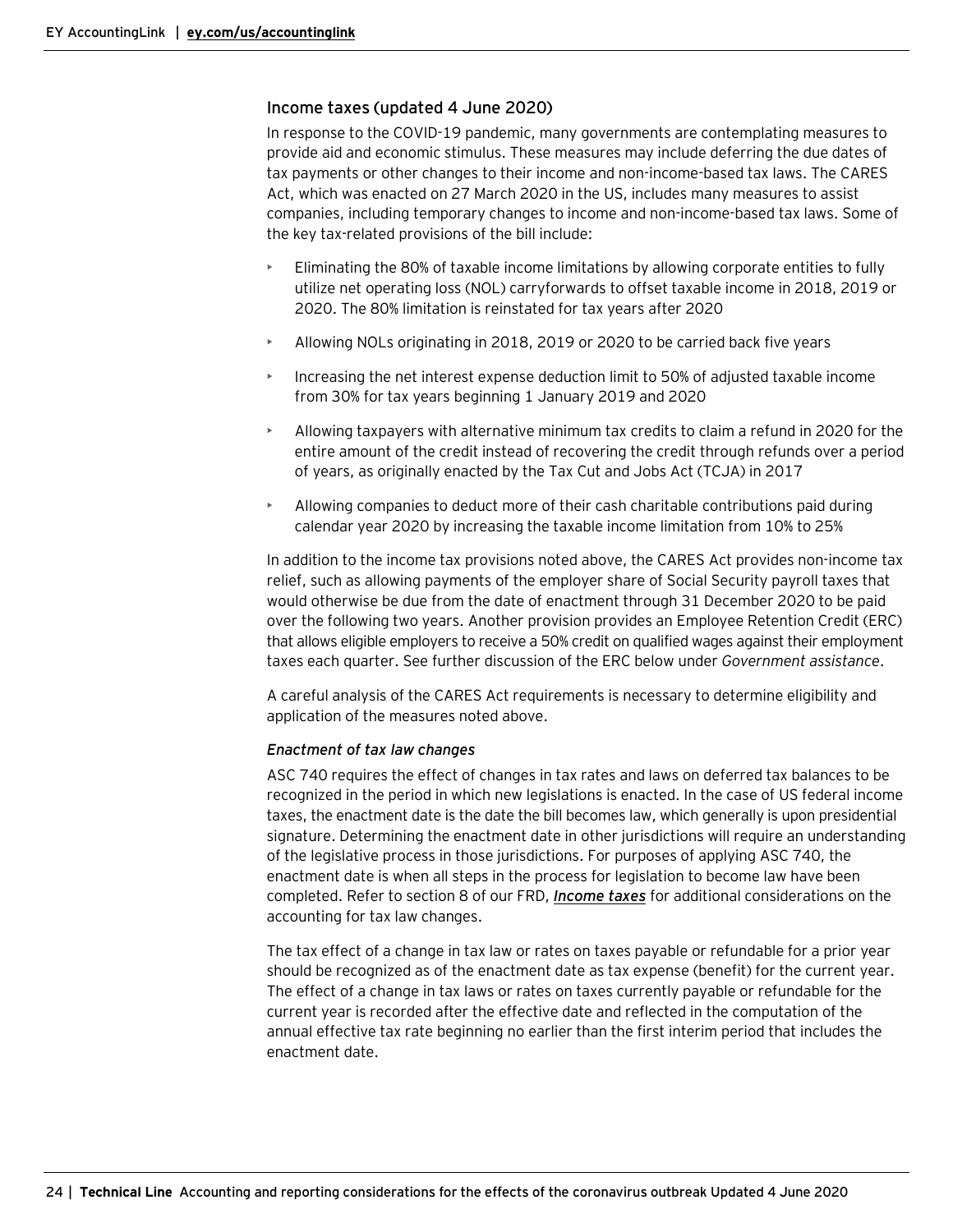#### *Accounting considerations related to the tax-related provisions of the CARES Act*

Companies will need to account for the income tax provisions of the CARES Act in the period that includes 27 March 2020 (i.e., the first quarter for calendar year-end companies). Certain income tax provisions of the CARES Act are retroactive to earlier years. For example, the law allows companies to carry back losses in 2018 or 2019 for a period of five years or increase interest deduction limitations in 2019.

Companies that utilized NOL carryforwards from post-tax-reform years to offset taxable income in 2019 will need to consider whether they can further offset additional taxable income in those years, due to the temporary elimination of the 80% limitation on NOL carryforwards and carry backs.

Companies with federal NOL carrybacks originating in 2018 and 2019 that expect to carry back those losses to earlier years will need to adjust the carrying amount of the deferred tax assets related to their NOLs. This is because the NOLs originating in 2018 and 2019 were initially measured at the current US corporate tax rate of 21%; however, these NOLs may now be carried back to offset taxable income that was taxed at a 35% tax rate. Companies that expect to carry back losses should reclassify the amount of tax affected NOLs they expect to offset against a prior year's taxable income to income tax receivable (or reduction in income taxes payable) if they expect a refund within the next 12 months. In addition, companies that have deferred tax assets for disallowed interest deductions originating in 2019 may need to consider whether the temporary increase in the interest deduction limitations changes the amount of NOLs originating in 2019 to be carried back. Companies that carryback NOLs and were subject to the transition tax under TCJA (i.e., section 965) will need to perform additional analysis to understand how the changes to the NOL carryback rules in the CARES Act affect them.

Companies may also need to reevaluate valuation allowance conclusions in the period that includes the enactment date because of the CARES Act's temporary changes to the NOL carryback, 80% limitation on the deduction of NOLs and interest deduction limitation rules. Under the TCJA, companies were not permitted to carryback losses after the effective date of the TCJA NOL provisions. As a result, companies were not able to consider taxable income in carry back periods as a source of taxable income (source 1 or source 2) when evaluating the realizability of their NOLs. In addition, when evaluating future sources of taxable income from the reversal of taxable temporary differences, tax planning strategies or projections of future taxable income (exclusive of reversing temporary differences), prior to the CARES Act companies would need to consider the limitations on the use of their NOLs to 80% of their taxable income. Because of the temporary measures in the CARES Act, companies may reach different conclusions regarding the realizability of their deferred tax assets. Refer to sections 6.3 and 6.4 of our FRD, *[Income taxes,](https://www.ey.com/en_us/assurance/accountinglink/financial-reporting-developments---income-taxes-)* for additional discussion on using carrybacks and carryforwards when evaluating the realizability of deferred tax assets.

For interim reporting, the effects from adjusting deferred tax assets or changes to valuation allowances due to the CARES Act should be recognized as a component of income taxes expense or benefit from continuing operations in the interim period that includes 27 March 2020 and should not be allocated to subsequent interim periods by an adjustment of the estimated annual effective tax rate. Companies that expect to have taxable losses for 2020 and have taxable income in periods earlier than 2018 may be able to benefit from those losses at a 35% tax rate rather than the current US corporate tax rate of 21%.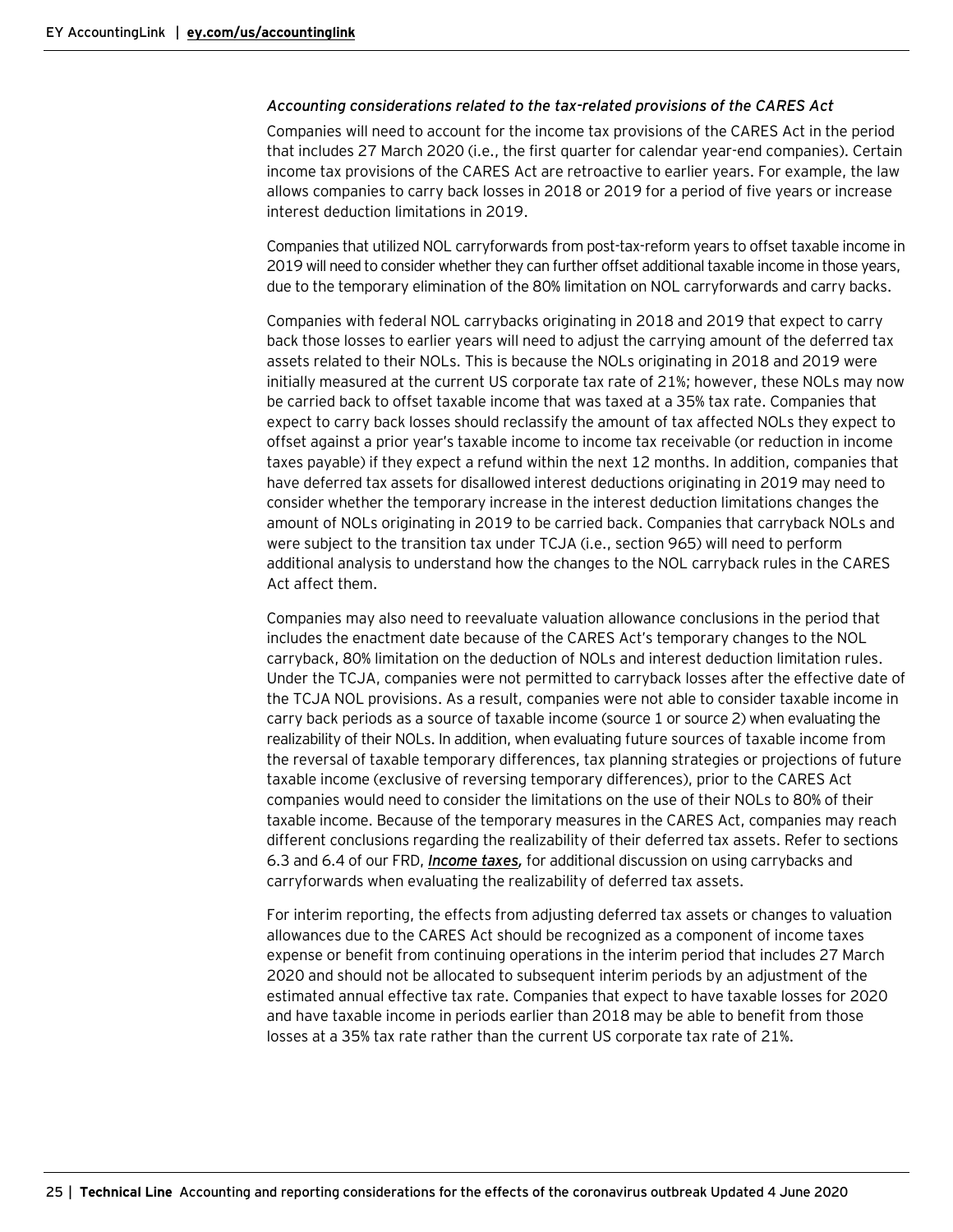#### *Income tax accounting considerations due to current market conditions*

#### *Indefinite reinvestment assertion*

Companies that assert their intent and ability to indefinitely reinvest foreign earnings should challenge whether they can continue to do so if their operations in such a country have been affected by the COVID-19 pandemic or current market conditions.

The assertion that earnings from foreign operations will be indefinitely reinvested should be supported by projected working capital and long-term capital needs in the locations in which those earnings are generated (or other foreign locations) and an analysis of why those funds are not needed upstream. Although companies may have historically been able to demonstrate their ability to indefinitely reinvest foreign earnings, changing market conditions may call into question a company's ability to continue to indefinitely reinvest foreign earnings, particularly if a company is shifting the location of operations.

If a company changes its reinvestment assertion during an interim period, the deferred income tax effects of undistributed earnings related to prior years, including any deferred income tax effects of the beginning-of-the-year cumulative translation adjustment related to the investment (i.e., the outside basis difference on the company's investment in a foreign subsidiary as of the beginning of the year), should be reported in continuing operations as a discrete charge to income tax expense in the period in which the change in assertion occurs. The backward tracing of the tax effects of the beginning-of-the-year cumulative translation adjustment to AOCI would not be appropriate.

The tax effects of undistributed earnings, including translation adjustments related to the current year (i.e., the outside basis difference related to the current reporting year), would be recognized as an adjustment to the estimated annual effective tax rate in the period in which the change in assertion occurs. The deferred tax effects of the translation adjustment related to the current period should be reported in other comprehensive income in accordance with ASC 740-20-45-11.

#### *Realizability of deferred tax assets and carryforwards*

Companies affected by current market conditions related to the COVID-19 pandemic may be incurring unexpected losses and may need to reevaluate and change their conclusions about the realizability of their deferred tax assets. Future realization of deferred tax assets ultimately depends on the existence of sufficient taxable income of the appropriate character in either the carryback (if permitted under the tax law) or carryforward period under the tax law. Determining whether a valuation allowance for deferred tax assets is necessary often requires an extensive analysis of positive and negative evidence regarding the realization of the deferred tax assets, including an assessment of the likelihood of sufficient future taxable income.

ASC 740, *Income Taxes*, lists the following four possible sources of taxable income that should be considered in determining whether a valuation allowance is required:

- Taxable income in prior carryback year(s), if carryback is permitted under the tax law
- Future reversals of existing taxable temporary differences
- Tax-planning strategies
- Future taxable income exclusive of reversing temporary differences and carryforwards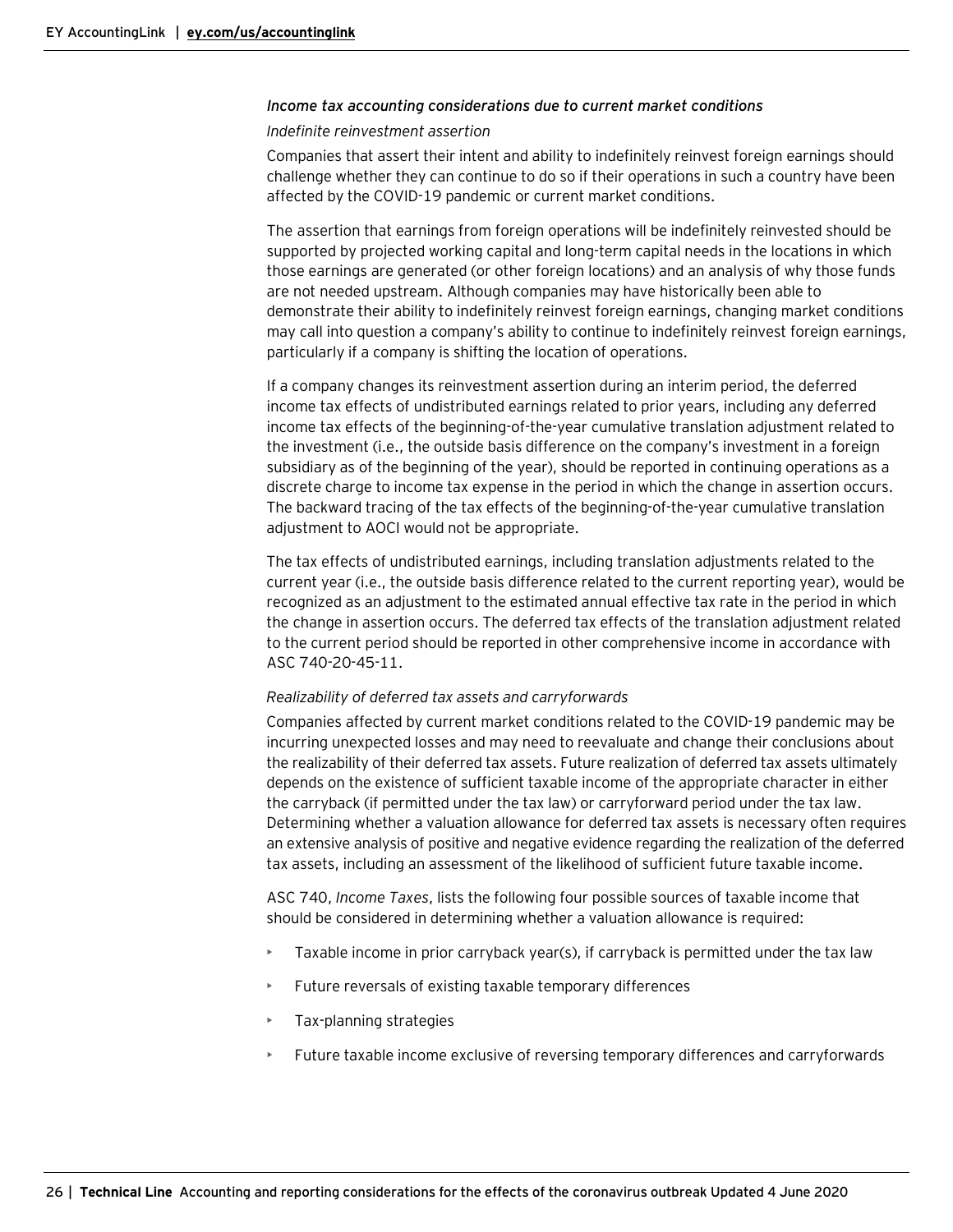ASC 740 states that recent cumulative losses or the expectation that a company will have cumulative losses constitutes significant negative evidence about the realizability of deferred tax assets that is difficult to overcome. We do not believe that, for the purpose of this assessment, there is a significant difference between being in a cumulative loss position and expecting to be in one. Therefore, a company that currently is not in a cumulative loss position but expects to be in such a position based on a revised forecast that reflects current market conditions should consider the negative evidence of the expected cumulative losses in the same manner as a company that is already in a cumulative loss position.

For entities that prepare interim financial statements, ASC 740 requires that the effect of a change in the beginning-of-the-year balance of a valuation allowance as a result of a change in judgment about the realizability of the related deferred tax asset in future years be recognized as a discrete event in the interim period that the change in judgement is made and not apportioned to other interim periods.

Management should also consider whether the disclosures made in the notes to the financial statements and MD&A regarding the realizability of the company's deferred tax assets are sufficient, especially if the company changes its assessment of the realizability of its deferred tax assets from the prior reporting period because of significant losses in the year-to-date period and/or changes to its expectations about sufficient taxable income in the future.

#### *Accounting for income taxes in an interim period*

A company is required at the end of each interim reporting period to make its best estimate of the annual effective tax rate for the full fiscal year and use that rate to provide for income taxes on a current year-to-date basis. The annual effective tax rate is applied to ordinary income. Ordinary income (or loss) refers to income (or loss) from continuing operations before income taxes (or benefits), excluding significant unusual or infrequently occurring items (as these terms are defined in ASC 220-20, *Income Statement — Reporting Comprehensive Income — Unusual or Infrequently Occurring Items)*. Discontinued operations and the cumulative effects of changes in accounting principles are also excluded from ordinary income (or loss).

Significant unusual or infrequently occurring items are reported as discrete events (i.e., not included in the annual effective tax rate) if they reflect transactions that are separately reported or reported net of the related tax effects (e.g., discontinued operations). In addition to being unusual or infrequently occurring, a transaction also must be significant to be excluded from ordinary income (and, therefore, excluded from the effective tax rate calculation). Significance generally does not, in and of itself, allow for a transaction to be recognized discretely.

Companies affected by the COVID-19 pandemic and current market conditions may be recognizing goodwill or long-lived asset impairment charges or entering (or expecting to enter) into transactions to modify leases, loans or other contracts. Deciding whether significant events should be considered unusual or infrequently occurring items can be challenging. Determining whether a transaction should be classified as an unusual or infrequently occurring item requires careful consideration of the facts and circumstances as well as expectations about the future.

In some instances, an event may not be infrequent or unusual but may change the ordinary income projections so significantly that it calls into question a company's ability to estimate its ordinary income. See the following section for discussion when a company does not have the ability to estimate its ordinary income.

Companies that expect to be in a cumulative loss position based on revised forecasts that reflect the effects of the pandemic should consider this negative evidence about the realizability of deferred tax assets.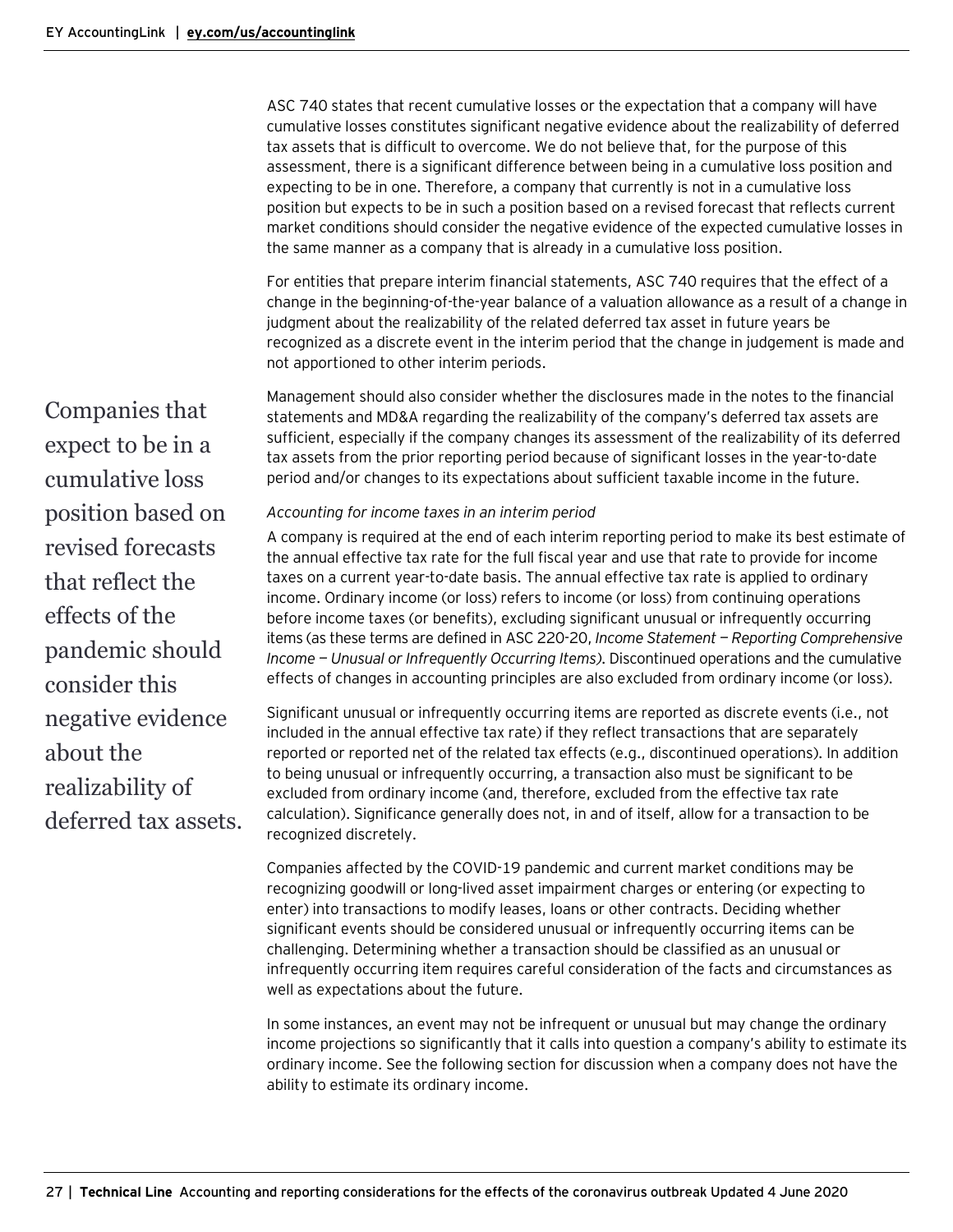Determining estimated annual effective tax rate for an interim period

Under ASC 740, each interim period is considered an integral part of the annual period, and the tax expense is measured using an estimated annual effective rate. A company is required, at the end of each interim reporting period, to make its best estimate of the annual effective tax rate for the full fiscal year and use that rate to provide for income taxes on a current yearto-date basis. The estimated effective tax rate should reflect enacted federal, state and local income tax rates; foreign tax rates and credits; percentage depletion; capital gains rates; other taxes and credits; and available tax-planning alternatives. The rate should be revised, if necessary, as of the end of each successive interim period during the fiscal year to the entity's best current estimate of its annual effective tax rate.

Companies affected by the COVID-19 pandemic may experience a reduction in demand, temporary closures of their operations or supply chain interruptions that may create challenges in preparing reliable estimates. Estimates of the annual effective tax rate are, of necessity, based on evaluations of possible future events and transactions, and may be subject to refinement or revision.

ASC 740 addresses the consequences of an entity's inability to reliably estimate some or all the information that is ordinarily required to determine the annual effective tax rate in an interim period financial statement. When an entity is unable to estimate a part of its ordinary income (loss) or the related tax expense (benefit) but is able to make a reliable estimate of its estimated annual effective tax rate, the tax expense (benefit) applicable to the item that cannot be estimated should be reported in the interim period in which the item is reported.

In some cases, a company may not be able to make a reliable estimate of its estimated annual effective tax rate (e.g., when minor changes in estimated ordinary income could have a significant effect on the estimated effective tax rate). This could occur when a company's operating results will be at or near break-even or when permanent differences are significant compared to estimated income. If a reliable estimate of the estimated annual effective tax rate cannot be made, the actual effective tax rate for the year to date may be the best estimate of the annual effective tax rate.

In addition, when there is a significant variation in the customary relationship between income tax expense and pretax income in the interim period financial statements, a company should disclose the reasons in its interim financial statements if they are not otherwise apparent from the financial statements or from the nature of the entity's business.

# How we see it

We generally expect a company to be able to make a reliable estimate of ordinary income and an estimated annual effective tax rate. However, due to challenges relating to current market conditions, a company may not have the ability to make a reliable estimate of all or part of its ordinary income. We believe that a company's conclusion that it cannot make a reliable estimate of all or parts of its ordinary income or its estimated annual effective tax rate should be consistent with conclusions reached about similar projections used by management in the financial statements and disclosures made to users of the financial statements.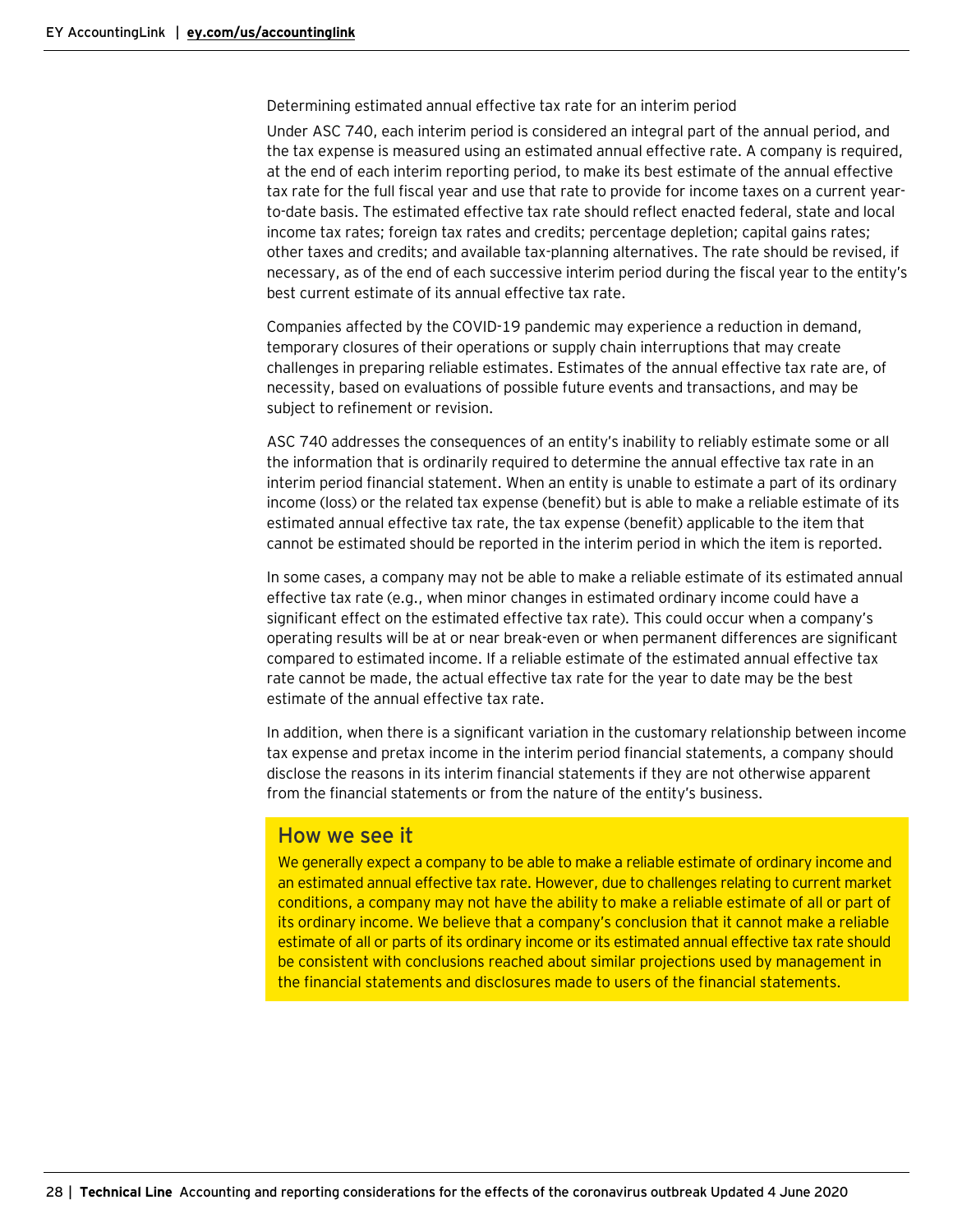Companies with operations in multiple jurisdictions

A company that has operations in multiple jurisdictions may be experiencing losses in certain jurisdictions due to the current market conditions. Generally, ASC 740 requires an entity that is subject to tax in multiple jurisdictions to determine one overall estimated annual effective rate to calculate the interim period tax expense (benefit). However, there are two exceptions to this requirement:

- If, in a separate jurisdiction, the company anticipates an ordinary loss for the fiscal year or incurs an ordinary loss for the year-to-date period for which a tax benefit cannot be realized, the company should exclude the ordinary income (loss) in that jurisdiction and the related tax (benefit) from the overall computations of the estimated annual effective tax rate and interim period tax (benefit). The company must compute a separate estimated annual effective tax rate for this jurisdiction, which would be applied to the ordinary income (loss) in that jurisdiction.
- If a company is unable to estimate the annual effective tax rate in a foreign jurisdiction in dollars or is otherwise unable to make a reliable estimate of the ordinary income (loss) or the related tax (benefit) in a foreign jurisdiction for the fiscal year, the company should exclude the ordinary income (loss) in that jurisdiction and the related tax (benefit) from the overall computations of the estimated annual effective tax rate and interim period tax (benefit). The company must compute separately the interim tax (benefit) in this jurisdiction as the jurisdiction reports ordinary income (loss) in an interim period.

#### Companies with year-to-date ordinary losses in an interim period

Affected companies may have unexpected ordinary losses and will need to determine whether they will be able to benefit from those losses when computing their estimated annual effective tax rate. In addition, when a company has a year-to-date ordinary loss that exceeds the anticipated ordinary loss for the fiscal year, ASC 740 limits the income tax benefit recognized for the year-to-date interim period to the amount that would be recognized if the year-to-date ordinary loss were the anticipated ordinary loss for the fiscal year.

This limitation does not apply to companies that have early adopted ASU 2019-12, *Income Taxes (Topic 740): Simplifying the Accounting for Income Taxes*, which eliminates this exception in ASC 740*.* Under the new guidance, a company would no longer limit the tax benefit recognized in an interim period if it expects to realize a tax benefit.

For more information about the income tax accounting and disclosure implications of the relief provided by the CARES Act and the market conditions related to the COVID-19 pandemic, refer to our Technical Line, *[Accounting for the income tax effects of the CARES Act and the](https://www.ey.com/en_us/assurance/accountinglink/technical-line---accounting-for-the-income-tax-effects-of-thecar)  [COVID-19 pandemic](https://www.ey.com/en_us/assurance/accountinglink/technical-line---accounting-for-the-income-tax-effects-of-thecar).*

Please also refer to our FRD, *[Income taxes](https://www.ey.com/en_us/assurance/accountinglink/financial-reporting-developments---income-taxes-)*, for additional information.

#### <span id="page-28-0"></span>Government assistance (updated 4 June 2020)

Governments around the world continue to consider measures to help companies deal with the economic fallout of the COVID-19 pandemic. Measures already enacted include providing loan guarantees or loans at below-market interest rates, grants, tax relief and paying for medical services (e.g., diagnostic testing for COVID-19). To receive certain loans and other relief, companies may be required to agree to certain conditions.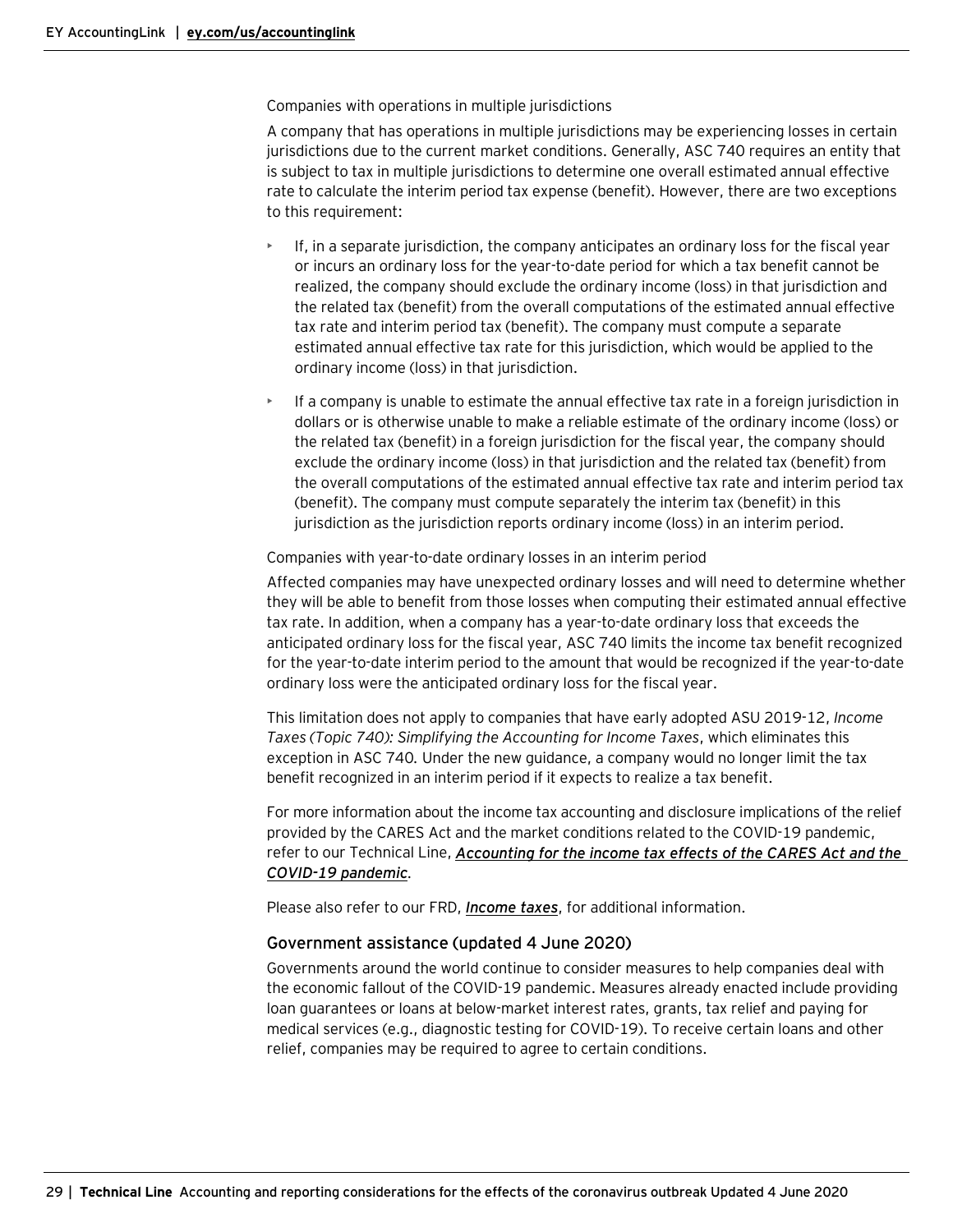# How we see it

An entity's accounting for and disclosures about government assistance depend on the type of government assistance it receives. Legislation providing assistance may use terms such as "grant" or "credit" to describe the form of the assistance, but entities will need to carefully evaluate the substance of the legislation to determine the appropriate accounting.

The accounting and disclosure implications (e.g., timing of recognition, financial statement presentation) would vary significantly, for example, depending on whether the assistance is considered a loan, a grant, a payment for goods or services, a contribution or an income tax credit.

There is no US GAAP guidance for for-profit business entities that receive government grants that are not in the form of a loan, an income tax credit or revenue from a contract with a customer. As such, business entities will need to determine the appropriate accounting treatment by analogy to other guidance. When the assistance received is in the form of a government grant and is not an income tax credit or loan and does not represent revenue, we generally believe that business entities should account for it by analogy to International Accounting Standards (IAS) 20, *Accounting for Government Grants and Disclosure of Government Assistance*, of International Financial Reporting Standards (IFRS). However, analogies to other guidance, such as ASC 958-605 for contributions received by not-forprofits or ASC 450-30 for gain contingencies, also may be appropriate. A not-for-profit entity that receives a government grant should apply ASC 958-605.

## *Determining whether government assistance relates to income taxes*

We generally believe that an entity that receives government assistance in the form of an income tax credit should account for the assistance in accordance with ASC 740.

ASC 740 applies to all federal, foreign, state and local (including franchise) taxes based on income. That is, any tax levied on (or credited to) an entity based on the entity's income (or income tax liability) is generally subject to the provisions of ASC 740. A credit from a government entity that isn't based on taxable income would generally be considered a government grant and would, therefore, be out of the scope of ASC 740. Refer to section 4.2.8 of our FRD, *[Income taxes](https://www.ey.com/en_us/assurance/accountinglink/financial-reporting-developments---income-taxes-)*, for additional information on the accounting for government assistance that is in the scope of ASC 740.

#### *Determining whether government assistance represents revenue from a customer*

An entity receiving assistance from a governmental entity must consider whether the payment represents revenue under ASC 606, if the government entity making the payment also is a customer of the entity. An entity with an existing contract with the government entity should evaluate whether the assistance is a modification of the contract under ASC 606. If an entity does not have an existing contract with the government entity, then the guidance in ASC 958-605<sup>6</sup> may help the entity determine whether individual asset transfers are contributions, exchange transactions (to be accounted for under ASC 606, for example) or a combination of both.

An entity receiving assistance from a government entity will need to consider the facts and circumstances when determining how to characterize any payment received in its financial statements.

Companies that receive government assistance need to carefully consider the type of assistance to determine the appropriate accounting treatment.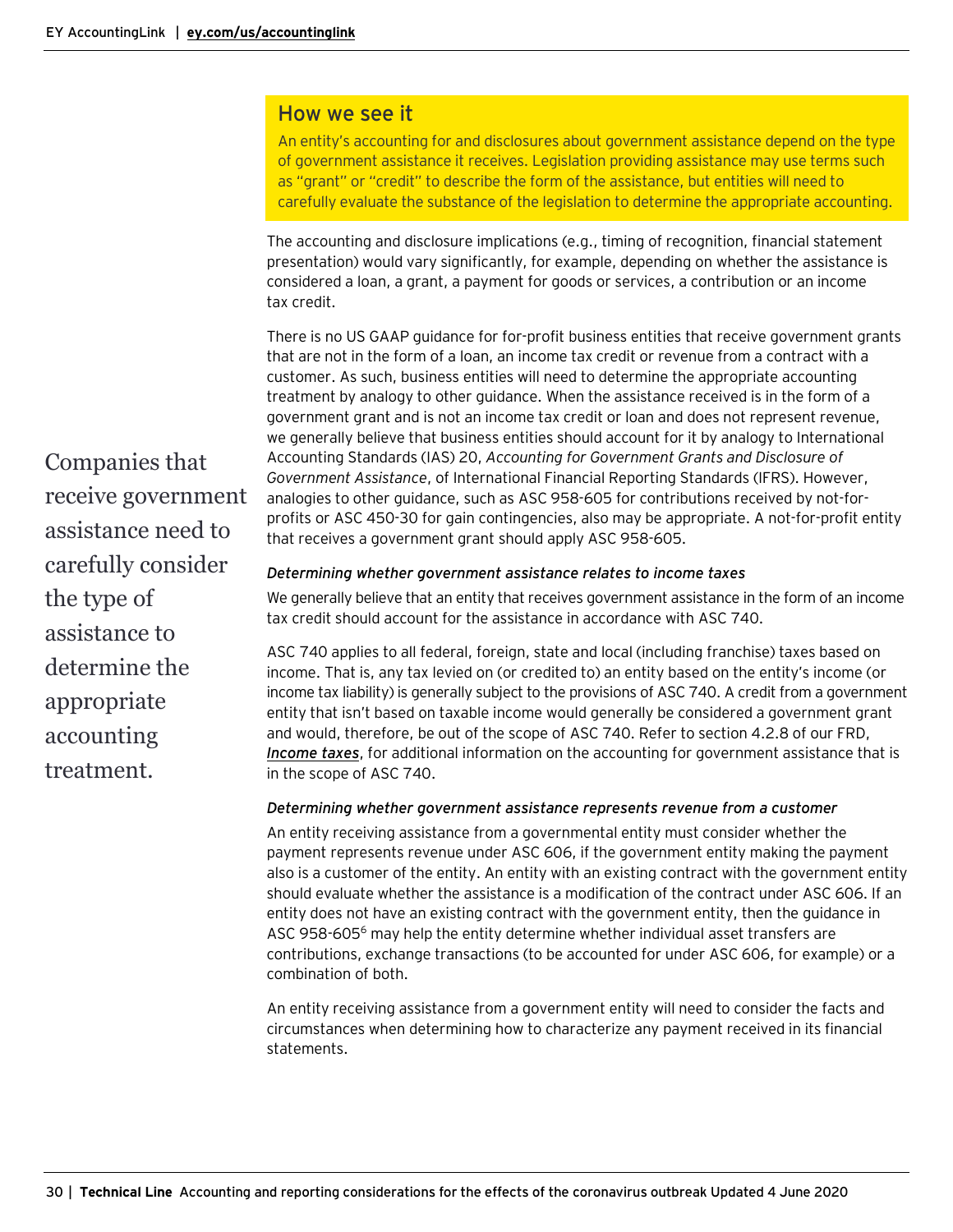We further believe that an entity might consider the following factors when making this determination:

- Whether a commercial purpose exists for the payments (e.g., whether other customers of the entity might make similar payments)
- Whether the required activity to qualify for the assistance relates to the entity's ongoing revenue-generating activities (e.g., whether the entity is required to provide a good or service it provides to its other customers; whether the required activity relates to particular operational aspects of the business, such as the maintenance of a production plant used to manufacture the products sold to customers)

#### *Accounting for a government grant*

As stated above, if a business entity determines that the government assistance it receives is not revenue, a loan or an income tax credit, it will have to analogize to other guidance. We generally believe that a business entity should account for government assistance as a government grant by analogy to IAS 20. However, analogies to other guidance, such as ASC 958-605 for contributions received by not-for-profits or ASC 450-30 for gain contingencies, also may be appropriate. A not-for-profit entity that receives a government grant should apply ASC 958-605.

Before selecting an accounting policy, a business entity should consider whether it has a preexisting policy for similar grants. If not, it should consider the facts and circumstances associated with the grant and which accounting model would best reflect the nature and substance of the grant. Regardless of the accounting model it applies, a business entity should adequately disclose its accounting policy for such grants and their impact on the financial statements.

#### *Recognition and measurement overview under IAS 20*

Generally, government grants fall into two categories: grants related to assets and grants related to income. The type of grant an entity receives will determine how it presents the grant in its financial statements. Grants related to assets are government grants whose primary condition is that an entity qualifying for them should purchase, construct or otherwise acquire long-term assets. IAS 20 defines grants related to income as all grants other than those related to assets.

An entity may receive a grant as part of a package of financial or fiscal aid to which a number of conditions are attached. In these cases, the entity may need to exercise judgment to determine whether the criteria for recognizing the grant have been met. Further, grants could have clawback provisions that require the entity to repay the grant if certain conditions are not satisfied. An entity would need to carefully consider these provisions.

Government grants are recognized when there is reasonable assurance that the grant will be received and the entity will comply with any conditions attached to the grant. However, once this threshold is met, an entity doesn't necessarily recognize the entire grant as income.

Grants should be recognized in income on a systematic and rational basis over the periods in which the entity recognizes as expenses the costs the grants are intended to defray. For example, grants and subsidies intended to reimburse expenses incurred or to supplement sales proceeds are credited in the period in which the expenses or sales are recorded. Grants and subsidies received to defray future expenses (e.g., salaries of a new labor force) or to supplement future sales revenues are deferred and recognized in proportion to the expenses or sales to which they relate.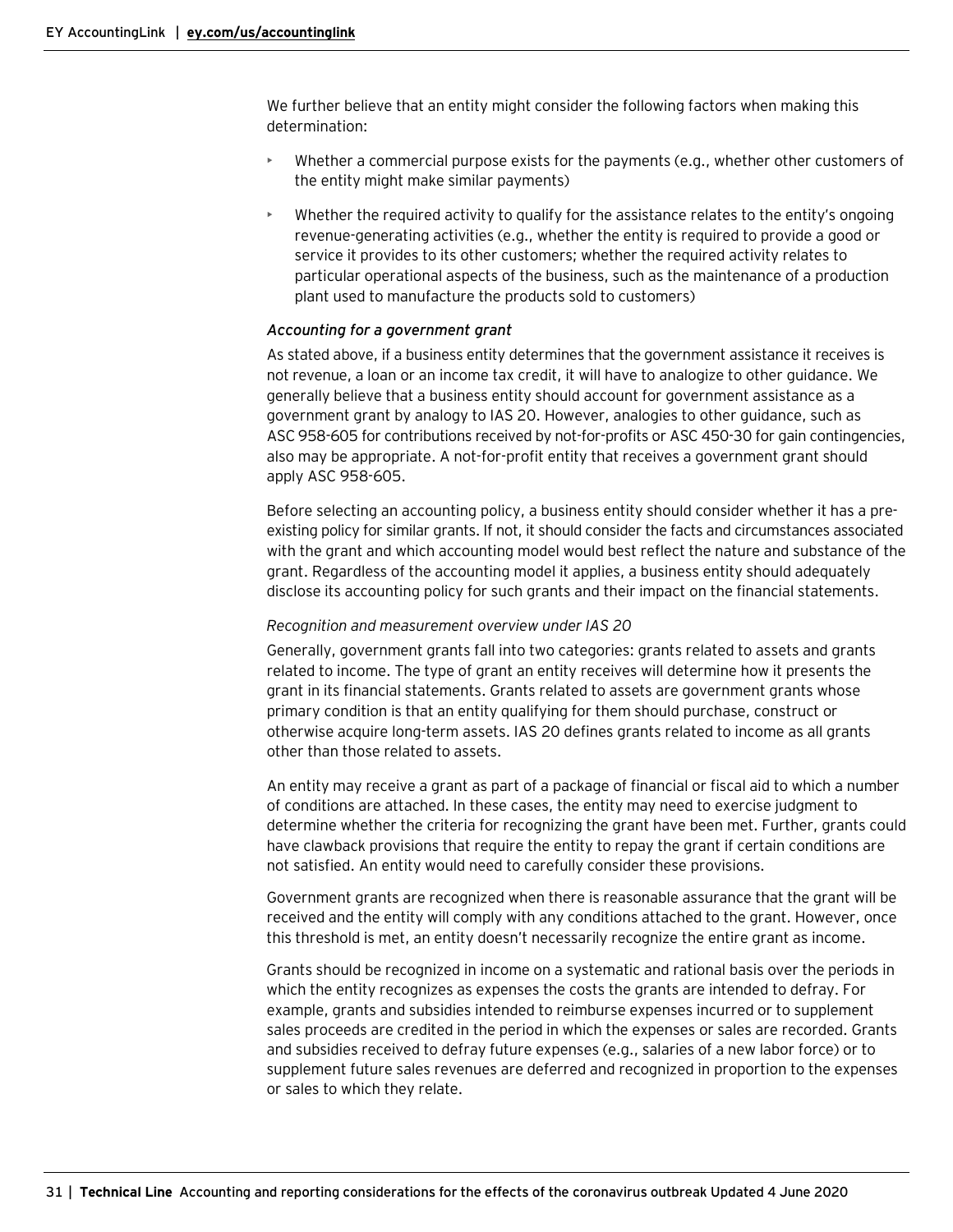The method of income recognition also should consider any conditions and clawback provisions. For example, immediate income recognition of grants solely based on cash receipts would only be appropriate if no basis exists for allocating the grant to periods other than the one in which it was received or if it is specifically for expenses already incurred and there are no repayment or clawback provisions.

To determine the timing and pattern of recognition, companies should carefully evaluate the substance of the government assistance arrangement and the conditions attached to the grant. Additionally, companies should adopt a method that is consistently applied to similar fact patterns.

#### *Recognition of grants related to assets under IAS 20*

IAS 20 indicates that grants related to assets should be presented in the balance sheet using one of two methods. Under the first method, the grants are recorded as deferred income when they are received. The deferred income is then recognized as grant income over the useful life of the related asset(s), which is frequently the period of depreciation for the related asset, although other periods may also be appropriate.

Under the second method, the funds received are deducted from the carrying amount of the related asset. This results in the qualifying asset being recorded at a lower amount and, therefore, a reduction of depreciation over the life of the asset.

The choice of a method isn't expected to result in fundamentally different income statement effects. However, we understand that it is more common to account for the assistance received as a deduction from the carrying amount of the asset.

#### *Recognition of grants related to income under IAS 20*

IAS 20 provides that grants related to income can be presented in one of two ways:

- A credit in the income statement, either separately or under a general heading, such as "other income"
- A reduction to the related expense

These types of grants are recognized in the income statement beginning in the period that the recognition criteria are met, which will likely depend on the conditions of the grant. In many cases, the appropriate method to recognize the grant in income will be apparent. For example, grants and subsidies to reimburse expenses incurred or to supplement sales proceeds are credited in the period in which the expenses or sales are recorded. Grants and subsidies received to defray future expenses (e.g., salaries of a new labor force) or to supplement future sales revenues are deferred and recognized in proportion to the expenses or sales to which they relate.

Companies should carefully evaluate the substance of the government assistance arrangement and the conditions attached to the grant (e.g., clawback provisions). Additionally, companies should adopt a method that is consistently applied to similar fact patterns.

#### *Paycheck Protection Program*

The CARES Act created the Paycheck Protection Program (PPP) to provide certain small businesses with liquidity to support their operations during the COVID-19 pandemic. Entities have to meet certain eligibility requirements to receive PPP loans, and they must maintain specified levels of payroll and employment to have the loans forgiven. The conditions are subject to audit by the US government. However, as noted in the Frequently Asked Questions issued by the US Small Business Administration (SBA), entities that borrow less than \$2 million (together with any affiliates) will be deemed to have made the required certification concerning the necessity of the loan in good faith.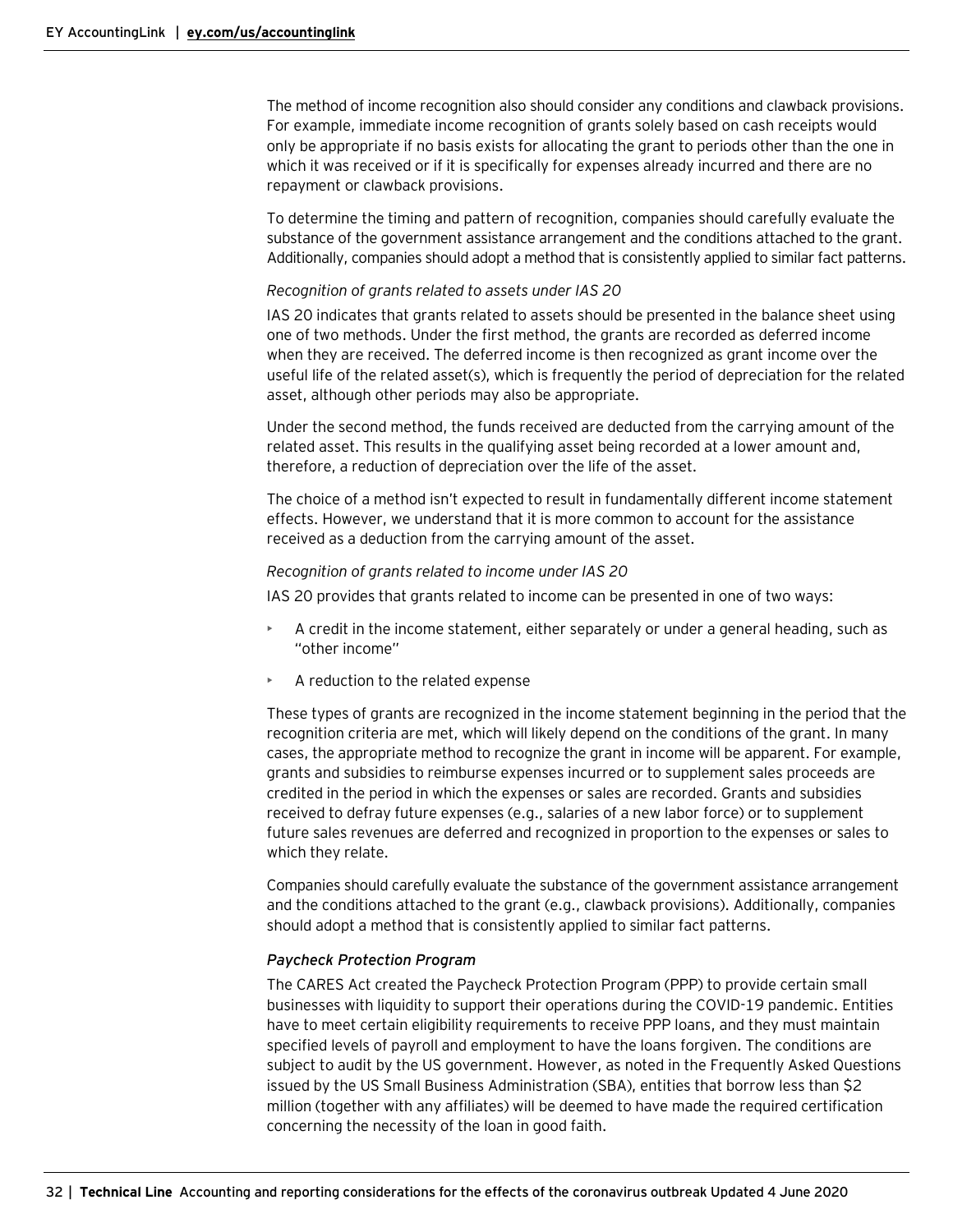Because the legal form of a PPP loan is debt, it is acceptable for an entity that receives such a loan to account for it as debt under ASC 470, regardless of whether the entity expects the loan to be forgiven. However, an entity that expects to meet the PPP's eligibility and loan forgiveness criteria may elect to account for the proceeds as akin to a government grant related to income (as discussed above). An entity that does not expect to meet the PPP eligibility and loan forgiveness criteria must account for the proceeds as debt.

Entities that receive PPP loans should monitor developments because the SBA is expected to provide more guidance to address questions about the program. See our Technical Line, *[How](https://www.ey.com/en_us/assurance/accountinglink/technical-line---how-to-account-for-proceeds-from-paycheck-prote)  [to account for proceeds from Paycheck Protection Program loans](https://www.ey.com/en_us/assurance/accountinglink/technical-line---how-to-account-for-proceeds-from-paycheck-prote)*, for further discussion.

## *Employee Retention Credit*

The ERC, created by the CARES Act, is designed to encourage entities to keep employees on their payroll despite experiencing economic hardship due to the COVID-19 pandemic. An entity is eligible for the ERC if it has not received a PPP loan and (1) its operations have been fully or partially suspended because of COVID-19 or (2) its gross receipts in a calendar quarter in 2020 declined by more than 50% from the same period in 2019.

Under this program, an eligible entity may take a credit against the employer portion of Social Security taxes withheld on qualified wages. Qualifying wages include wages, certain compensation and certain health plan expenses and are defined by the average number of employees the entity had in 2019.

The credit is limited to 50% of up to \$10,000 of qualified wages paid to each employee between 13 March and 31 December 2020. Under this program, an entity can also receive an advance payment if the anticipated credit exceeds the amount of the entity's employment tax deposits.

As with other forms of government assistance provided under the CARES Act, entities will need to consider the accounting and financial reporting implications of their participation in this program. Because the assistance received is not an income tax credit in the scope of ASC 740, we believe it would be acceptable for a business entity to account for the credit as a government grant by analogy to IAS 20 (as discussed above). A not-for-profit entity that receives a government grant should apply ASC 958-605.

Under an IAS 20 analogy, a business entity would recognize the credit on a systematic basis over the periods in which the entity recognizes the payroll expenses for which the grant is intended to compensate when there is reasonable assurance (i.e., it is probable) that the entity will comply with conditions and the grant (i.e., tax credit) will be received. As also discussed above, IAS 20 permits presentation as a credit in the income statement or as a reduction of the related expense. Entities will need to evaluate their facts and circumstances to determine which presentation is most transparent to users of the financial statements.

#### *Disclosure related to government assistance*

The appropriate financial statement disclosure of the government assistance depends on which accounting standards are applied. If the amount of government assistance received is material, the method of accounting for the assistance should be included in the disclosure of accounting policies. A company may also consider disclosing a description of the nature and extent of the grants recognized, the amount included in income or deferred, the basis for recognizing deferred amounts, the terms and conditions of the grants and any unfulfilled conditions, and contingent liability for repayment. If benefits are recognized in income as received, the entity might disclose how long it expects the benefits to continue, if the amounts are material.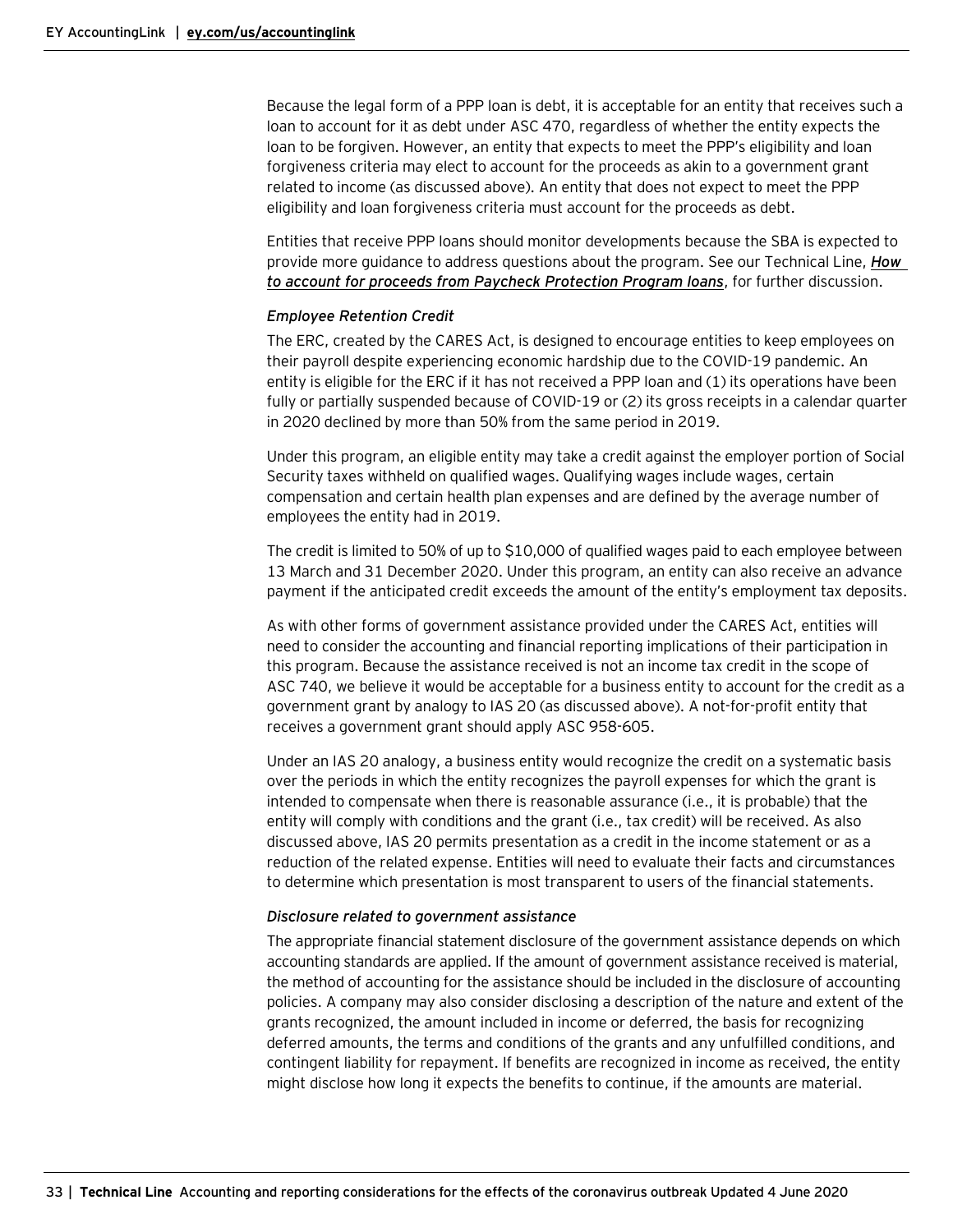## <span id="page-33-0"></span>Bankruptcy and liquidation (added 4 June 2020)

Due to the economic fallout from the COVID-19 pandemic, some entities may enter into bankruptcy proceedings under Chapter 11. ASC 852, *Bankruptcies and Liquidations,* provides accounting and financial reporting guidance for both entities that are reorganizing under Chapter 11 and those that are emerging from Chapter 11 proceedings. If an entity decides to liquidate (under Chapter 7 bankruptcy or otherwise) and liquidation is imminent, as defined in US GAAP, the liquidation basis of accounting is required. Refer to our FRD, *[Bankruptcies,](https://www.ey.com/en_us/assurance/accountinglink/financial-reporting-developments---bankruptcies--liquidations-an)  [liquidations and quasi-reorganizations](https://www.ey.com/en_us/assurance/accountinglink/financial-reporting-developments---bankruptcies--liquidations-an)*, for additional information.

# <span id="page-33-1"></span>Consolidation (added 31 March 2020)

In response to the COVID-19 pandemic and economic fallout, legal entities with which an entity is involved may restructure their operations in ways that change their purpose and design and/or recapitalize, change their governance structure or obtain additional financial support necessary to address current or anticipated liquidity needs. Reporting entities should carefully evaluate any actions that could affect their rights associated with governance matters of a legal entity or create additional exposure to risk of loss (e.g., investing equity, purchasing assets at more than fair value, providing letters of credit, making loans, issuing guarantees, waiving fees, eliminating dividends).

Reporting entities are required to reevaluate whether a legal entity is a variable interest entity (VIE) when certain significant events occur that change the design of that legal entity or call into question whether (1) the legal entity's equity investment at risk is sufficient or (2) the holders of the legal entity's equity investment at risk, as a group, have the characteristics of a controlling financial interest. In addition, a reporting entity is required to continuously evaluate whether it is the primary beneficiary of a VIE as a result of changes in facts and circumstances. Reporting entities also need to consider whether their actions create new variable interests, including implicit variable interests, or change their previous conclusions, including whether the fees they receive are variable interests.

It is possible that a reporting entity's actions, or changes in facts and circumstances related to a legal entity with which it is involved, could change consolidation conclusions, and judgment needs to be applied carefully. See section 12 of our FRD, *[Consolidation](https://www.ey.com/en_us/assurance/accountinglink/financial-reporting-developments---consolidation--determination-),* for additional guidance on reconsideration events and the VIE model in ASC 810, *Consolidation*.

# <span id="page-33-2"></span>Financial statement disclosures (updated 4 June 2020)

An affected company's disclosures will depend on the magnitude, duration and nature of the effects on its business. Companies will need to closely monitor developments and assess the implications for their businesses.

Affected companies will be required to make disclosures that generally address loss contingencies, risks and uncertainties, and/or subsequent events. In other cases, disclosures may depend on the nature of the loss (e.g., whether an asset is impaired).

When an impairment was triggered by events related to the COVID-19 pandemic, companies should disclose the facts and circumstances leading to impairment. Further, companies should be transparent about all circumstances that contributed to the impairment or loss when there were circumstances other than COVID-19 that contributed to the impairment.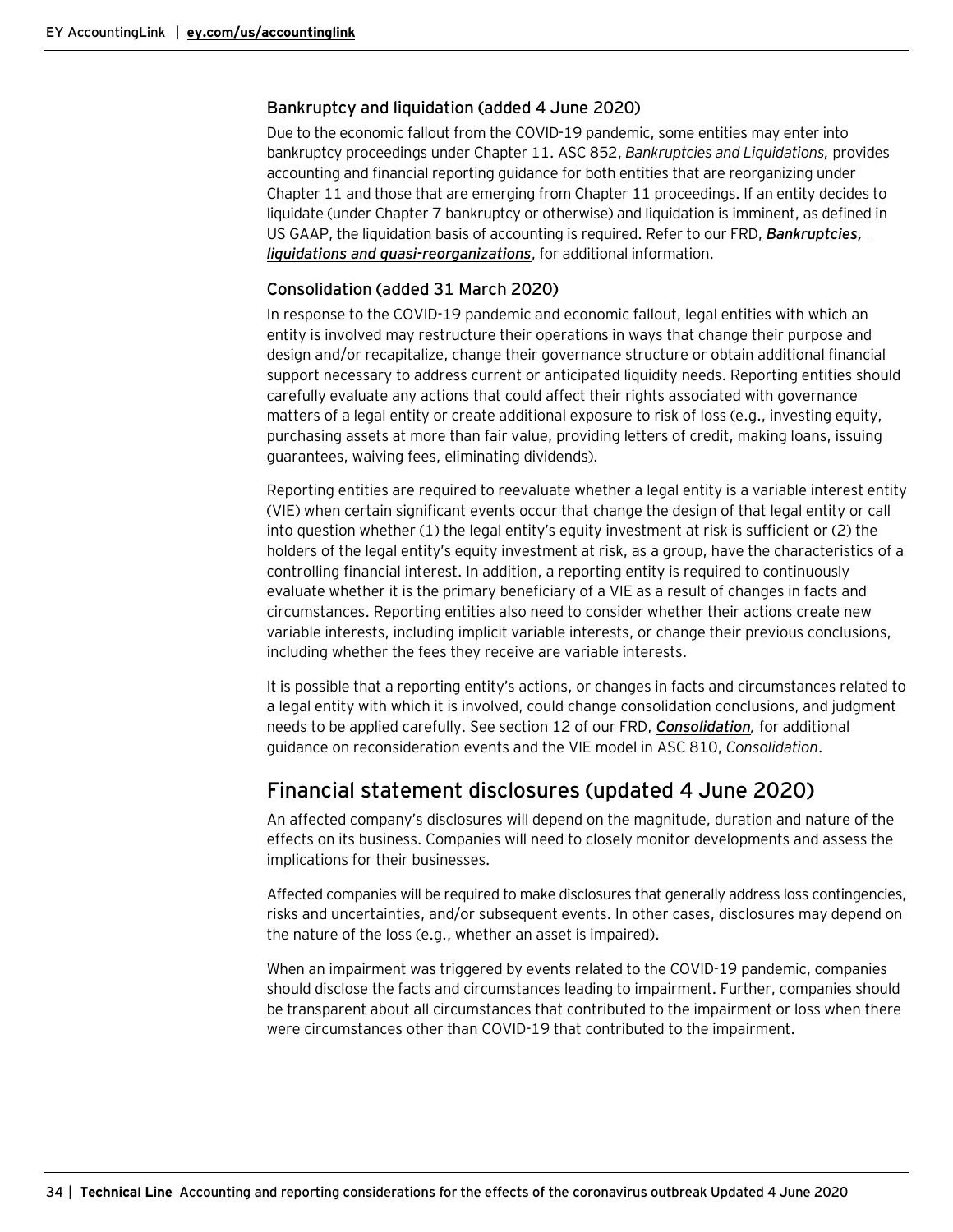### <span id="page-34-0"></span>Loss contingencies

ASC 450 requires disclosure of the nature of a contingency when there is at least a reasonable possibility that a loss has been incurred. For contingencies that meet the threshold for disclosure but no liability has been recognized, companies must disclose an estimate of the possible loss or the range of possible losses or state that such an estimate cannot be made. If a company has recognized a liability, it has to disclose the amount only if not doing so would make the financial statements misleading. If there is at least a reasonable possibility that a loss in excess of the amount recognized exists, the company is required to disclose an estimate of the possible loss or range of losses or state that such an estimate cannot be made.

Loss contingency disclosures have been an area of focus for the SEC staff. The SEC staff focuses on disclosures about reasonably possible losses and the clarity and timeliness of loss contingency disclosures.

Specifically, the SEC staff has questioned a company's failure to make required footnote disclosures when losses are considered reasonably possible of occurring or to disclose the range of reasonably possible losses, including when there is a reasonable possibility of a loss in excess of the amount accrued. Companies should consider whether any contingent loss resulting from the pandemic is reasonably possible and make disclosures as appropriate.

# <span id="page-34-1"></span>Risks and uncertainties

ASC 275 requires disclosures about certain risks and uncertainties. They include qualitative disclosures about risks and uncertainties that in the near term (i.e., within one year from the date of the financial statements) could significantly affect the amounts reported in the financial statements or the functioning of the reporting entity. Companies whose operations are affected by the pandemic may be required under ASC 275 to disclose certain significant estimates and current vulnerability due to concentrations (e.g., concentration in the volume of business with a particular customer or supplier or in a market or geographic area).

# *Certain significant estimates*

Companies should disclose certain estimates that are sensitive to change, such as those used to evaluate an asset for impairment if information known to management before the financial statements are issued or available to be issued meets both of the following criteria:

- It is at least reasonably possible that management's estimate of the effect on the financial statements of a condition, situation or set of circumstances existing at the date of the financial statements will change in the near term as a result of one or more future confirming events.
- The effect of the change would be material to the financial statements.

The objective of this disclosure is to provide an early warning signal regarding the possibility that certain estimates made by management in preparing the financial statements may change in the near term. Public companies have similar responsibility under SEC requirements to discuss in MD&A known trends or uncertainties that may make historical financial information not indicative of future operations or financial condition.

For uncertainties that meet both of ASC 275's criteria for disclosure, entities are required to state the nature of the contingency or estimate that is sensitive to change and indicate that it is reasonably possible that a change in the estimate will occur in the near term. Additionally, ASC 275 encourages, but does not require, disclosure of the factors that cause an estimate to be sensitive to material change.

ASC 450 requires disclosure of the nature of a contingency when there is at least a reasonable possibility that a loss has been incurred.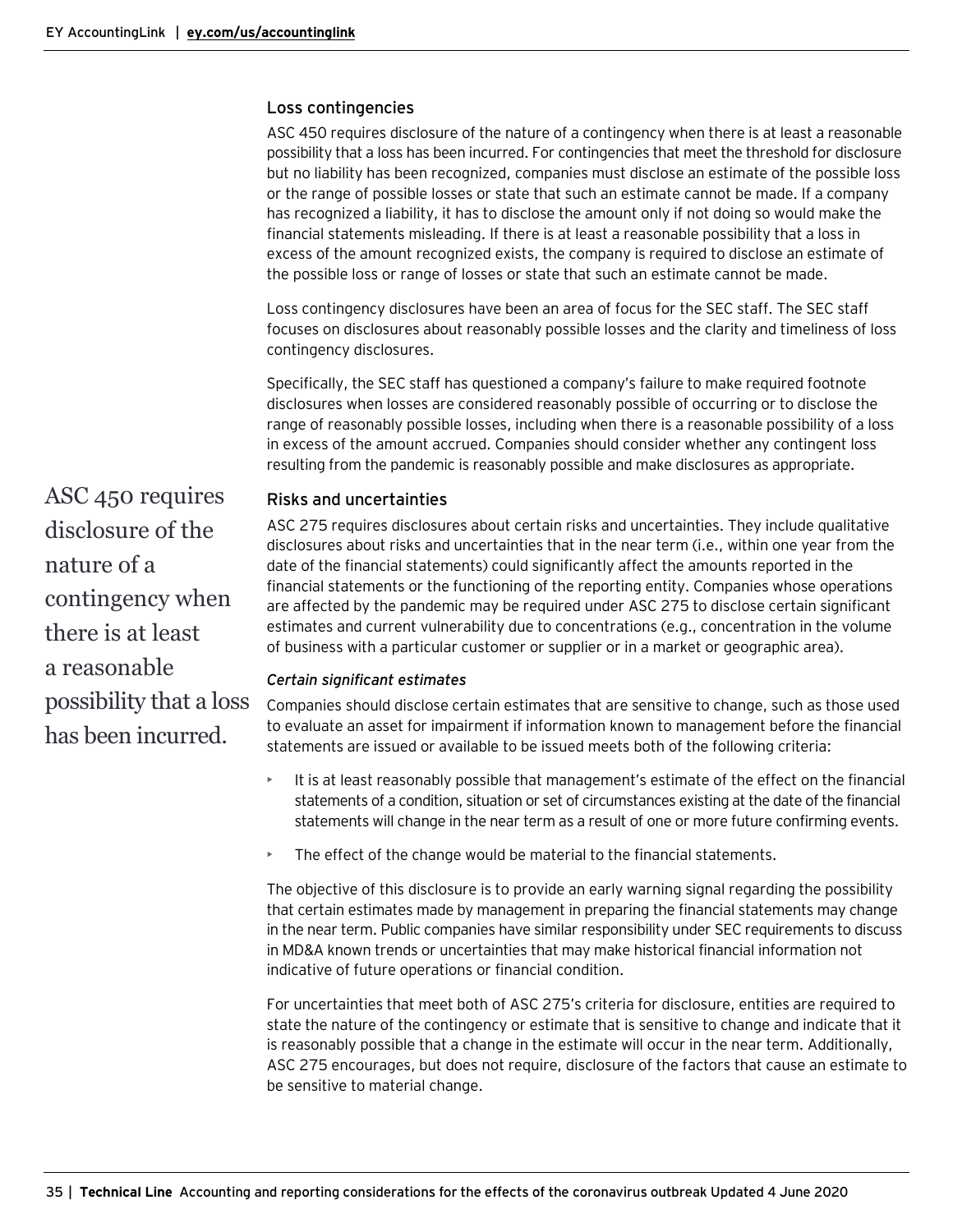If an entity uses risk-reduction techniques, such as obtaining insurance to mitigate risks related to uncertainties, ASC 275 encourages, but does not require, disclosure of the uncertainty along with the risk-reduction strategy.

#### *Current vulnerability due to certain concentrations*

Companies with concentrations face greater risk of loss than other companies. ASC 275 requires the disclosure of certain concentrations, as described in ASC 275-10-50-18, if, based on information known to management before the financial statements are issued or available to be issued, all three of the following criteria are met:

- The concentration exists at the date of the financial statements.
- The concentration makes the entity vulnerable to the risk of a near-term "severe impact."
- It is at least reasonably possible that the events that could cause the severe impact will occur in the near term.

Companies that have identified concentrations of activities in areas affected by the pandemic (e.g., a high volume of business with customers in that region or key suppliers in that region) that have not previously disclosed the concentration because they did not believe that the company was vulnerable to the risk of a near-term severe impact should reconsider making such a disclosure.

When the criteria for disclosure are met, a company should provide information that is adequate to inform users of the financial statements of the general nature of the risks or uncertainties associated with the concentration. For concentrations of operations located outside of the entity's home country, an entity is required to disclose both the carrying amount of net assets and the geographic areas in which they are located.

#### <span id="page-35-0"></span>Going concern

ASC 205-40, *Presentation of Financial Statements — Going Concern*, requires management to evaluate an entity's ability to continue as a going concern within one year after the date the financial statements are issued (or available to be issued, when applicable). Disclosures in the notes to the financial statements are required if management concludes that substantial doubt exists or that its plans alleviate that substantial doubt. Management is required to make its evaluation and provide the relevant disclosures for both annual and interim reporting periods.

Affected companies will need to consider the effects of the pandemic in their going concern evaluations. For example, prolonged plant closures or significant delays or the inability to collect from counterparties whose businesses are severely affected by the pandemic may significantly affect a company's operating cash flow and liquidity. Accordingly, management may need to update the cash flow projections it uses in its going concern evaluation.

## <span id="page-35-1"></span>Subsequent events

Companies should evaluate whether an event related to the pandemic (e.g., bankruptcy of a customer) provides additional evidence about conditions that existed at the balance sheet date, including the estimates used to prepare financial statements. All information that becomes available before the financial statements are issued or available to be issued should be considered in the evaluation of the conditions on which financial statement estimates are based, because these events typically represent the culmination of conditions that existed over a relatively long period and, most importantly, existed before the balance sheet date. The financial statements should be adjusted for any changes in estimates resulting from such recognized subsequent events.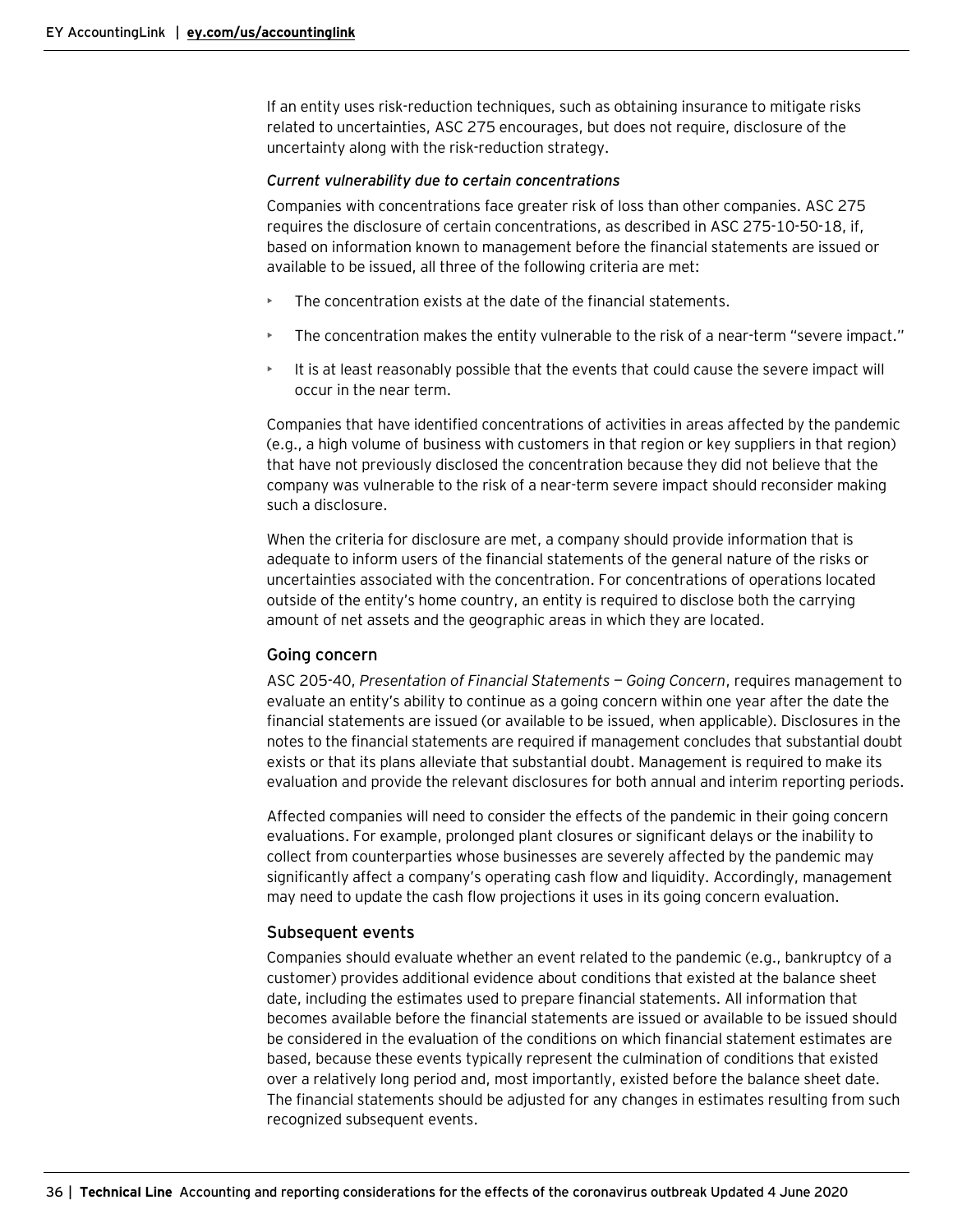The rate of spread of COVID-19 after the balance sheet date may not provide additional evidence about conditions that existed at the balance sheet date. Judgment may be required to evaluate certain events that occurred after the balance sheet date to appropriately distinguish between the COVID-19 pandemic and other conditions that may have existed at the balance sheet date. For example, a customer bankruptcy that occurred after the balance sheet date may be attributable to factors that are unrelated to the COVID-19 pandemic.

For pandemic-related events that do not provide additional evidence about conditions that existed at the balance sheet date, affected companies should consider disclosing the nature of the event and an estimate of its effect on the financial statements, or a statement that such an estimate cannot be made. Additionally, companies that may be indirectly affected by the event, such as a company with a concentration of revenue from customers in an affected region, should consider whether subsequent event disclosures are necessary to keep the financial statements from being misleading.

# <span id="page-36-0"></span>SEC reporting and disclosures (updated 4 June 2020)

Domestic and foreign companies that file with the SEC need to consider a number of SEC reporting and disclosure requirements.

SEC Chairman Jay Clayton has said that companies should have robust controls and procedures so they can timely disclose material information and events related to COVID-19 and identify triggering events that may warrant the filing of a Form 8-K. Clayton and Division of Corporation Finance Director William Hinman have emphasized that high-quality disclosures will benefit both investors trying to make decisions and companies by allowing the market to digest important information about the effects of COVID-19.

The SEC's Division of Corporation Finance issued **[Disclosure Guidance Topic](https://www.sec.gov/corpfin/coronavirus-covid-19) No. 9, [Coronavirus \(COVID-19\)](https://www.sec.gov/corpfin/coronavirus-covid-19)**, which provides the SEC staff's views on disclosure and other securities law obligations that registrants should consider with respect to COVID-19 and its effects on their operations and financial condition. The guidance provides questions on a wide range of topics that registrants can use to develop disclosures about the effects of COVID-19 to satisfy various disclosure obligations. See our To the Point, *[SEC extends relief and issues](https://www.ey.com/en_us/assurance/accountinglink/to-the-point---sec-extends-relief-and-issues-staff-guidance-on-c)  [staff guidance on COVID-19 disclosures](https://www.ey.com/en_us/assurance/accountinglink/to-the-point---sec-extends-relief-and-issues-staff-guidance-on-c)*, for more information on the guidance.

Chairman Clayton and Mr. Hinman also encouraged companies to provide appropriately framed forward-looking information and take advantage of the safe-harbor liability protections provided by the Securities Act and the Exchange Act. Because historical information may be less relevant in today's climate, a company should consider providing robust discussions about where it stands today, operationally and financially; how its COVID-19 response is progressing; and how its operations and financial condition may change as efforts to fight COVID-19 progress, they said.

#### <span id="page-36-1"></span>MD&A

When discussing the results of operations for the period, affected companies should disclose any unusual or infrequent events, transactions or any significant economic changes that materially affected income from continuing operations (such as lost revenue or costs attributable to the COVID-19 pandemic).

Companies are also required to disclose known trends or uncertainties that have had, or are reasonably expected to have, a material effect on the registrant's revenue or income from continuing operations, liquidity or capital resources.7 For example, many companies have experienced a drop in demand and have had to cut prices for their products or services. Companies have also experienced supply chain disruptions that may affect the relationship of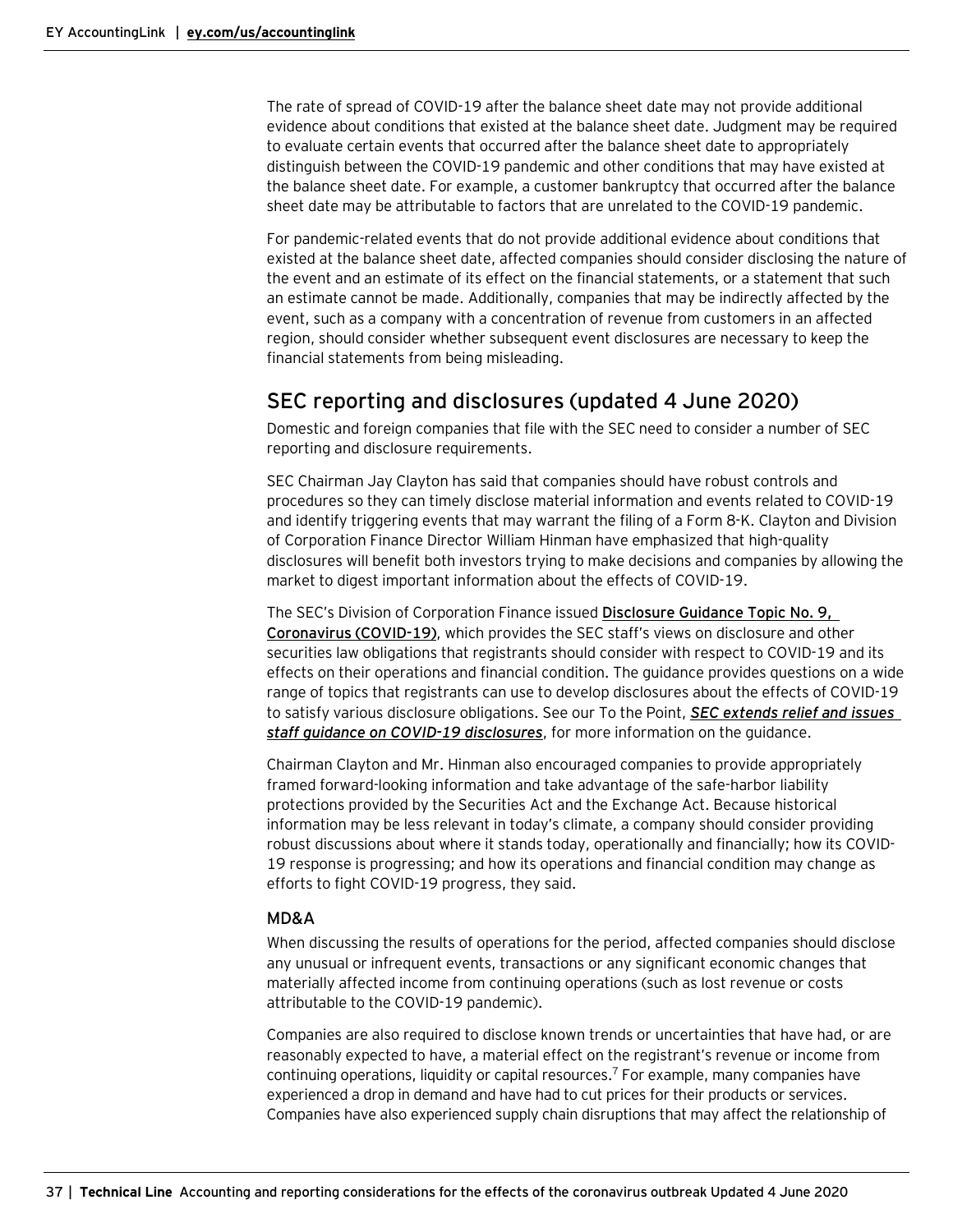costs to revenues. Companies should consider quantifying these effects to the extent determinable. The level and nature of the disclosure will depend on a company's facts and circumstances, including the implications for its operations, liquidity and financial condition.

Companies may also need to consider effects on their capital resources and liquidity, including situations in which the sources and uses of cash could be materially affected and potentially lead to uncertainty about a company's ability to continue to meet covenants of credit agreements. A company that is having liquidity issues should evaluate the adequacy of its disclosures related to potential capital needs and alternative sources of capital to fund those needs, including the nature, amounts and effects of any government assistance. If a material liquidity deficiency has been identified, disclosures may need to include the course of action that the company has taken or proposed to take to remedy the deficiency.

It may also be appropriate for companies to include disclosures in MD&A related to any heightened uncertainty associated with key assumptions underlying critical accounting estimates.

#### <span id="page-37-0"></span>Risk factor disclosures

A registrant is required to disclose in each quarterly report on Form 10-Q any material new risks or changes in risk factors previously disclosed in its annual report on Form 10-K. Accordingly, risk factors that were added or revised in the first quarter would need to be disclosed and updated as appropriate in each subsequent quarterly report if they are still applicable.

#### <span id="page-37-1"></span>Non-GAAP financial measures

The SEC staff provided a limited accommodation related to non-GAAP measures for registrants facing difficulties reporting financial results due to the pandemic. Under the accommodation, a registrant can reconcile a non-GAAP measure presented in connection with an earnings release to a GAAP measure that includes a provisional amount related to an item or a range of results if it makes specified disclosures.

Companies should be mindful of Item 10(e) of Regulation S-K, Regulation G and SEC staff Compliance and Disclosure Interpretations when presenting any non-GAAP financial measures that adjust for any items related to COVID-19.

We believe registrants that want to explain the effects of COVID-19 should limit adjustments in their non-GAAP measures to charges incurred or gains recognized that clearly relate to COVID-19 and are incremental to, and separable from, normal operations. Evaluating whether adjustments meet these criteria may require significant judgment.

For example, franchisees and retail chains may incur lease-termination fees and other storeclosure costs as part of their normal operations. A retailer that experiences significantly higher lease-termination fees because it is closing more stores during the COVID-19 pandemic should not exclude these costs from its non-GAAP measures unless it can demonstrate that such charges are not part of normal operations.

As always, registrants should explain why such measures are useful to investors and consider whether they are consistent with measures used by management and communicated to the board. It would generally be inappropriate to disclose a non-GAAP measure of operating performance that normalizes operations (e.g., by adding to net income an estimate of revenues lost as a result of the pandemic) or eliminates normal recurring cash operating expenses.

A registrant can nevertheless describe and quantify the effects of the pandemic (including those that would otherwise be prohibited non-GAAP adjustments) in one place by listing those effects separately without adjusting its GAAP results. For example, this could be done in a supplemental table that describes each item and includes dollar amounts. While the non-GAAP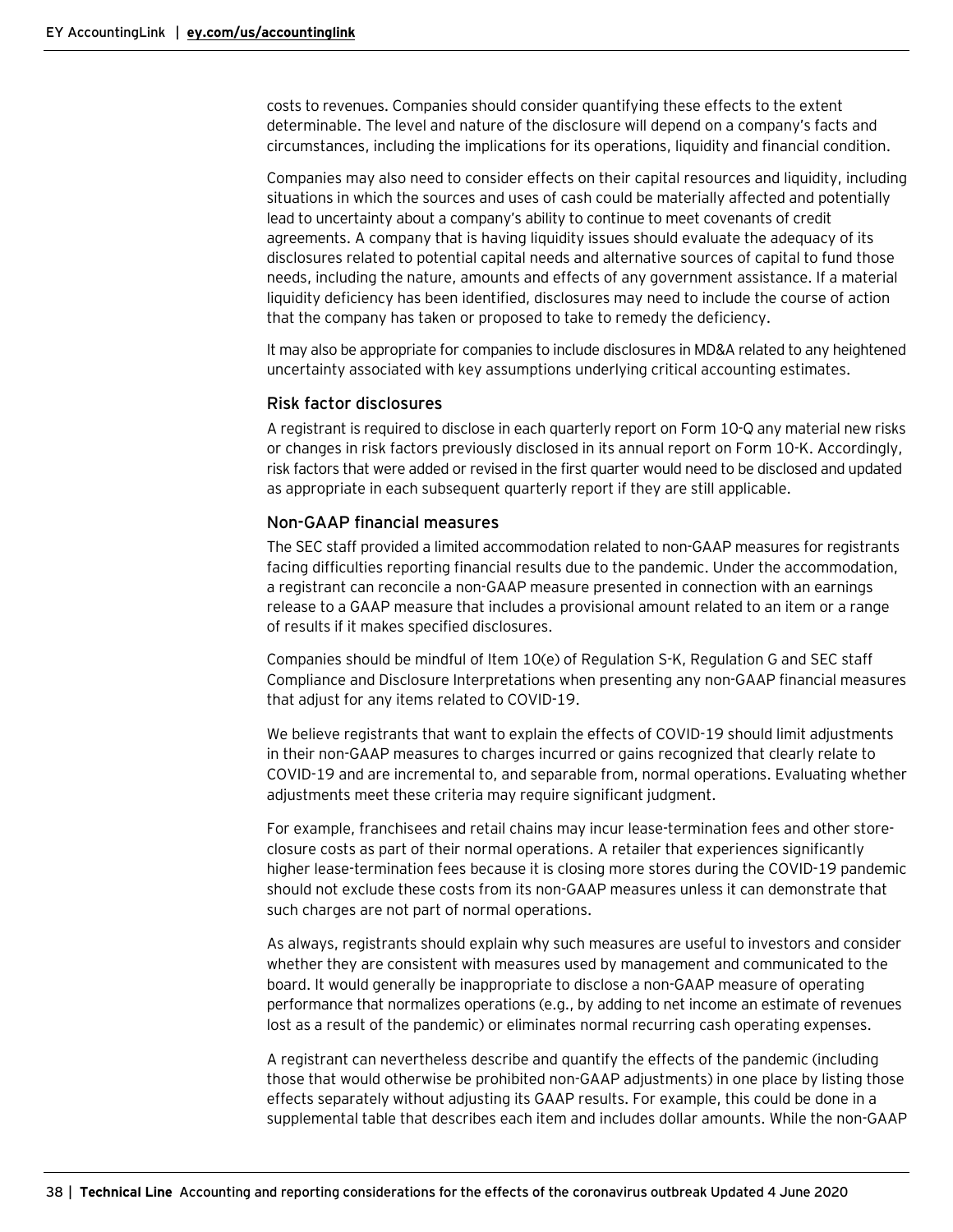rules and related SEC staff guidance would not apply to such supplemental information, a registrant that presents such a table should consider explaining how and why it can help investors analyze the registrant's results.

See our Technical Line, *[How to appropriately use non-GAAP measures to discuss the effects](https://go.ey.com/34Arval)  [of COVID-19](https://go.ey.com/34Arval)*, for FAQs about the SEC staff accommodation and COVID-19-related non-GAAP adjustments.

# <span id="page-38-0"></span>Other disclosure considerations

Affected companies should consider the effects of the pandemic on their reporting obligations on Form 8-K. For example, a company that performs interim impairment tests that result in impairment charges because of a business interruption or the decline in economic activity should consider whether the impairment charge is material, which generally would require reporting within four business days under Item 2.06 of Form  $8-K<sup>8</sup>$  Companies should also consider whether any costs related to ceasing operations should be reported under Item 2.05 of Form 8-K and whether any liquidity issues trigger the violation of debt covenants or the acceleration of obligations that would have to be reported under Item 2.04 of Form 8-K.

Companies may also need to consider updating their other disclosures for the effects of the COVID-19 pandemic when filing their annual reports or registration statements, including the descriptions of their business and properties under Items 101 and 102 of Regulation S-K, respectively.

## <span id="page-38-1"></span>SEC filing relief

The SEC issued a[n order](https://www.sec.gov/rules/other/2020/34-88318.pdf) extending the temporary 45-day grace period for companies affected by the COVID-19 pandemic to file Exchange Act reports (e.g., Forms 10-K and 10-Q) to include those due on or before 1 July 2020. The SEC staff further clarified that a registrant may use this grace period to extend the deadline for filing or incorporating by reference certain proxy statement information into Part III of its Form 10-K.

To rely on the temporary relief, a company must file a Form 8-K or Form 6-K (for a foreign private issuer) by the original report deadline that includes, among other things, a summary of why the relief is needed for each Exchange Act report that is delayed. When it files the delayed report, the registrant must also disclose that it relied on the order and include its reasons for not filing timely.

The SEC staff clarified that filing a Form 12b-25 does not meet the conditions required to obtain a 45-day extension under the SEC relief order. A registrant that files a Form 12b-25 without filing the required Form 8-K obtains only a 15-day grace period for filing a Form 10-K or a five-day grace period for filing a Form 10-Q, not the 45-day extension allowed by the relief order. However, a registrant that obtains the order's 45-day extension by filing a Form 8-K may subsequently rely on Rule 12b-25 to receive an additional grace period by filing a Form 12b-25 to notify the SEC of its inability to file the report by the extended due date.

If the reason the report cannot be filed timely relates to the inability of another person, other than the registrant, to furnish an opinion or report, the Form 8-K or Form 6-K must include a statement signed by that person as an exhibit, similar to the requirements of Rule 12b-25(c).

The SEC staff also issued **[COVID-19 Related FAQs](https://www.sec.gov/corpfin/covid-19-related-faqs)** to address questions regarding the use of Form S-3 by registrants that cannot file their periodic reports on time due to the COVID-19 pandemic. The FAQs clarify that registrants that validly rely on the relief order can continue to conduct takedowns using an already-effective Form S-3 registration statement during the extension period but must reassess their Form S-3 eligibility upon filing a Form 10-K, which may be by an extended due date. Registrants can also file a new Form S-3 registration

A registrant is required to disclose that it relied on the SEC order and its reasons for not filing timely in its delayed report on Forms 10-K or 10-Q, in addition to disclosing this information in its original Form 8-K that reported the delay.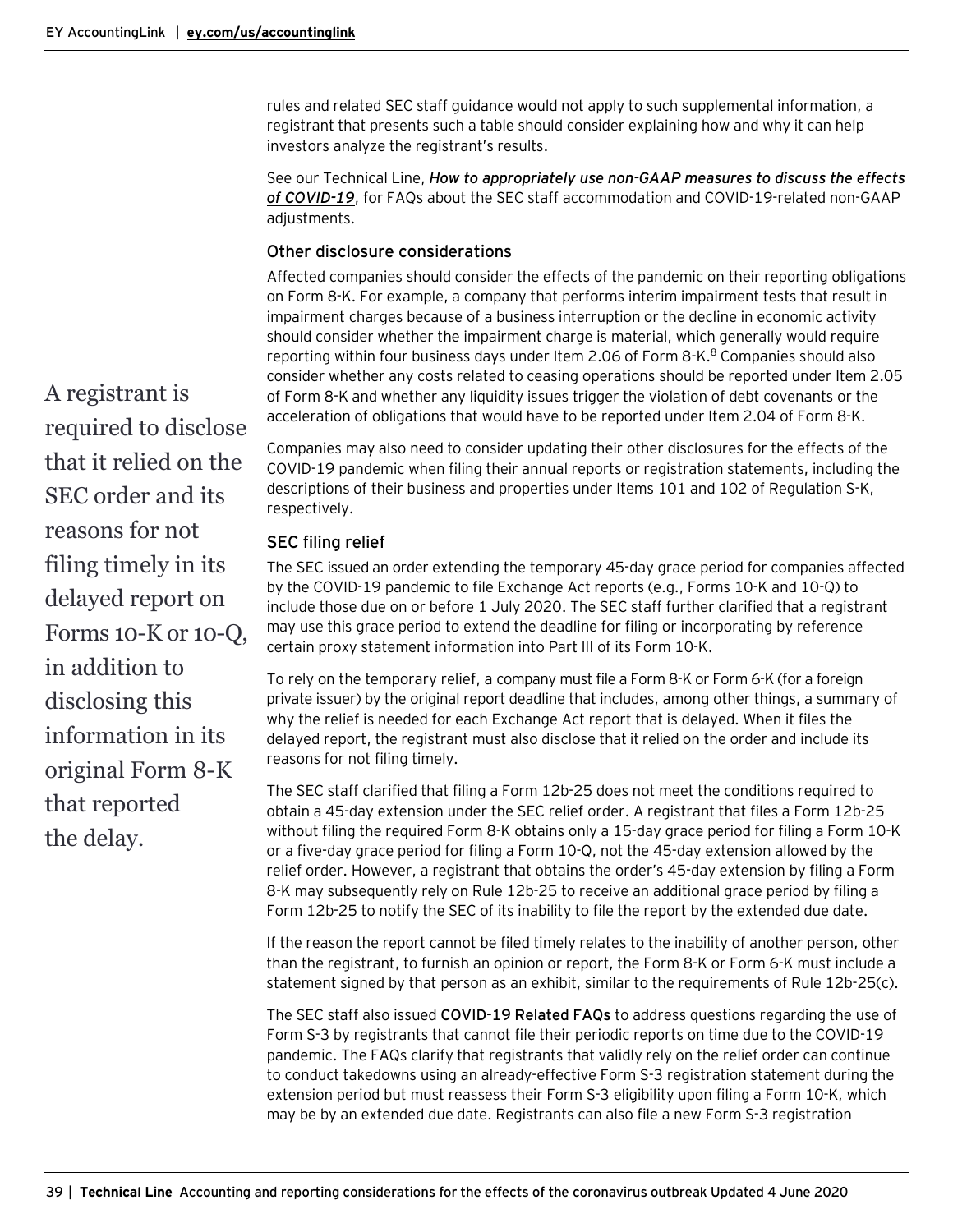statement before the extended due date of a periodic report, but the SEC staff will be unlikely to accelerate its effective date until all required information is filed. Similarly, a registrant will also retain its Form S-8 eligibility and meet the current public information eligibility requirements of Rule 144(c) if it makes its filings by the extended due date.

#### How we see it

Based on our review of Form 8-K and Form 6-K filings explaining why registrants need relief, common reasons include challenges in evaluating certain assets for impairment due to uncertainty in the outlook for the business and difficulty completing normal closing processes due to a reduced or dispersed workforce.

#### <span id="page-39-0"></span>Other SEC reporting matters

The SEC staff recently provided guidance to assist issuers, shareholders and other market participants with meeting their obligations under the federal proxy rules in light of the spread of COVID-19.

Under the staff guidance, issuers can conduct "virtual" or "hybrid" annual meetings that allow remote participation. An issuer that has already mailed and filed its proxy materials would not be required to mail additional soliciting materials or amend its proxy materials if certain conditions are met. The staff expects issuers that are planning to conduct a "virtual" or "hybrid" meeting to timely notify their shareholders and other market participants and provide clear instructions on how to participate.

The guidance encourages issuers to permit proponents of shareholder proposals to make presentations using alternative means, such as by phone, if they cannot attend in person.

The SEC staff also issued a **[statement](https://www.sec.gov/corpfin/announcement/staff-statement-regarding-rule-302b-regulation-s-t-light-covid-19-concerns)** regarding Rule 302(b) of Regulation S-T, which requires each signatory to manually sign a signature page or other document that appears in typed form in documents filed electronically with the SEC. Due to the COVID-19 pandemic, the SEC staff said it will not recommend that the SEC take enforcement action related to the inability to comply with this requirement if certain conditions are met.

# <span id="page-39-1"></span>ICFR considerations (added 31 March 2020)

Companies will also need to consider how the COVID-19 pandemic may be affecting ICFR. Disruptions to a company's operations, processes, workforce, customers and suppliers should be considered in evaluating whether legacy controls continue to be designed and operating at an appropriate level to mitigate risks of material misstatement to the financial statements. If a control cannot be performed as previously designed, a company needs to make sure any changes in design address the original risks of material misstatement and any new or modified risks.

Companies also may need to consider whether they need to design and operate any new controls over processes, such as a going concern assessment, that may not have required indepth analysis in the past. Making such an assessment in the current environment, given the uncertainty, may require a company to perform a more detailed analysis and estimation process than it has in the past.

In the current environment, companies may also need to consider whether they are able to collect all of the information they need and retain evidence that their controls are operating effectively. For example, companies with significant operations in affected regions may experience difficulty in obtaining financial information that is subject to the same controls that existed prior to the pandemic. Companies will need to determine how this affects the operation of controls over their financial statement close process (FSCP) and whether controls need to be redesigned to address the risks of material misstatement in the FSCP process.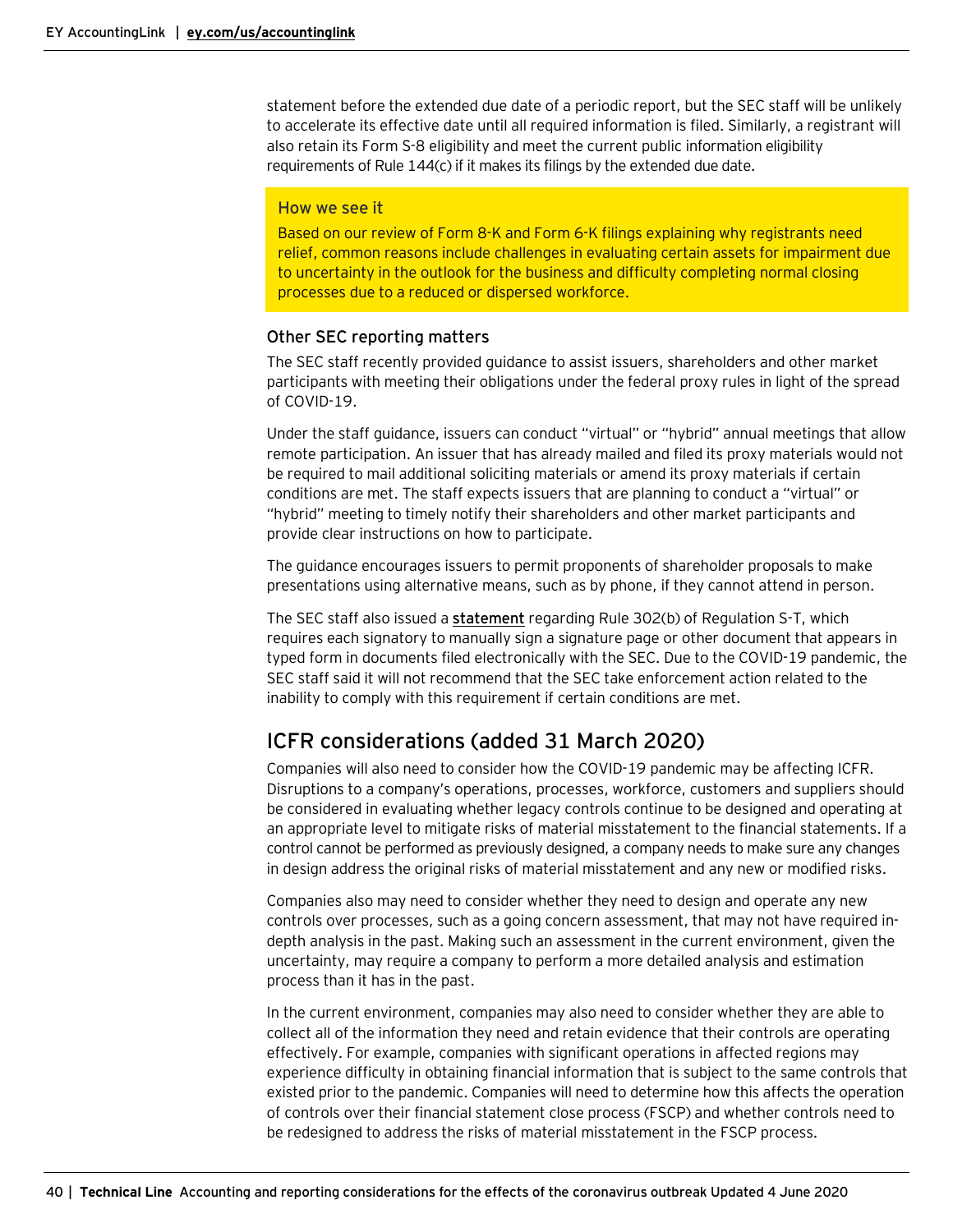We expect that accounts affected by estimation processes will need close evaluation on an interim basis. Depending on the business and industry, some of these estimation processes may be based on data that is highly subjective or likely to dramatically change in the future. Companies will need to conduct a robust and thoughtful evaluation process to make sure they have appropriate internal controls in place to adequately identify and evaluate known facts and circumstances when developing their estimates.

A good starting point for making estimates in the current environment is an existing process, appropriately modified for any changes in the design of controls. The operation of estimation process controls will likely need to consider new inputs and assumptions in connection with challenges caused by the COVID-19 pandemic. Given the significant disruptions to business activity in several industries and the uncertainty about the duration of these disruptions, companies will need to focus on controls to determine the completeness and accuracy of relevant, available information to make estimates. Historical tolerances or sensitivities in internal controls may need to be revised to address changes in the current environment, and contrary evidence will need to be considered.

Companies will also need to make sure their disclosure controls are operating effectively so they can produce thoughtful and robust disclosures. SEC registrants need to consider whether they have made any changes to the design of their ICFR that has materially affected, or is reasonably likely to materially affect, their ICFR and would, therefore, need to be disclosed in Form 10-Q or Form 10-K. Controls that now operate virtually and are performed by people who work from home may adversely affect a company's ability to maintain operations, including financial reporting systems, ICFR and disclosure controls and procedures. Determining what constitutes a material or reasonably likely material change in a control during the current period will require careful consideration.

Finally, companies should hold timely discussions with their audit committees and auditors to make sure their financial reporting and review processes are robust and practical, considering the circumstances.

#### **Endnotes:**

- <sup>2</sup> ASC 842-20-50-1 (lessee disclosure objective); ASC 842-30-50-1 (lessor disclosure objective).
- <sup>3</sup> Interagency Statement on Loan Modifications and Reporting for Financial Institutions Working with Customers [Affected by the Coronavirus](https://www.occ.treas.gov/news-issuances/news-releases/2020/nr-ia-2020-39a.pdf)
- <sup>4</sup> See FASB Statement on Prudential Regulator Guidance Concerning Troubled Debt Restructurings
- <sup>5</sup> "Probable" is defined in the ASC Master Glossary as "the future event or events are likely to occur."
- <sup>6</sup> ASC 958-605-55-4 through 55-7 and ASC 958-605-55-13A through 55-14I.
- $7$  Item 303 of Regulation S-K.

 $\overline{\phantom{a}}$  , where  $\overline{\phantom{a}}$  , where  $\overline{\phantom{a}}$  , where  $\overline{\phantom{a}}$ 

<sup>8</sup> No filing is required under Item 2.06 of Form 8-K as long as (1) the conclusion is made in connection with the preparation, review or audit of financial statements required to be included in the next periodic report due to be filed under the Exchange Act, (2) the periodic report is filed on a timely basis and (3) the conclusion is disclosed in the report.

| EY   Assurance   Tax   Transactions   Advisory<br>© 2020 Ernst & Young LLP.<br>All Rights Reserved. | About EY<br>EY is a global leader in assurance, tax, transaction and advisory services. The insights and quality services we deliver help build trust and confidence in the capital markets and<br>in economies the world over. We develop outstanding leaders who team to deliver on our promises to all of our stakeholders. In so doing, we play a critical role in building a<br>better working world for our people, for our clients and for our communities.                                                              |
|-----------------------------------------------------------------------------------------------------|---------------------------------------------------------------------------------------------------------------------------------------------------------------------------------------------------------------------------------------------------------------------------------------------------------------------------------------------------------------------------------------------------------------------------------------------------------------------------------------------------------------------------------|
| SCORE No. 08535-201US<br>(Updated 4 June 2020)                                                      | EY refers to the global organization, and may refer to one or more, of the member firms of Ernst & Young Global Limited, each of which is a separate legal entity. Ernst &<br>Young Global Limited, a UK company limited by guarantee, does not provide services to clients. Information about how EY collects and uses personal data and a description of<br>the rights individuals have under data protection legislation are available via ey.com/privacy. For more information about our organization, please visit ey.com. |
| ED None                                                                                             | Ernst & Young LLP is a client-serving member firm of Ernst & Young Global Limited operating in the US.                                                                                                                                                                                                                                                                                                                                                                                                                          |
| ey.com/us/accountinglink                                                                            | This material has been prepared for general informational purposes only and is not intended to be relied upon as accounting, tax, or other professional advice. Please refer to your advisors for specific advice.                                                                                                                                                                                                                                                                                                              |

 $1$  ASC 310-40-15-17 states that a delay in payment that is insignificant is not a concession. As such, providing a short-term extension of payment terms would generally not be considered a troubled debt restructuring.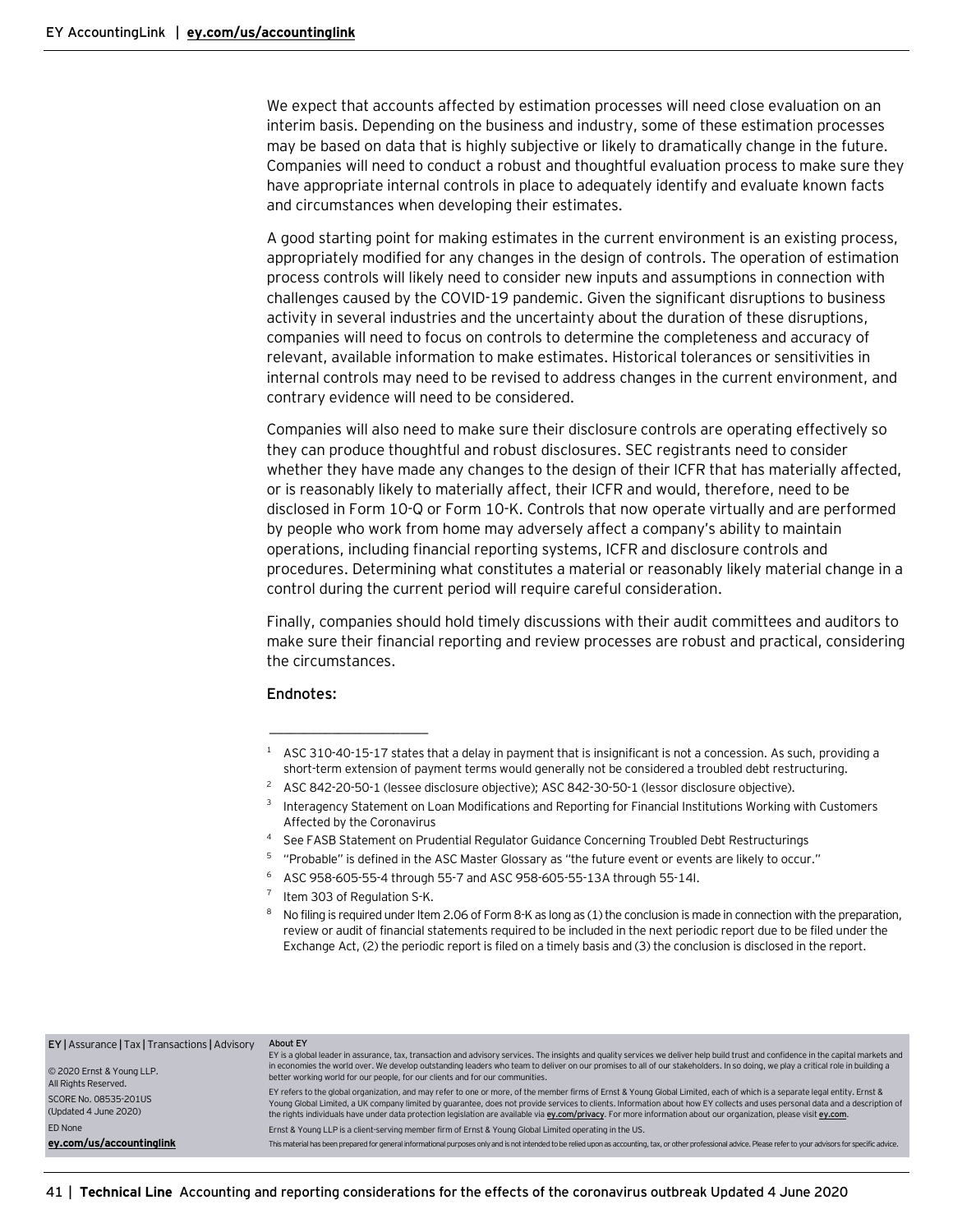# <span id="page-41-0"></span>Appendix

This appendix highlights and provides links to FRDs, To the Points and Technical Lines referenced throughout this publication. See below for the breakout by section.

# **Overview**

- Technical Line, *[Accounting considerations related to recent declines in oil and gas prices](https://www.ey.com/en_us/assurance/accountinglink/technical-line---accounting-considerations-related-to-recent-dec)*
- Technical Line, *[Lessee accounting considerations for retailers in the current](https://www.ey.com/en_us/assurance/accountinglink/technical-line---lessee-accounting-considerations-for-retailers-)  [environment](https://www.ey.com/en_us/assurance/accountinglink/technical-line---lessee-accounting-considerations-for-retailers-)*
- To the Point, *[Relief provided by the CARES Act will affect accounting and financial reporting](https://www.ey.com/en_us/assurance/accountinglink/to-the-point---relief-provided-by-the-cares-act-will-affect-acco)*

# Asset impairments

- Technical Line, *[Accounting for impairment of goodwill and indefinite-lived intangible](https://www.ey.com/en_us/assurance/accountinglink/technical-line---accounting-for-impairment-of-goodwill-and-indef)  [assets due to the coronavirus](https://www.ey.com/en_us/assurance/accountinglink/technical-line---accounting-for-impairment-of-goodwill-and-indef)*
- Financial reporting developments, *[Impairment or disposal of long-lived assets](https://www.ey.com/en_us/assurance/accountinglink/financial-reporting-developments---impairment-or-disposal-of-lon)*
- SEC financial reporting series, *[2020 SEC quarterly reports](https://www.ey.com/en_us/assurance/accountinglink/2020-sec-quarterly-reports---form-10-q) — Form 10-Q*
- Financial reporting developments, *Intangibles — [goodwill and other](https://www.ey.com/en_us/assurance/accountinglink/financial-reporting-developments---intangibles---goodwill-and-ot)*
- Financial reporting developments, *[Equity method investments and joint ventures](https://www.ey.com/en_us/assurance/accountinglink/financial-reporting-developments---equity-method-investments-and)*
- Financial reporting developments, *[Certain investments in debt and equity securities](https://www.ey.com/en_us/assurance/accountinglink/financial-reporting-developments---certain-investments-in-debt-a)  [\(after the adoption of ASU 2016-01\)](https://www.ey.com/en_us/assurance/accountinglink/financial-reporting-developments---certain-investments-in-debt-a)*
- Financial reporting developments, *[Credit impairment under ASC](https://www.ey.com/en_us/assurance/accountinglink/financial-reporting-developments---credit-impairment-under-asc-3) 326*
- Financial reporting developments, *[Credit impairment for short-term receivables under](https://www.ey.com/en_us/assurance/accountinglink/financial-reporting-developments---credit-impairment-for-short-t)  [ASC](https://www.ey.com/en_us/assurance/accountinglink/financial-reporting-developments---credit-impairment-for-short-t) 326*

# Leases

- Technical Line, *[Accounting for rent concessions related to the COVID-19 pandemic](https://www.ey.com/en_us/assurance/accountinglink/technical-line---accounting-for-rent-concessions-related-to-the-)  [under ASC](https://www.ey.com/en_us/assurance/accountinglink/technical-line---accounting-for-rent-concessions-related-to-the-) 842*
- Financial reporting developments, *[Lease accounting \(ASC](https://www.ey.com/en_us/assurance/accountinglink/financial-reporting-developments---lease-accounting---accounting0) 842)*
- Financial reporting developments, *Lease accounting (ASC [840\) before the adoption of](https://www.ey.com/en_us/assurance/accountinglink/financial-reporting-developments---lease-accounting---accounting0)  [ASC](https://www.ey.com/en_us/assurance/accountinglink/financial-reporting-developments---lease-accounting---accounting0) 842*

# Exit or disposal activities

• Financial reporting developments, *[Exit or disposal cost obligations](https://www.ey.com/en_us/assurance/accountinglink/financial-reporting-developments---exit-or-disposal-cost-obligat)*

# Fair value measurement

• Financial reporting developments, *[Fair value measurement](https://www.ey.com/en_us/assurance/accountinglink/financial-reporting-developments---fair-value-measurement)*

# Derivatives and hedge accounting

- Financial reporting developments, *[Derivatives and hedging \(after the adoption of](https://www.ey.com/en_us/assurance/accountinglink/financial-reporting-developments---derivatives-and-hedging--afte)  ASU [2017-12\)](https://www.ey.com/en_us/assurance/accountinglink/financial-reporting-developments---derivatives-and-hedging--afte)*
- To the Point publication, *[FASB staff clarifies accounting for cash flow hedges disrupted](https://www.ey.com/en_us/assurance/accountinglink/to-the-point---fasb-staff-clarifies-accounting-for-cash-flow-hed)  [by the COVID-19 pandemic](https://www.ey.com/en_us/assurance/accountinglink/to-the-point---fasb-staff-clarifies-accounting-for-cash-flow-hed)*